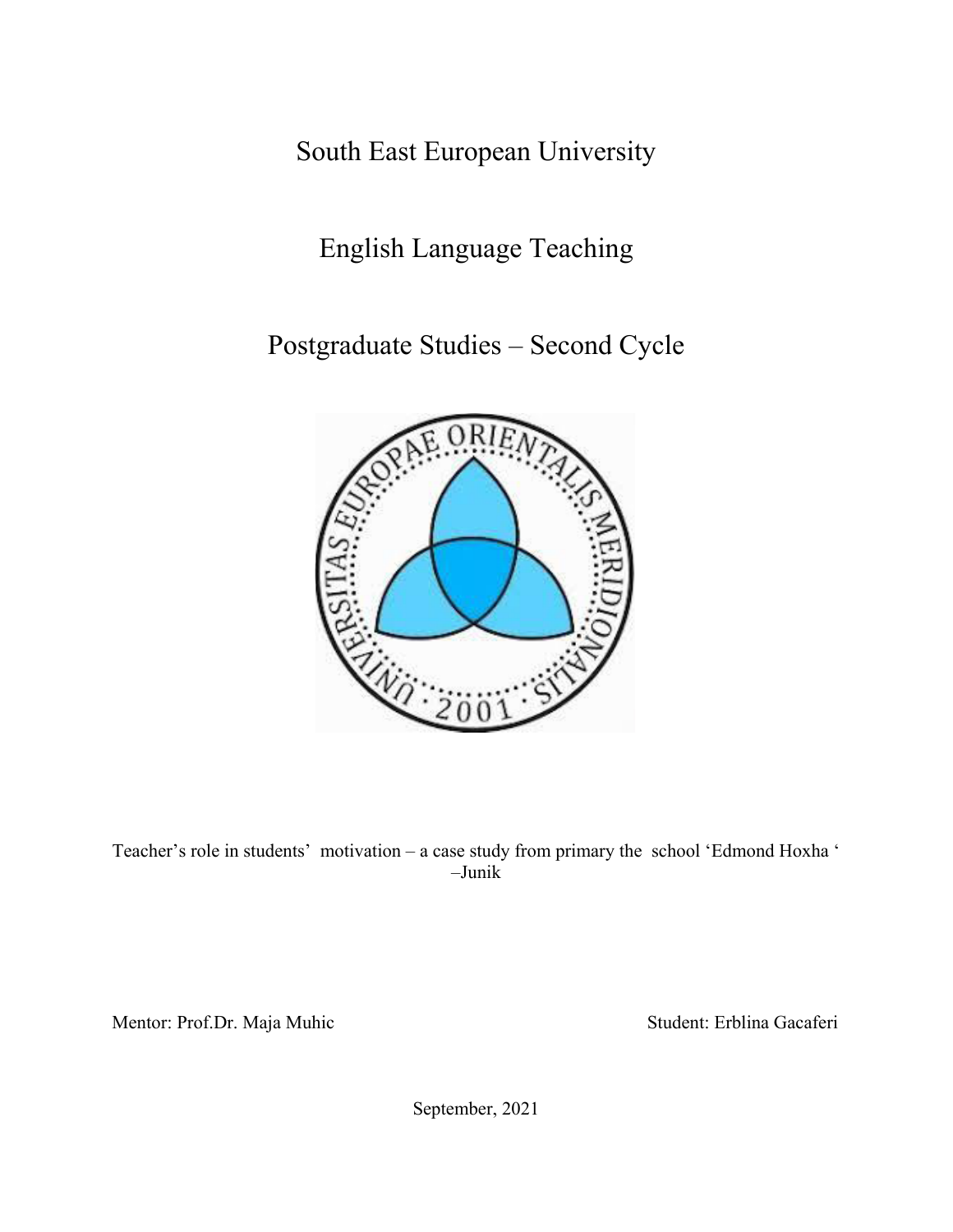## Acknowledgement

I would like to express my sincere gratitude to Professor Maja Muhic for accepting to be my mentor, her guidance, motivation and help to complete this project.

I would like also to thank my family for the moral and financial support in my entire life and my friends for the motivation during this time.

My deepest thank to all the people that were part of this project and helped me to make it real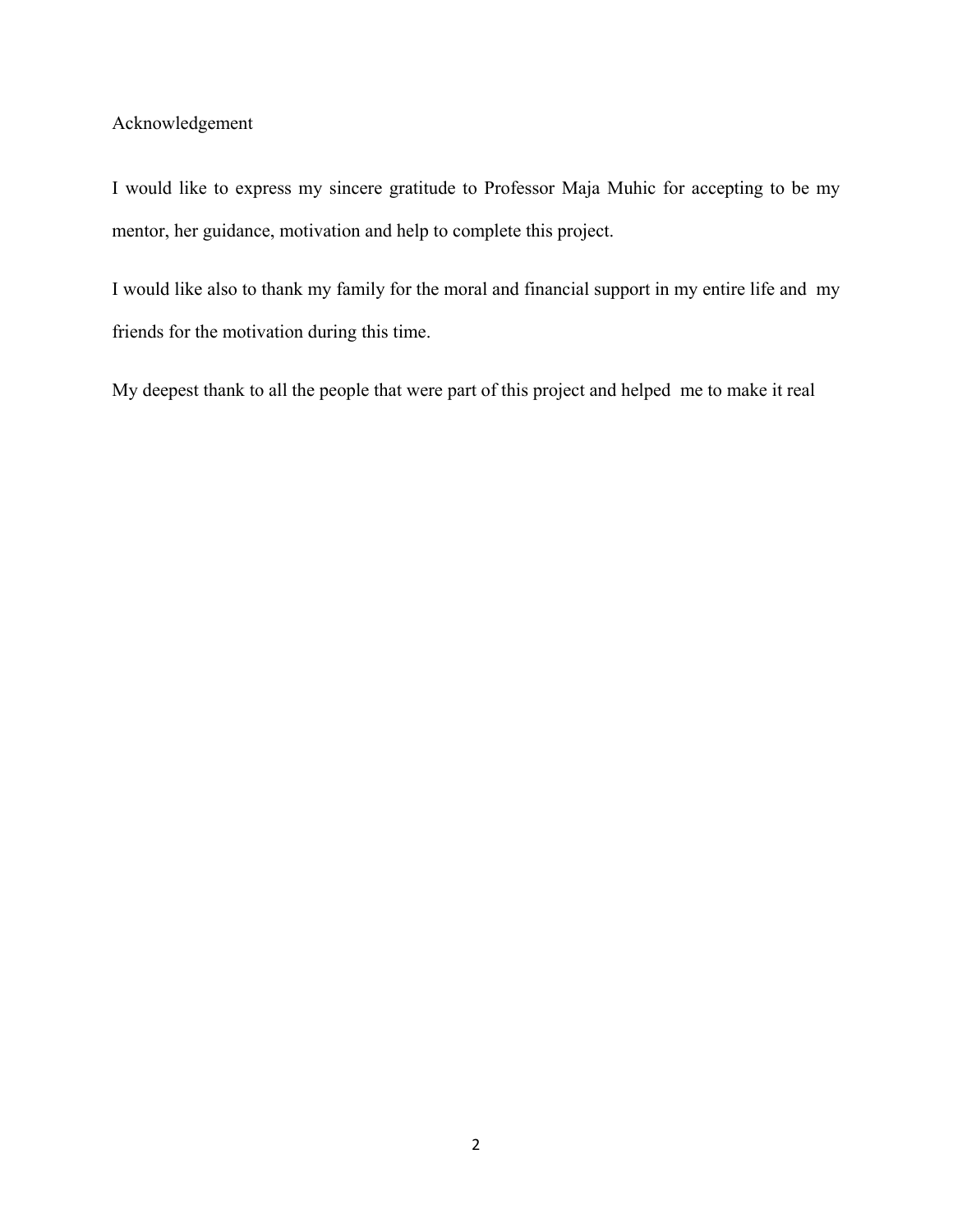#### Abstract

This MA thesis is focused on the role that teachers have in students motivation. The main focus of the thesis is to show the role of the teacher in motivating students, methods that teachers use to affect students in classroom learning mainly in primary schools or future education in general to increase learning process. The purpose is to show whether teachers have a role in students' motivation, the way that teacher can motivate students, if it has any special effect or not. Education is the most important part in people's life for a better future. Nowadays, students need to get motivation in learning process since technology have become part of everyone's life it has affected, as well, students and children in general. Teaching process have become easier and more interesting. Technology has brought negative aspects. The main change in education became in  $20<sup>th</sup>$  century when technology became part of everyday life, so in that way it has affected children and students as well, in that way the interest for education is becoming a little bit less interesting because children prefer to play rather than to study. In Kosovo education in the last two decades has changed drastically. Living in a country were economy is to far from that of in Europe, so that interest to study, educate and work and contribute has decreased. Living in e poor country the main interest in general is to leave the country, go to Europe, so in that way children as well are affected by it and are not very interested to learn because have the idea that they are going to leave the country. Teachers role is very important in all stages of education but particularly in primary school because is the time where students are growing up and in reality do not have the idea of what education is in general and the importance of it for the future. Teachers need to give students motive for learning and serve them a familiar and interesting environment so that to get involved in learning process. This study is conducted in the primary school "Edmond Hoxha" in Junik. Three classes were conducted , in total 50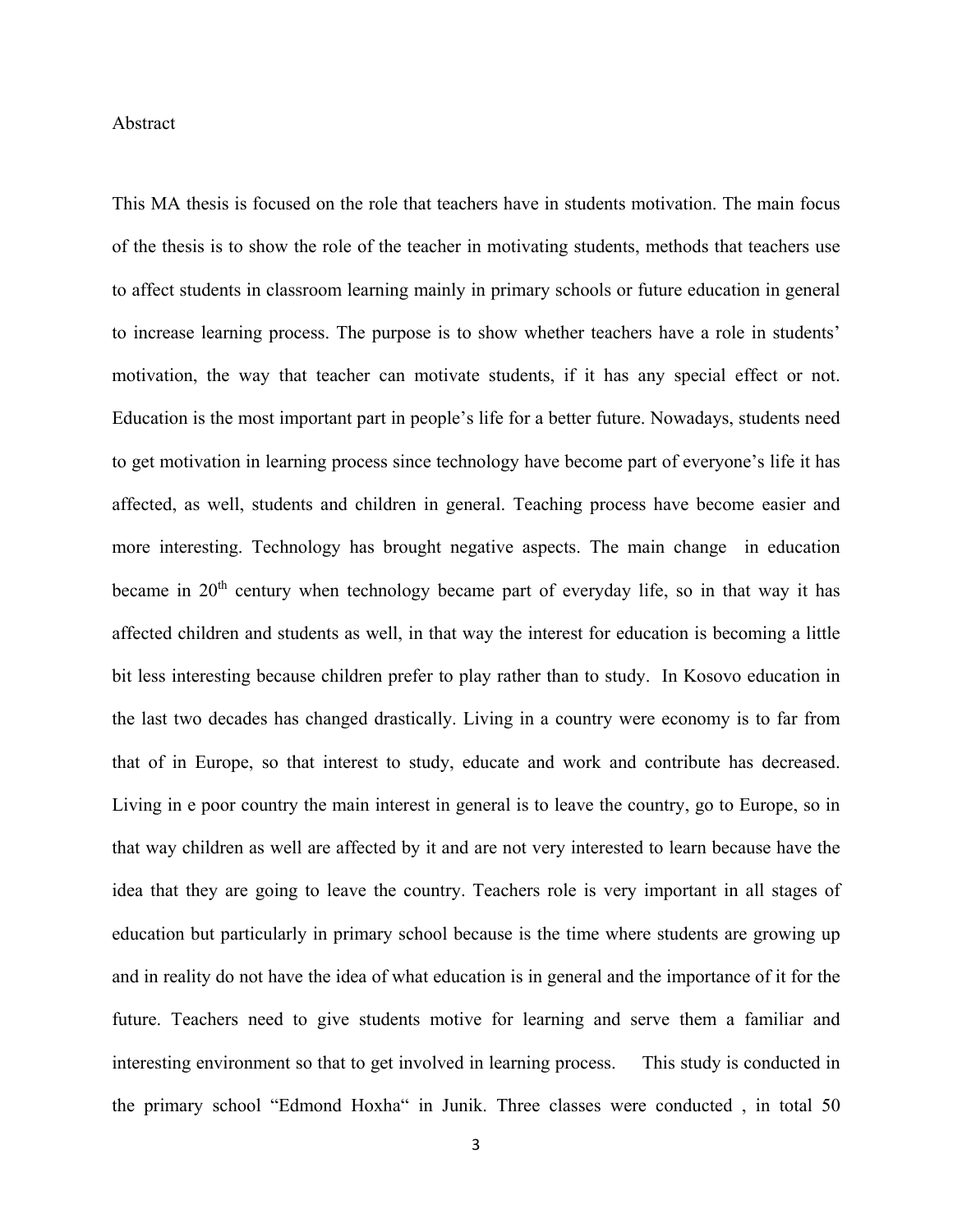students of  $9<sup>th</sup>$  graders in both genders and 5 teachers. The examination last for two weeks in maximum. To conduct this research is used the quantitative method.

The aims and objectives of the study are to show which is the role of the teacher in motivating students.

*Key words: motivation,education,learning,teacher.* 

#### Abstrakti

Kjo temë e diplomës fokusohet në rolin e mësuesve tek motivimi i nxënësve. Fokusi kryesor i temës është për të shfaqur rolin e mësuesve për të motivuar nxënësit,metodat që mësuesit përdorin për të ndikuar tek nxënësit në procesin e mësimit në klasë kryesisht në shkolla fillore ose për edukimin e tyre në të ardhmen në përgjithësi për të mësuar më shumë. Qëllimi është për të pare nëse mësuesit kanë ndonjë rol në motivimin e nxënësve, mënyrat që mund të përdorin për të motivuar nxënësit, nëse kanë ndonje efekt ose jo. Edukimi është pjesa më e rëndësishme në jetën e njerëzimit për një të ardhme më të mire. Në ditët e sotme, nxënësve i'u nevoitet motivim për të mësuar pë kur teknologjia u bë pjesë e jetës së secilit ka pas ndikimin e saj tek fëmijët dhe nxënësit në përgjithësi. Procesi mësimit është bërë më i lehtë dhe më tërheqës. Teknologjia ka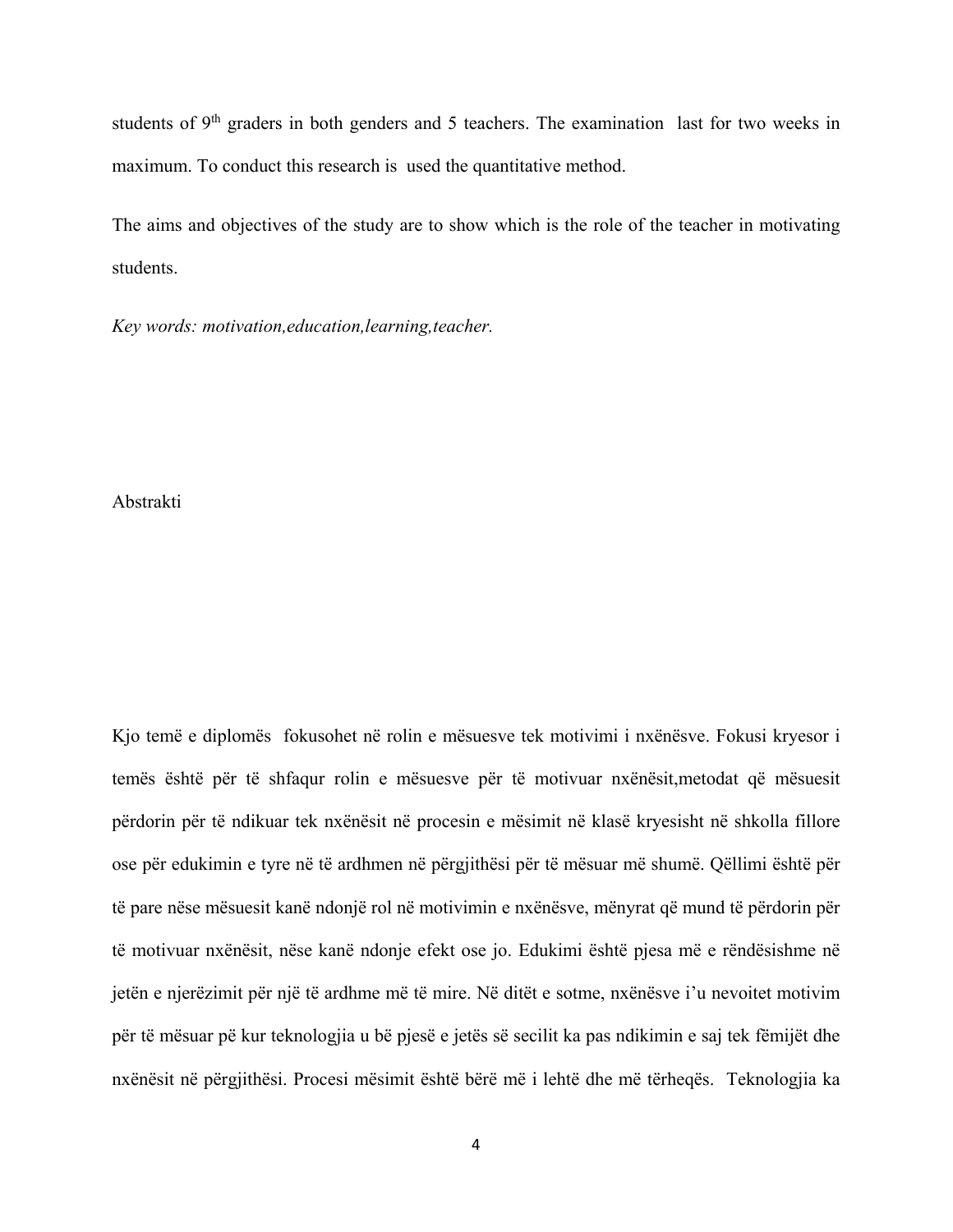pasur efekte negative poashtu. Ndryshimi kryesor në edukim u bë në shekullin e 20-të kur teknologjia u bë pjesë e jetës së secilit, në këtë mënyre ndikoir tek fëmijët dhe studentët poashtu, në këtë mënyre interesimi për edukim u bë më pak interesant dhe i rëndësishëm. Në Kosovë në dy dekadat e fundit procesi i edukimit ka ndryshuar rrënjësisht. Jetesa në një vend ku ekonomia është larg prej asaj të duhurës siq është ajo e Europës, në këtë mënyre interesimi për shkollim ka rënë. Duke qenë në një vend të varfër, në përgjithësi, interesimi kryesor është braktisja e vendit drejt Europës, në këtë mënyrë fëmijët poashtu janë ndikuar nga kjo dhe nuk kanë shumë interesim për të mësuar dhe për tu shkolluar. Roli I mësuesve është I rëndësishëm në secilën faze të jetës por kryesisht në shkollë fillore sepse është koha kur fëmijët fillojnë të rriten dhe në realitet janë duke u njohur me konceptin e edukimit dhe rëndësinë e tij për të ardhmen. Mësuesit duhet të japin motiv tek nxënësit për mësim dhe një ambient tërheqës që nxënësit të inkuadrohen më lehtë.

Ky studim do të përcjellet në shkollën fillore "Edmond Hoxha" në Junik. Do të përcjellen tri klasë,do të përfshihen 50 nxënës të klasave të 9-ta të dy gjinive, poashtu dhe 5 mësues. Ky studim do të përfundoj Brenda dy javëve në maksimum. Për të arritur këtë hulumtim do të përdoret metoda kuantitative.

Qëllimet dhe objektivat e këtij hulumtimi janë që të shfaqin rolin e mësuesit në motivimin e nxënësve.

*Fjalët kyçe: motivim,edukim,mësim,mësues.*

5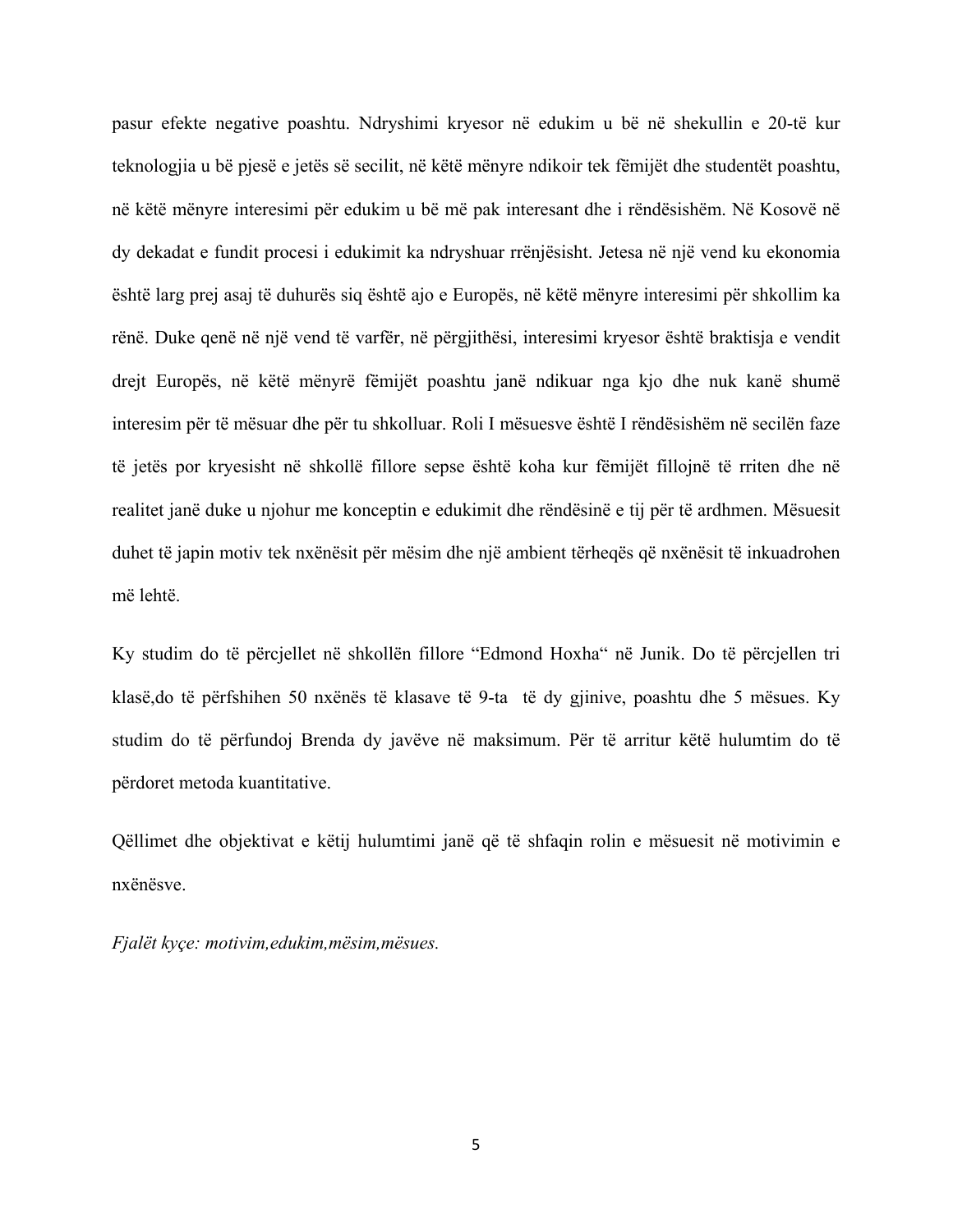# Contents: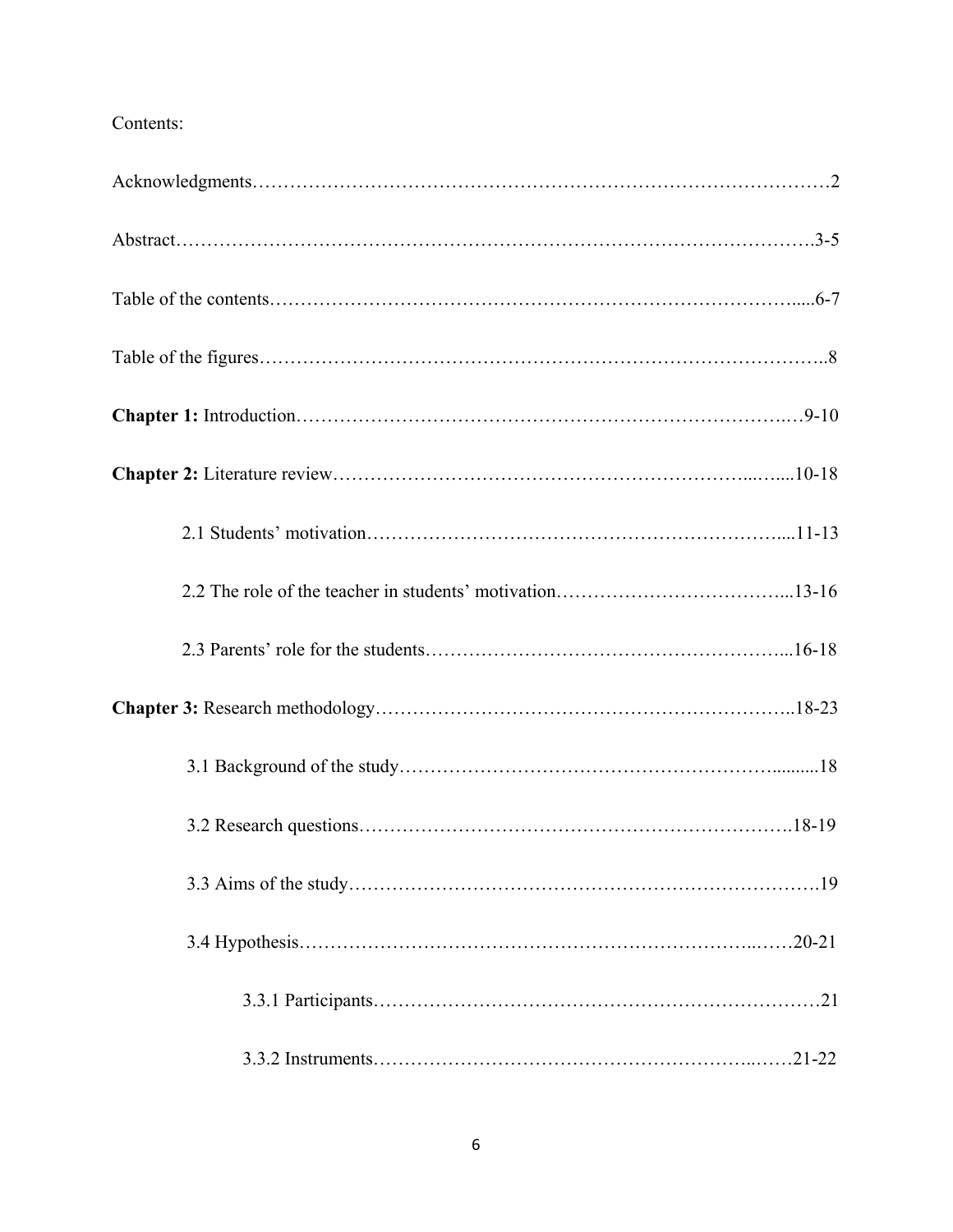| 1.3 Comparison between teachers and students' answer46-49 |
|-----------------------------------------------------------|
|                                                           |
|                                                           |
|                                                           |
|                                                           |
|                                                           |
|                                                           |
|                                                           |

|--|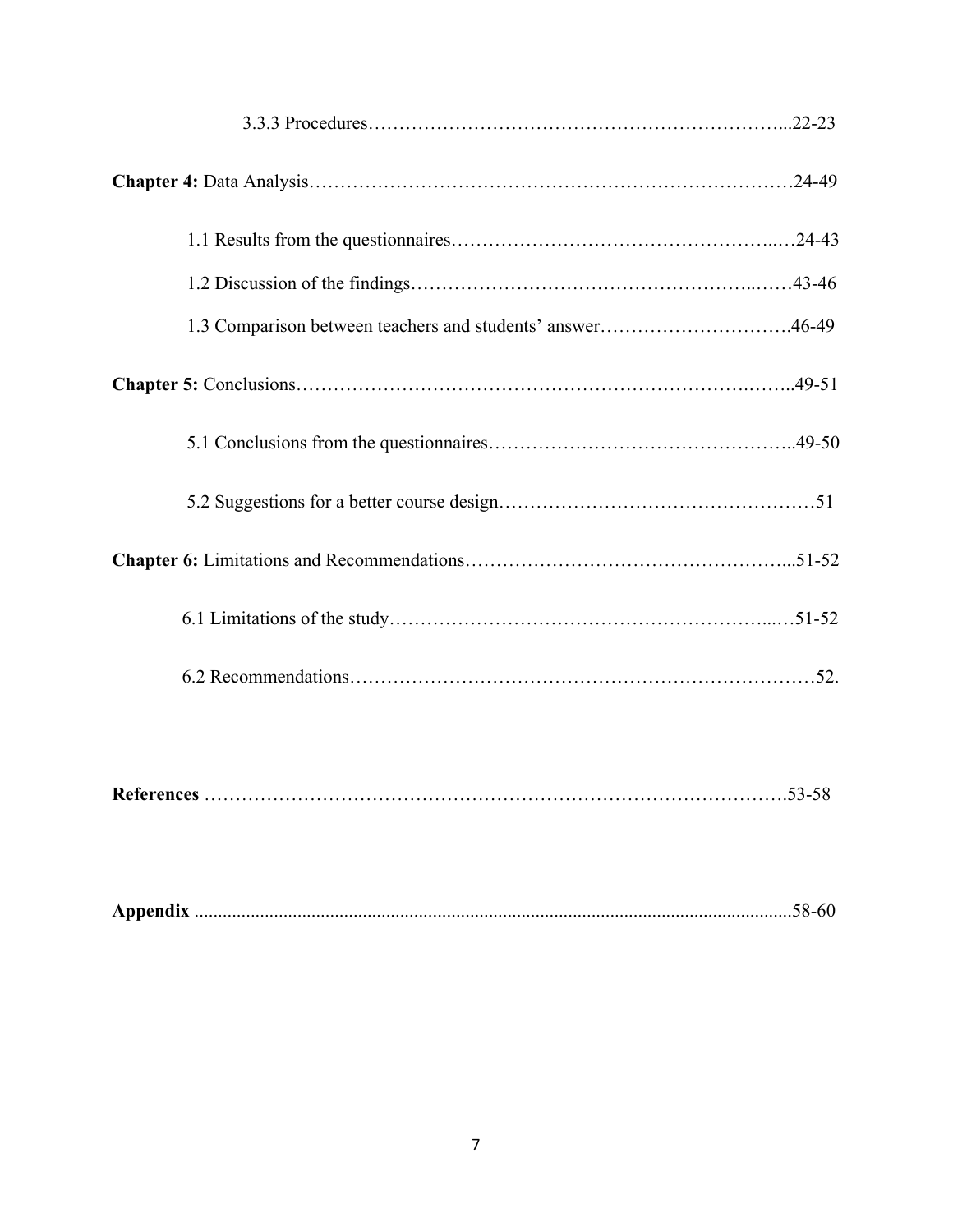| Figure 3: Do you think that motivation is important in learning process? 27-27                  |
|-------------------------------------------------------------------------------------------------|
|                                                                                                 |
|                                                                                                 |
| Figure 6: How can teachers motivate students in learning process? 32-34                         |
|                                                                                                 |
| Figure 8: Which subjects do you think are less interesting and students need more motivation in |
| Figure 9: What can teachers do to help students to have more motivation in learning process?    |
| Figure 10: Do you think that punishment can have an effect in students' motivation and why?     |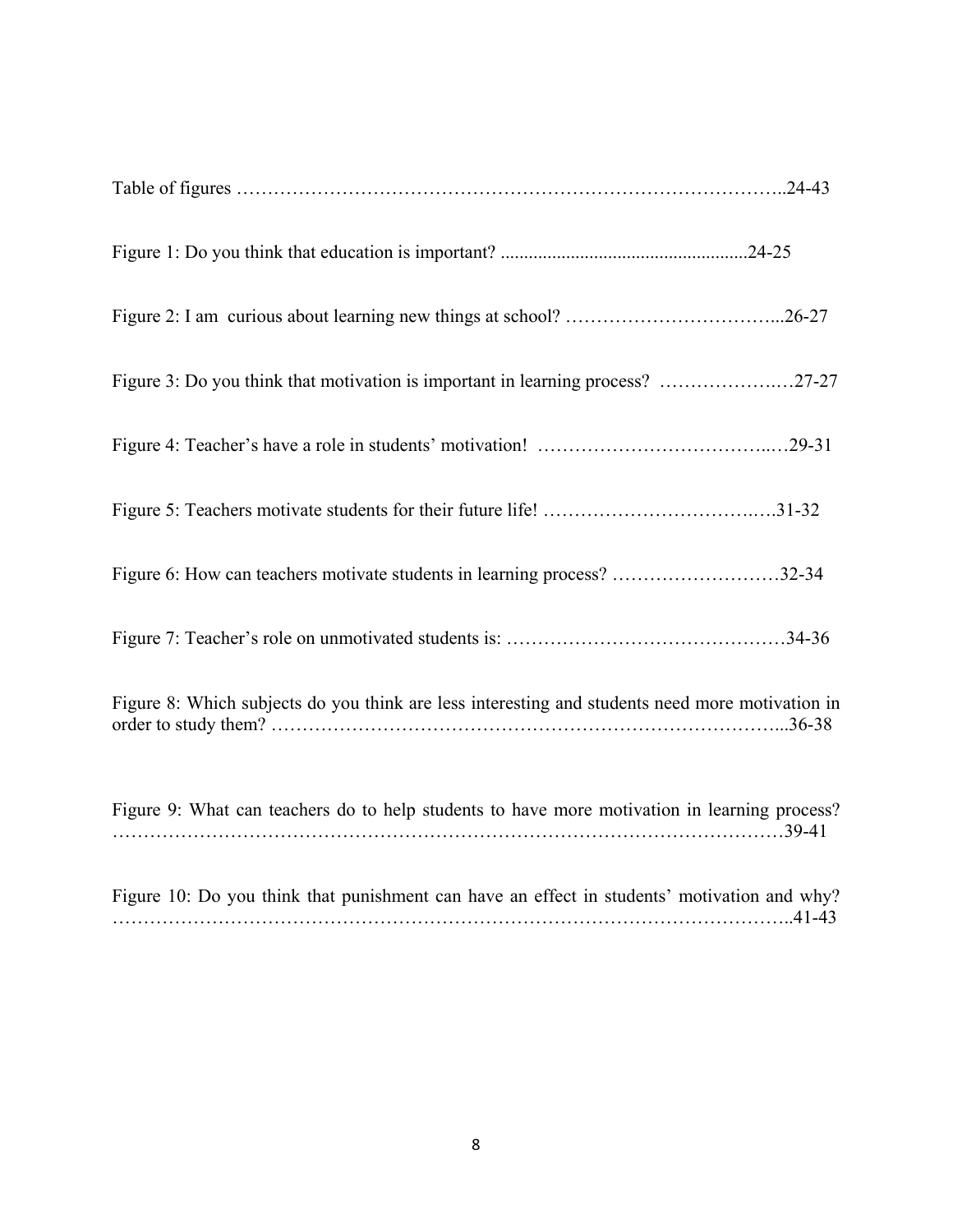### **1. Introduction**

Learning process in general has a lot of challenges and difficulties. Being exposed to technology has brought positive and negative effects. Technology helps people and students as well to find information and develop their knowledge in a lot of ways but at the same time has effected learning process because students are not very interested to learn because find more interesting playing games. Being a country in transition where a lot of issues are not defined may lead to lost of motivation for learning, as it can be the case in Kosovo. Students can lose motivation for different reasons. When children become older or start to grow up , gradually start to reduce their interest to learn. "Learning is seems like a toil more than a pleasure" ( Lumsden, 1994). In order to experience students in learning process is needed more motivation. According to Aldhafri & Alrajhi ( 2014 ) "motivation is a significant factor in students' academic lives; it affects their classroom behavior, and as a result, future success" .Learning can be facilitating in all dimensions if it is transmitted in good ways and increases students' motivation. Different reasons can be connected with students' motivation. Motivation terms have different meanings. One other defined it as "the meaningfulness, value and benefits of academic tasks to the learnerregardless whether or not they are intrinsically interesting" Marshall's work (as cited in Lumsden,1994). Children win the interest for learning from their parents firstly because parents raise children's curiosity for the world and in that way are familiarized with learning and in that way get the idea it will be interesting and important for their life. Teachers have their power that has affects to students' motivation in learning process. "In the absence of the schools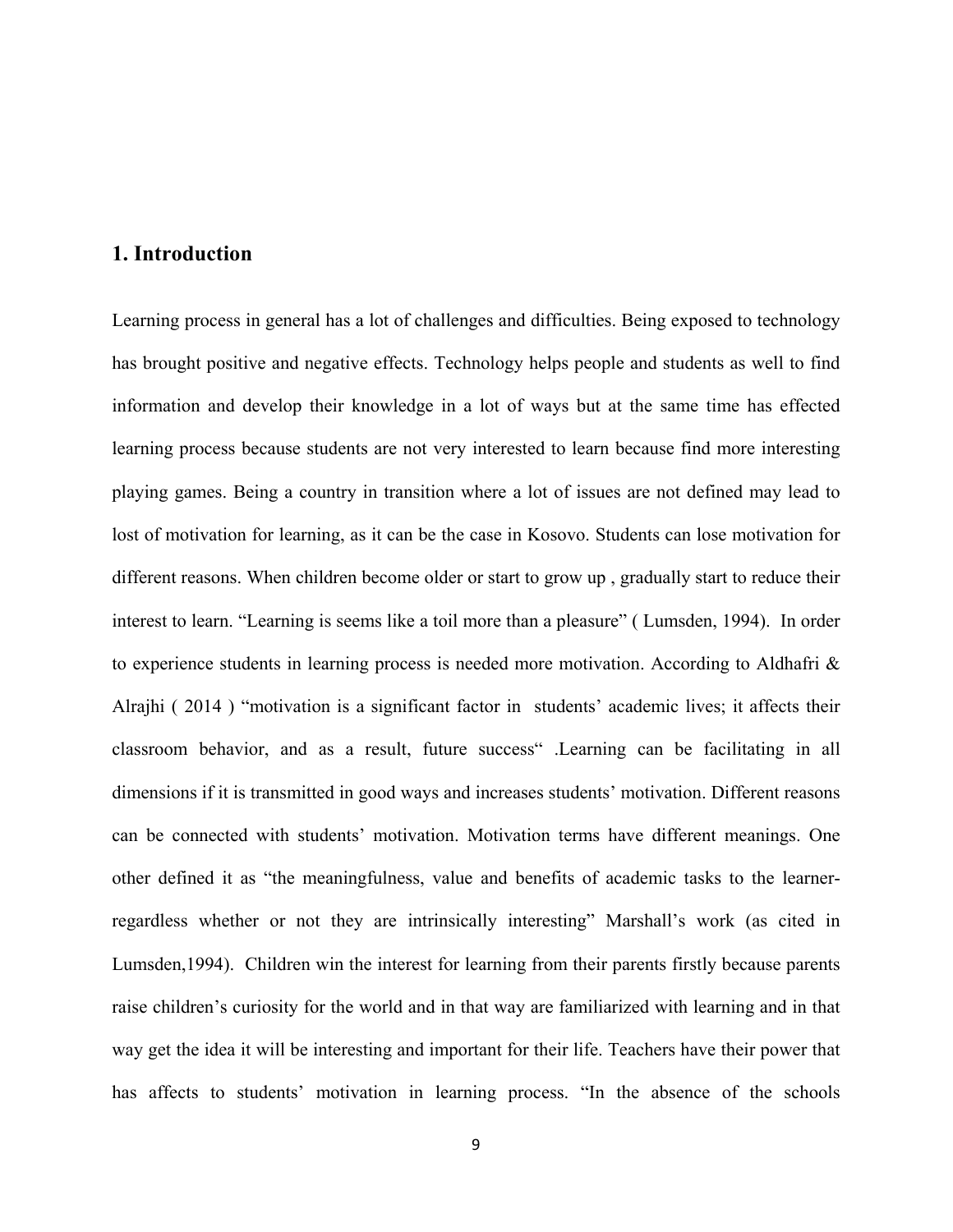programmes the major responsibility by working with children in the school rests with the teacher " Lash and Kirkpatrick's work ( as cited in F.I. Ofoegbu, 2004). Teachers may have a great affect to students either through methods and techniques that they use during the classroom learning and teaching process or punishment or techniques that may motivate them.

" To a very large degree students expect to learn if their teachers' expect them to learn " Stipek's work ( as cited in Lumsden,1994 ). In that way if the teachers do their best in teaching and motivating students, students will most probably have the same motive to learn and do their best. "The beliefs teachers themselves have about teaching and learning and the nature of the expectations they hold for students also expect a powerful influence" Raffini's work ( as cited in Lumsden,1994). The methods teachers use and the expectations that have form their students may influence students to learn more. Teaching styles in classroom may have the great effect in better results. In different classroom may have different knowledge of students, different attitudes. A good combination between teaching styles that may be better for students relating to their attitude, difficulties and attitudes may produce betters results.

## **2. Literature review**

In general this section of the thesis includes a general overview of what motivation includes. Firstly, it tells in details what the motivation includes, how student's can be motivated and what affects their motivation. If motivated is important or no, then it describes teacher's role in student's motivation , how a teacher has effect on their students, hot important is their role for the future life of the students. Lastly, it shows also parent's role for their children, how parents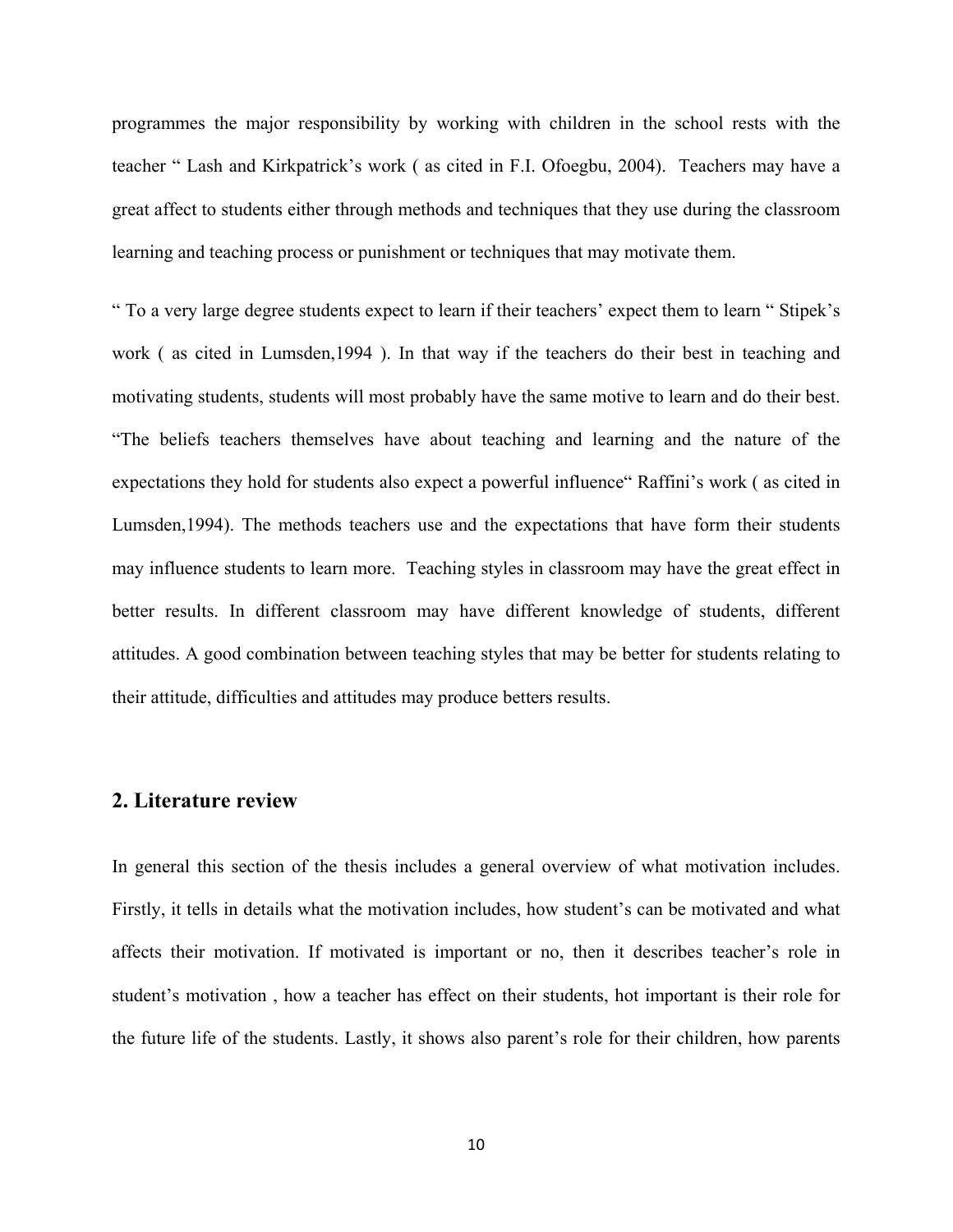can motivate and help their children to become better educated , to have more motive for learning process or for doing their homework.

#### **2.1 Student's motivation**

Education is the most important part in our life, without education in general we cannot achieve our future goals. As years pass and technology improves, the need for more education becomes more important each day. Being exposed to technology children nowadays have started to lose the interest for learning and that more motivation in their learning process needs to come through. According to Shumaila Memon ( 2016 ) "it is an established fact that no motivation means no learning". That means that if a student does not have motive will not learn. 'In order for learners to be motivated the key point is to their teachers and their parents as well" Freeman's work ( as cited in Memon,2016). So, teachers working together with parents can have an effect for students motive and progress at schools as well as in their education. "Teaching process will be more easy when teachers work with motivated students compared to those that are less motivated or even not motivated at all" ( Memon, 2016). "If teachers encourage students that mistakes are part of learning process and that they learn by mistakes, in that form students can create self- perception and will be encouraged and motivated in learning" (Memon,2016). Students learn from their mistakes, but need to get motivation from their teachers that mistakes are not bad but are an indicator that they are in the way of learning. "Involving your students in every resolution of the classroom can help them become more responsible in their life and school" Lewis's work ( as cited in Shahid,2015). So letting them to make decisions will help to become more responsible in life in that way they get more motive for new things and new goals

11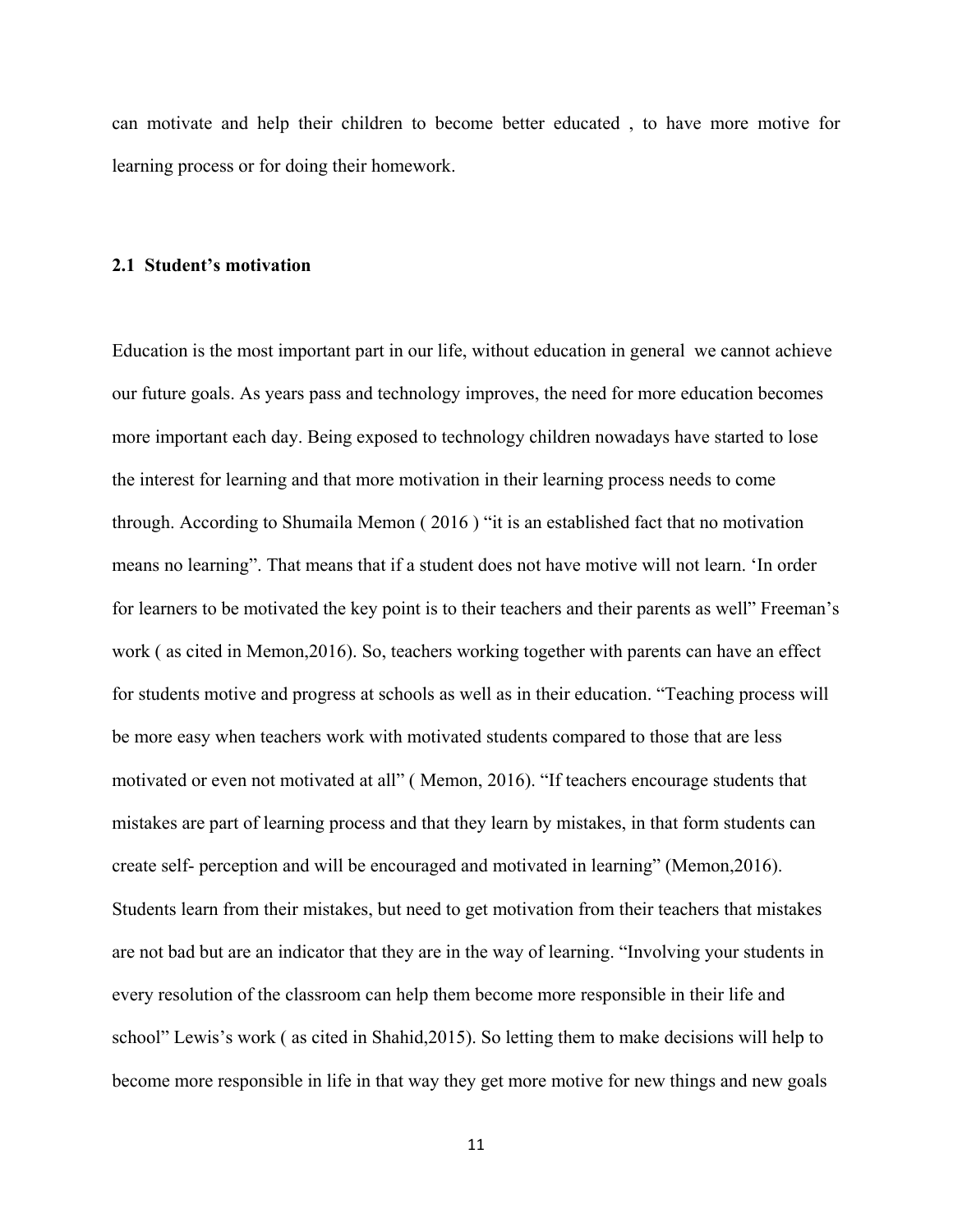in their life. Without trying things by themselves students may have difficulties to learn and know how to act through them. According to Savaskan and Ozdemir ( 2017 ) " Motivation positively affects several traits of students depending upon several behaviour such as attitude and interest towards reading ". In that way when students have motive and interest in reading in that way they will have more interest in learning new things and so they become more educated in general. Reading is the key point in learning process at school and in learning in general for information and knowledge for their future. Motivation is the power to achieve things in life, is the only power that helps to go ahead. The term motivation is defined in different ways. We can say that is something that helps to achieve our future goals. "Motivation is the attribute that moves people to do or not to do something" Broussard and Garrison's work ( as cited in Kırkağaç & Oz , 2017).

In that way if you are a motivated person or if you have motive for whatever issue that comes you will do it otherwise will not have interest in doing it. Motivation in general is a large term that includes motive for life and doing thins not just at school or at university but a motive in general life. Despite motivation in general, academic motivation specifically means "the factors that influence a person to attend school and obtain a degree", Clark & Schroth's work, 2010,p.19 (as cited in Kırkağaç & Oz , 2017). Whether a student has a wish to go to school or not may be affected from the motive that can have, or whether want to learn a specific subject may be affected from that motive that has for that specific subject. "Student's motivation depends on their wish to become part of the process of learning or not" ( Kariuki & Mbugua, 2018 ). According to Kariuki & Mbugua (2018) " Motivation is also related to the goals or reasons that underlie in the student's involvement in academic undertakings".Motivation can be defined in two ways as extrinsic motivation and intristic motivation. Kariuki & Mbgua (2018) indicated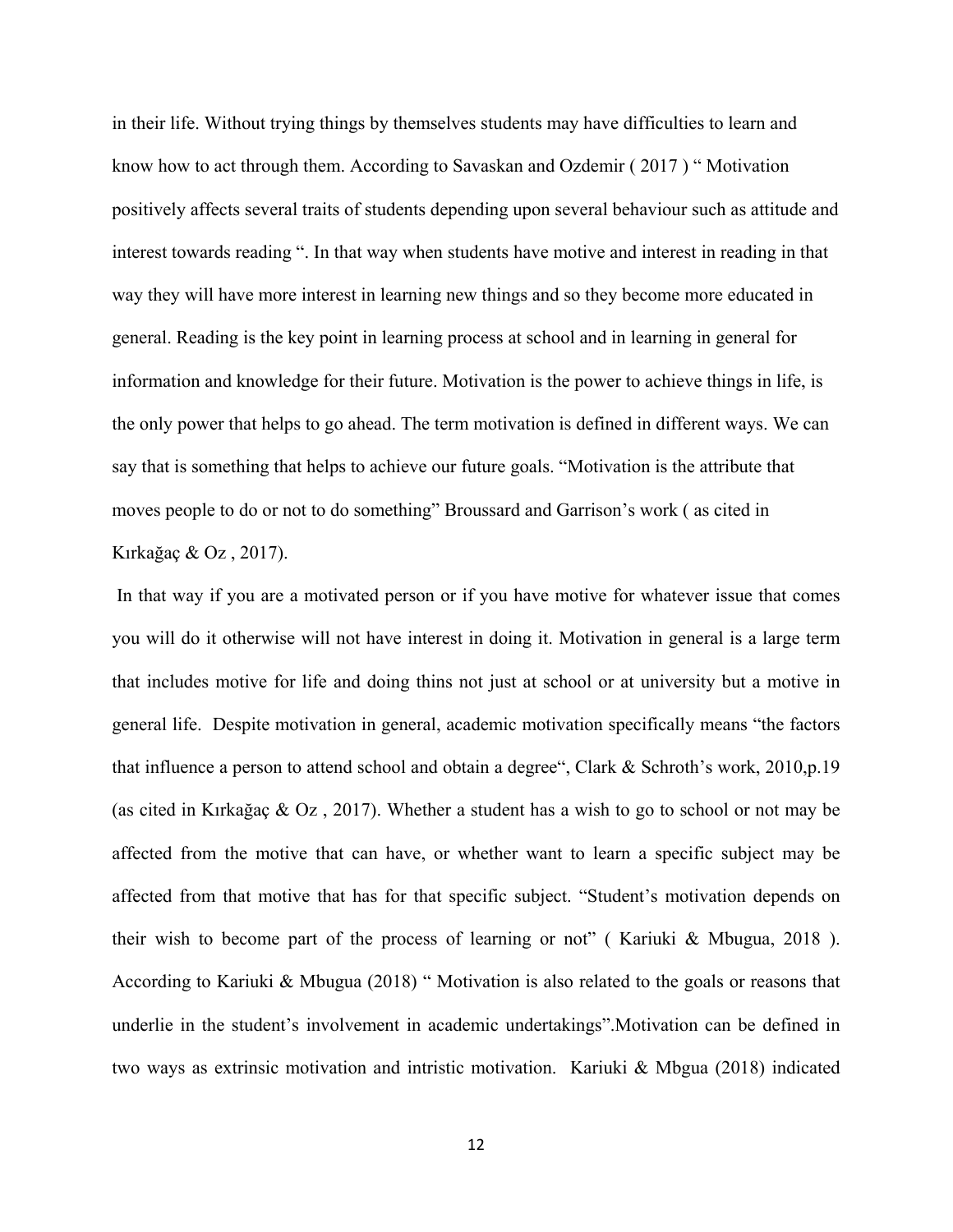that "extrinsic motivation is refers to when an action is done with intension to obtain a seperable outcome where as, intrinsic motivation conversely is where an activity or action is done simply for the fulfillment derived from performing the activity itself ". So in that way if we have motive to do something only because want to avoid the punishment or are part of our homework to get a better grade we have to do with extrinsic motivation. On the other hand if you have motive to do something or to learn something for yourself just because you like it or you have a goal or with to achieve something for yourself and do not think about punishment or grade you have intrinsic motivation. So in order to learn or to teach something the essential point is to have motive to do it. According Rashid & Rana (2019 ) "Motivation is a key element which facilitates students to adopt learning strategies according to high, moderate and low level of motivation". Motivation is the key to success of students in learning process ( Rashid & Rana,2019).

#### **2.2 The role of the teacher in student's motivation**

"Motivation is the key point where students get the inspiration to achieve their goals" Hancok's work ( as cited in Tran, 2019). Teachers play an important role in motivation of the students to learn. Students need to be engaged in classroom activities and in learning process in order to be successful in education and to do this they need motivation and teachers can help them in this process. Ranjbar (2016) noted that "The most important factor to affect the students' achievement was teachers' integrative motivation and the last important factor was teachers' lack of anxiety". In that way to include students in learning teachers have a great role with their behavior (Ranjbar, 2016). This can affect especially with kids because kids learn from your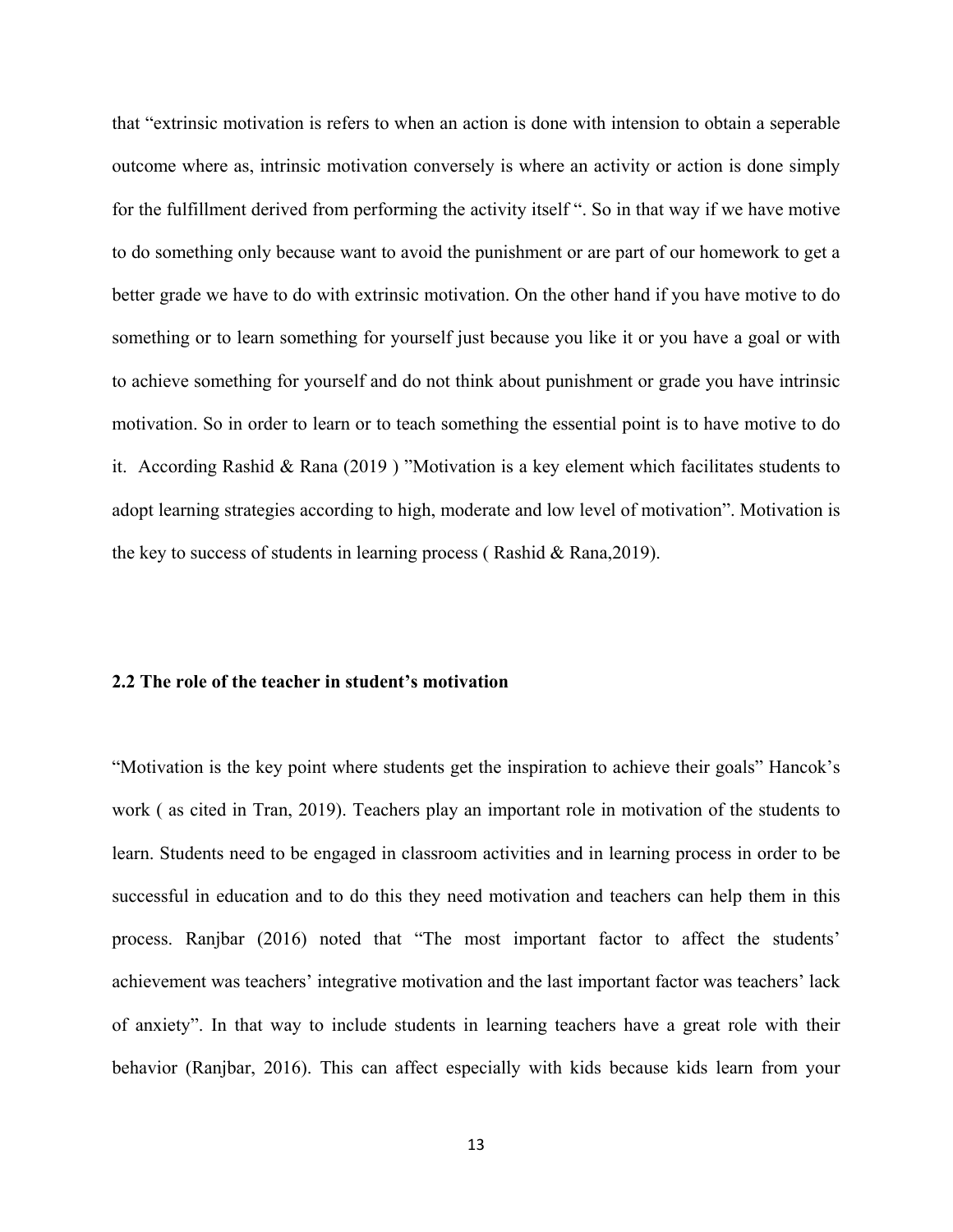behavior more than from your words. Being kind with them has a great role. Analyzing each student in details to learn about their interest will help to define in what they may be interested or not as so in that way the teacher can work more in motivating those students that seem less motivated or interested. According to Nayir (2017) "Teachers must be aware of their students' motivation levels and employ motivation strategies to ensure their authentic engagement in classes". "If students are interested in learning your subject or are enthusiastic about completing your tasks that means that you as a teacher have reached your purposes an your have reached to get your students' attention and interest" ( Nayir, 2017). Because students' motivation can be defined based on their interest about your subject or about their interest in doing their homework and their activity in the classroom. If students have motive for your subject they will be more active in class or will do their homework and assignments always and at the same time will prepare more activities for the class. Students' motive for the teachers or for the subject will be shown by students' activities. So teachers' role in students' motive is very important that affect learning process as well, even the teaching process for the teacher will be easier when the students are motivated. "Educators have an essential role in the direction students take al through their formal schooling" Beker's et al. work ( as cited in Karauki & Mbugua, 2018). Karauki & Mbugua (2018) indicated that "The teacher, however, has control over the learning environment where they have an opportunity to impact their learners' level for motivation intensely". Not all the students have the same interest or reaction or motives so teachers need to try to analyze every student to learn about their interests and background in order to engage them in class or to help them become more motivated in learning process.Teachers need to set up their expectations or goals hat their students need to go through or need to achieve in order to be successful. According to Karauki & Mbugua (2018) "The teachers' expectations are recognized to have a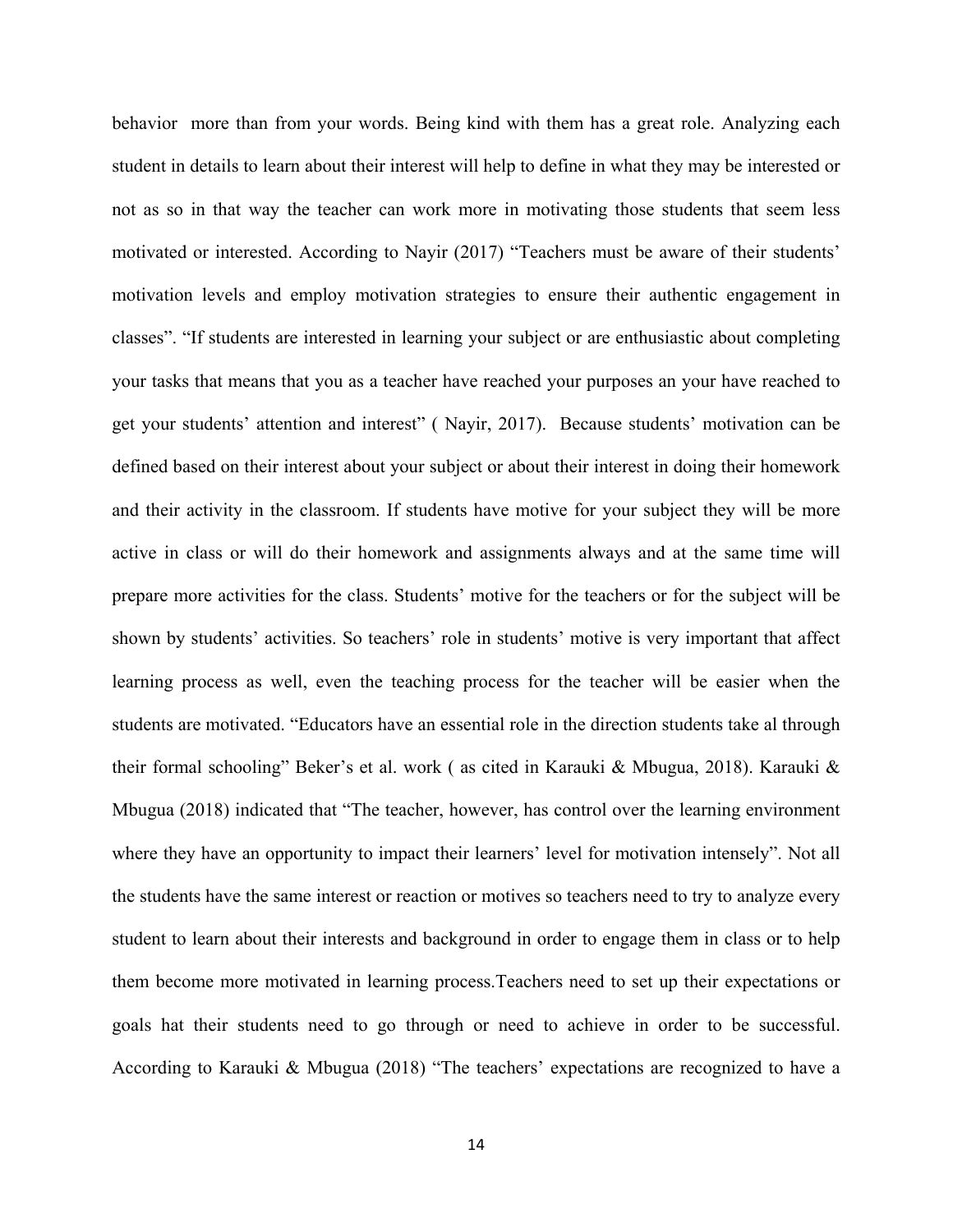key role in academic achievement". So when the teacher sets the expectations for their students they will try to do the best of them in order to achieve them. "Students will perform better academically if they perceive that their teachers have high expectations from them" Wenzel's work ( as cited in Karauki & Mbugua, 2018). In order for students to be more engaged in learning process there are some points that affect students' motive and engagement. According to Dimitroff, Dimitroff & Alhoshimi (2018) "Elements of an engagement classroom are: Discussions, games, teacher, classmates and usefulness for real life". Based on these the teacher has a great impact in classroom engagement because the teacher is the one who takes decisions in the classroom for example when to have discussion when students need a game to learn easier ore just to relax or maybe when they need to work with their classmates to fulfill any particular activity. So that's way teacher need to try to understand student' need and interests in their form of learning on order to be more motivated. Not all students have the same method of learning. "Teachers should consider learners' motivations and interest when they choose topics and contains to teach" Cevallos et al.'s work ( as cited in Castro & Villafuerto ,2019). No matter how important may be a topic to discuss teachers need to take into consideration that it is important students' motivation and engagement because sometimes one day may not be perfect to talk about this topic, so teachers need to adapt topics and students interest in order for them to be motivated. Teachers' role is the most important point in learning process. Idris,Cheong, Nor,Razak & Saad (2007) indicated that " no matter how good the curriculum, infrastructure or teaching aids are at the end of the day it is the teachers who make a difference". In that way the key point is left to the teacher. A good environment created by the teacher a better success for the students. Teachers need to use different methods and different tolls in order to get the engagement from their students. As we know the technology have become part of everyday life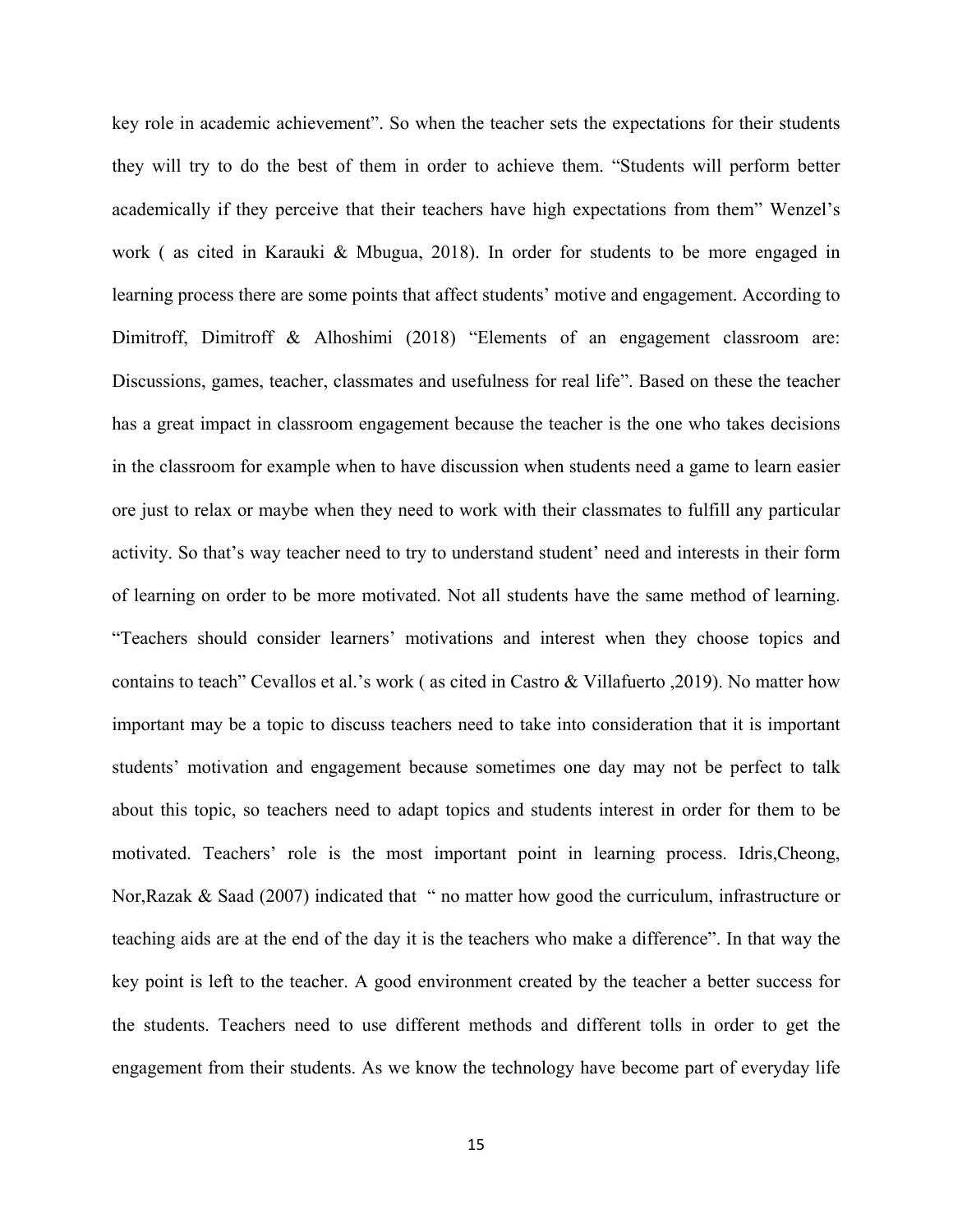even for the kids. In that way learning may not seem interesting for them because they are exposed to the technology a lot and in order to get they attraction for learning teachers maybe need to use new methods and techniques in order to get they students engaged in the classroom otherwise they may not seem it interesting. A teacher can be a role model for their students and does not affect just learning process but may have a great role in teaching them a lot of things for they future life. Erika (2011) noted that " teachers who create motivating learning environments also actively teach students how to balance commitments and manage their time". In that way teacher can learn their students a lot about their future life.

#### **2.3 Parent's role for the students**

Despite the teachers' role for students motivation in order to become more educated in their life the parents have a great role as well. When a kid comes into this world the first steps of the life will get from their parents, the first behavior will get from their parents and as well the way for education or the first steps toward it will get and will be influenced by their parents. That's the point that when a kid starts school will be lead in the hand of e teacher, but the kid most part of the day will be at home, so in that way their parents will play a great role in their educational life. With parents' engagement and will a great work of e teachers a kid will go through well steps towards life and its education. "Family is the primary influence of young children and sets the stage for how they grow and develop" Bronfenbrenner's work ( as cited in Fabbemminiyi, 2011). "In that way parents need to be in cooperation with teachers to do the best for their kids. The more parents are involved with their children, the more positive learning and general life outcomes occur" Baker, Goesling and Letendre's work ( as cited in Fabbeminiyi, 1011). "In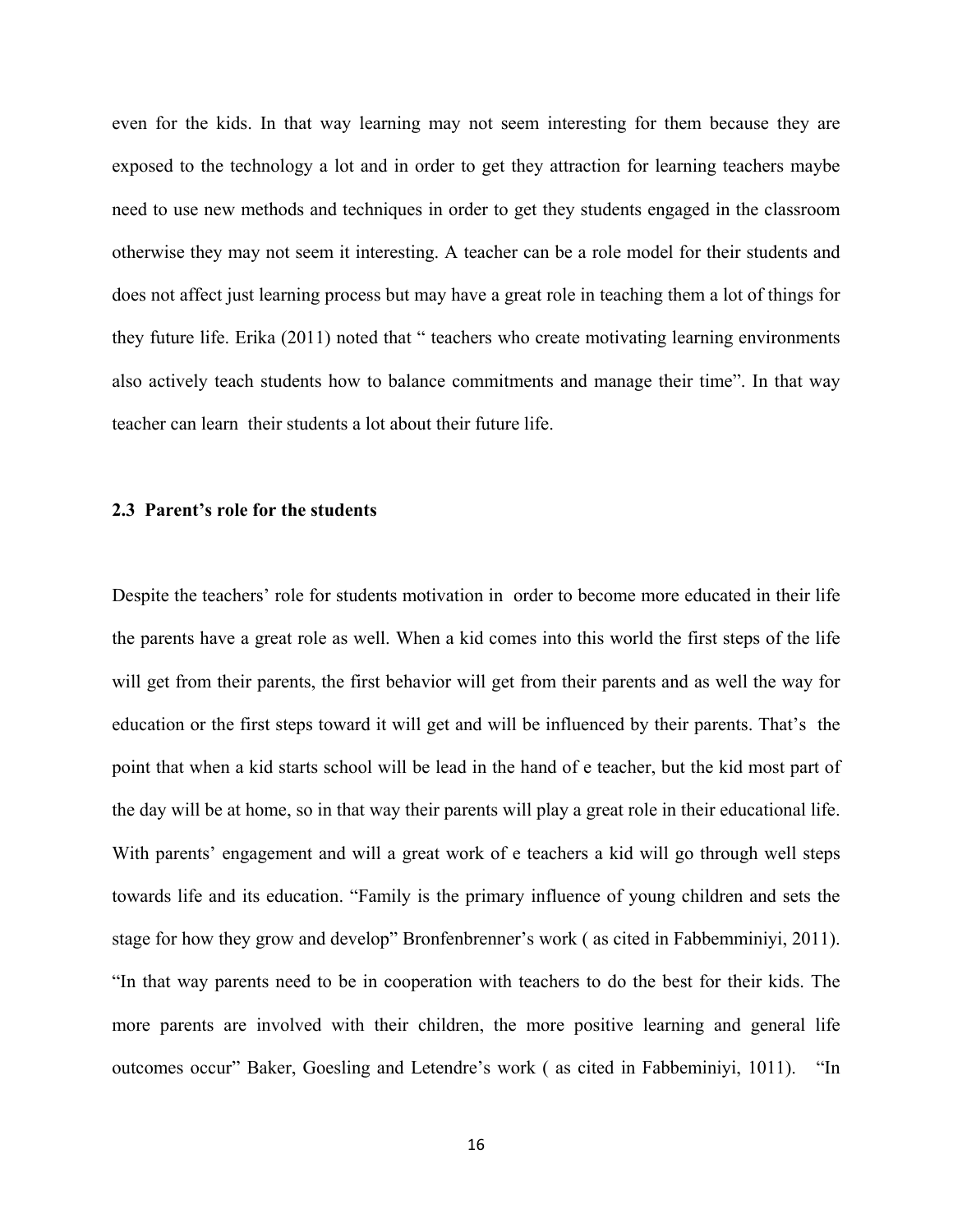order for students to achieve their goals it is important that their parents to be engaged in their learning process" ( Rosenzweig, 2001). According to Rosenzweig (2001) "Parents who enjoy spending time with their children and who are actively involved in their children's lives promote their child's success at school". "Being involved means that they are aware of the progress that they do at school, they teach them and prove them that school is important, they know where their children are, about they socialization and peer performance and they spend time for them" ( Rosenzweig, 2001). Spending time with children in that way parents show them love and care and at the same time become a motivator for them. Being educated is the most important point for a better future and career. Being exposed to the Internet and technology in general parents need to be more involved in their children's education. According to Crede, Wirthwein, McElwany and Steinmary (2015) "In light of the current societed changes parents' focus on their children's education might become even stronger". "Parent involvement is believed to promote children's academic achievement by increasing social capital and social control" Hill & Taylor's work ( as cited in Ryan, Casos, Kelly-Vance, O.Ryalls & Nero, 2010). The parents involvement in academic education of their children is not important only in early education but it has importance also in their college education. Harper. J.Sax & S.Wolf (2012 indicates that "there is some evidence parental involvement promotes college student's academic competence". Parents have great role in their children when they come home, when they have homework or any activity to do, their teachers can become a great motivator to them while they encourage them to do them or helping them to do it, they show interest for their education and in that way children are aware of the importance of school and education. "Students get homework and task ate school but they have to do them at home" ( Katz, Kaplan & Buzukashvily, 2011). According to Katz, Kaplan & Buzukashivly ( 2011) "Parents attitude towards or valuing of the homework is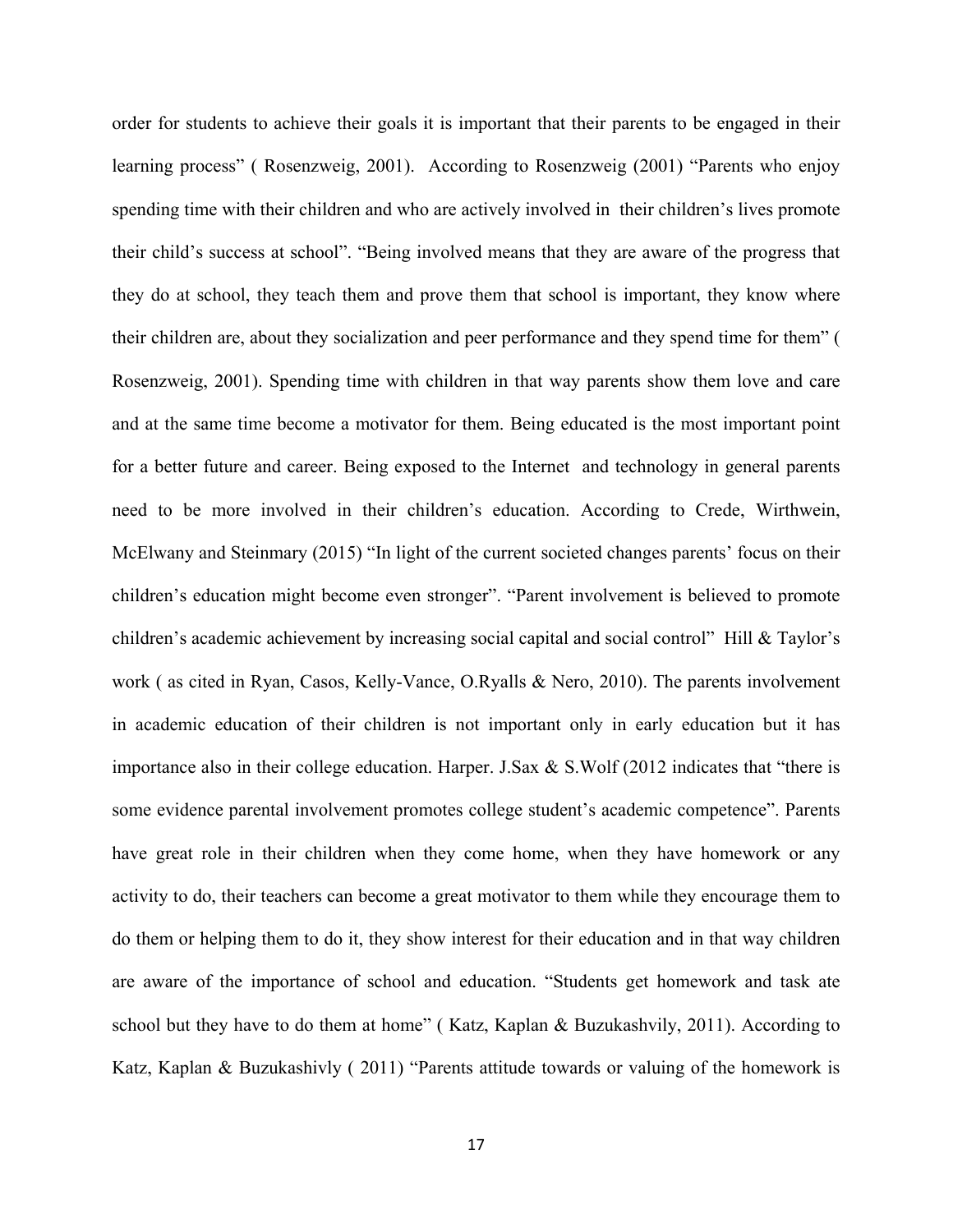likely to affect their level and qualities of involvement in helping their child and thus affect the child's motivation".Parents need to motivate their children that education is important for them and in that way they get the first motive to go through education. Kalogeras (2005) indicates that "parents who appreciated the value of learning- principally upper-class parents- made education one of the highest priorities for their children because they believed that a good education would lead their offspring to an analogous career". In that way showing children's the importance os education will give them motive at home first and than they will get the next step the next motive at school by their teachers and in that way they will become more educated and will have a better career. So, parents' role have a great impact for the children.

## **3. Research Methodology**

#### **3.1 Background of the study**

In this section will be shown in details the methodology used to work in this thesis and to conduct the questionnaires. This study was conducted in the primary school "Edmond Hoxha" in Junik. It was addressed to the students and teachers as well. Firstly I took the permission from the director to distribute the questionnaires to the students and also to the professor as well. The questionnaires were distributed to the students firstly and after they fulfilled and gave them back to me I distributed them to the professors as well. The idea of this method used was to compare students and professors answers about classroom motivation of learning. If they have the same ideas about it or what can be done more in that direction.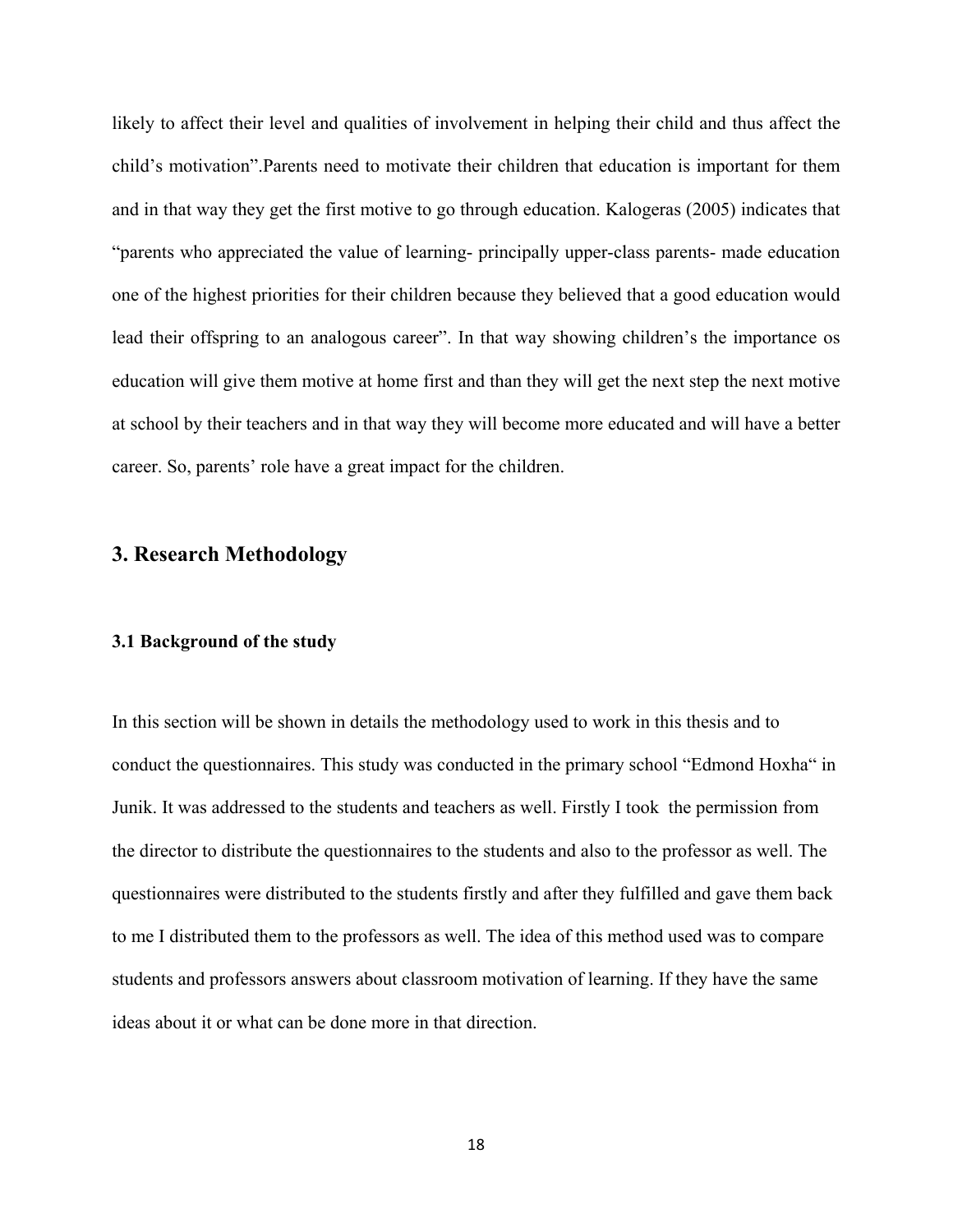#### **3.2 Research questions**

- 1. Which is the role of the teacher in students' motivation?
- 2. What can be done to help unmotivated students?
- 3. Which is more valuable teachers' role or students' role?
- 4. How teachers affect their motivation for future life?

#### **3.3 Aims of the study**

Since motivation is the key point in learning process and to succeed in the future, the idea of this study was to get the opinion of students and teachers as well, about the teachers' role in this point. How teachers and students see this point from their view.

General objective was:

To find out the role of the teacher in the process of learning ( a case study from the primary school "Edmond Hoxha"- Junik )

Other specific objectives were :

a) To find out what motivates students to learn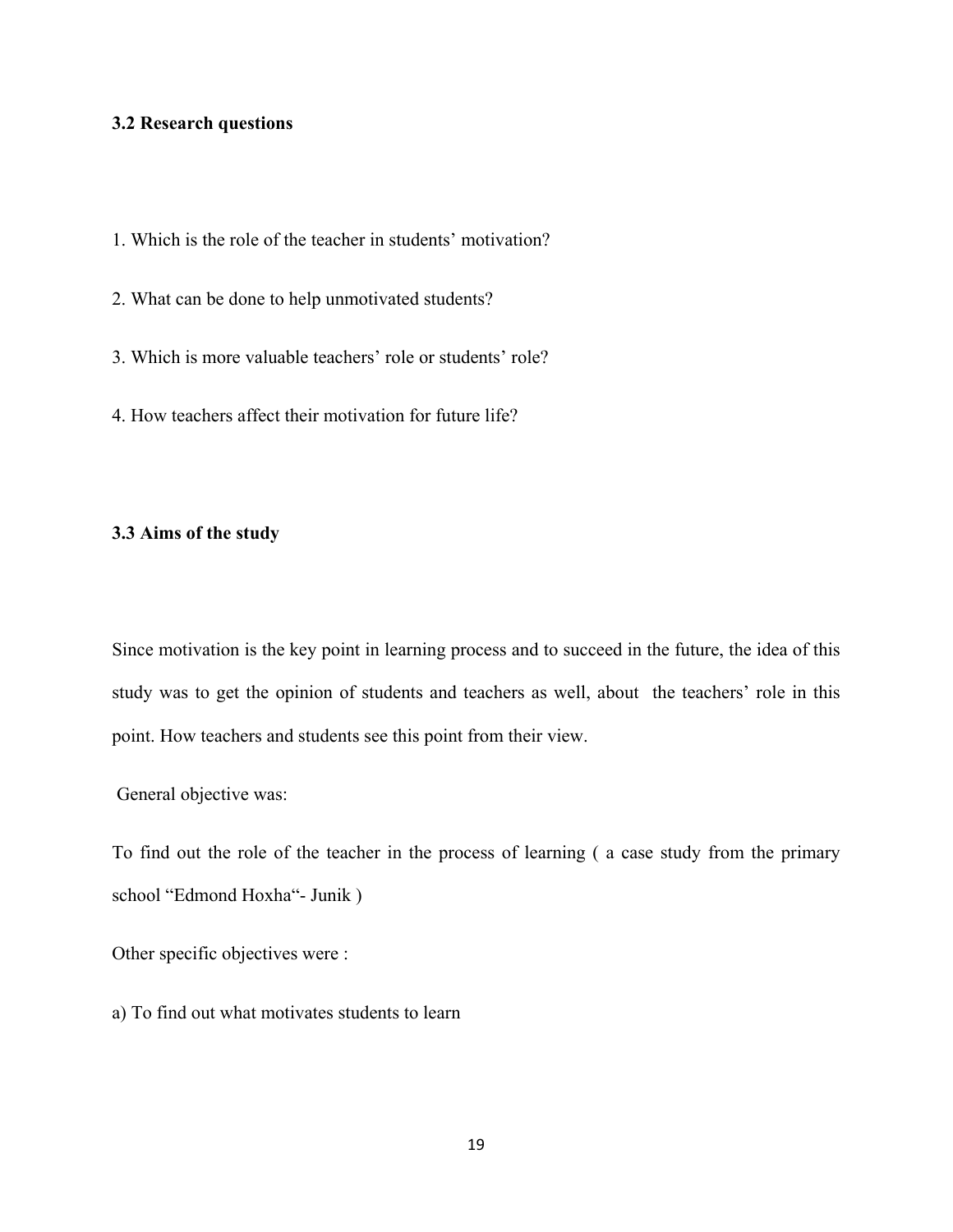b) To find out teacher's role in students' motivation to learn and for their future life as well, also parents' role as well

c) To find out in which subjects students need more motivation

d) To compare teachers and students' answers

#### **3.4. Hypothesis**

This paper hypothesized that 9<sup>th</sup> graders from the primary school "Edmond Hoxha" in Junik seem the role of the teacher very important for them. They think that teachers have a great role and impact for their motivation in the classroom and in learning a particular subject. Also, it is hypothesized that students need more motivation and need different methods to be used by the teachers in order for them to learn and to achieve a particular subject. Motivation is seemed as an important point in order to learn and to be successful in the future, without motivation students will not learn. This paper hypothesized that when students are more motivated in learning process at the same time this affects their future life because they will be more successful and will be more educated. Despite that it is hypothesized that different subjects need more motivation according to them.

In addition this research is organized according to these questions: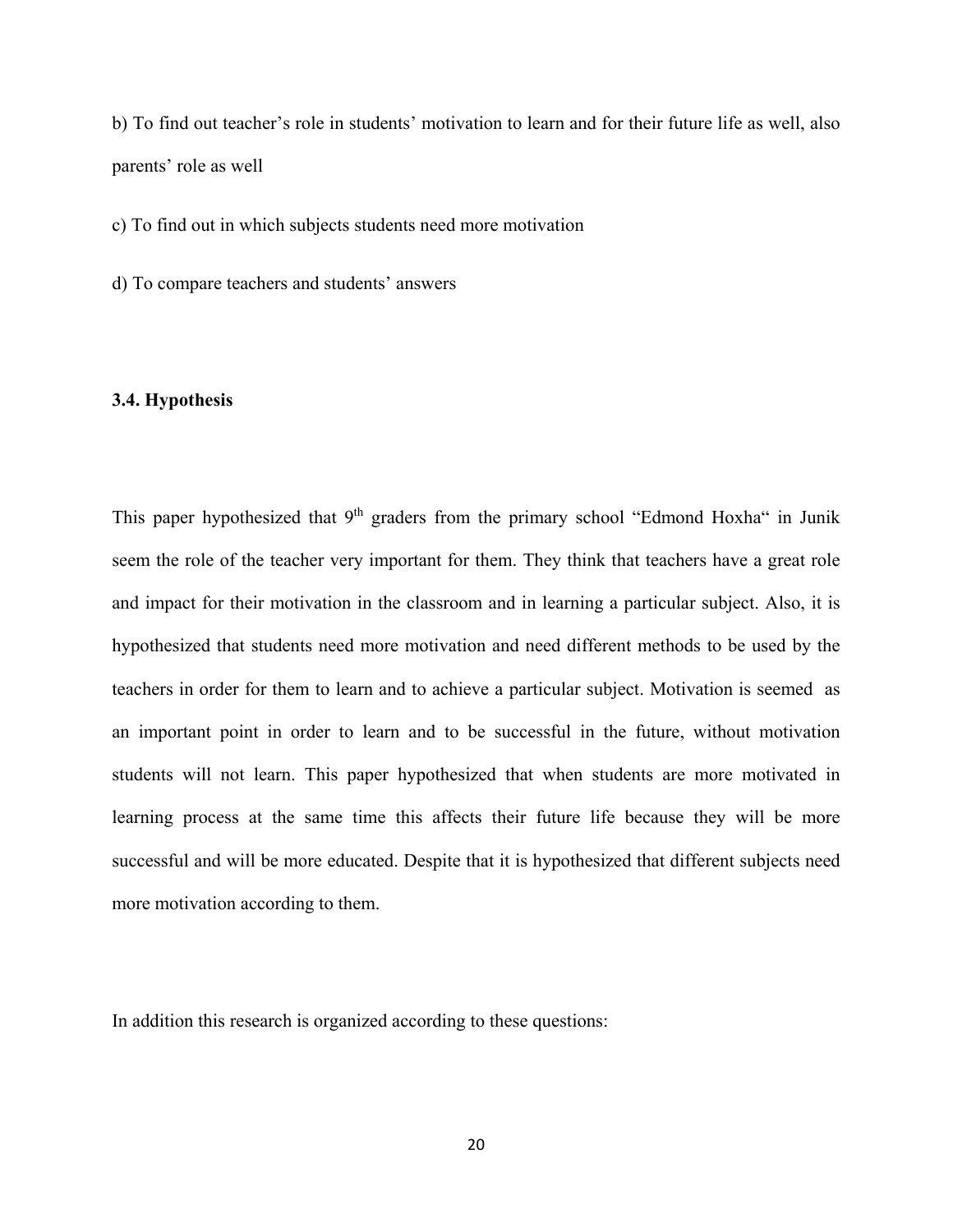Main hypotheses:

1. Teachers have an important role in students' motivation to learn.

Additional hypotheses:

- 2. Students need more motivation to learn and different methods need to be used in the classroom to achieve it.
- 3. Despite parents' help for motivation, teachers have a great effect to students as well.
- 4. Students' motivation have positive effects for their future life in general.

#### **3.3.1 Participants**

This study had been addressed to the students of the primary school, more specifically the 9<sup>th</sup> graders of the primary school. The number of the participants or students that were part of the research was 50, so 50 questionnaires were distributed to the  $9<sup>th</sup>$  graders. Here was the starting point of the survey. The reason for choosing this group of students was because they can have a clearer view of this issue. After students for the survey also were chosen 5 teachers as well. Teachers an student had the same questionnaire that means they had the same questions to respond. The idea for this was to make a comparison to have e viewpoint of both sides, teachers and students, about the role that teachers have in motivating students.

### **3.3.2 Instruments**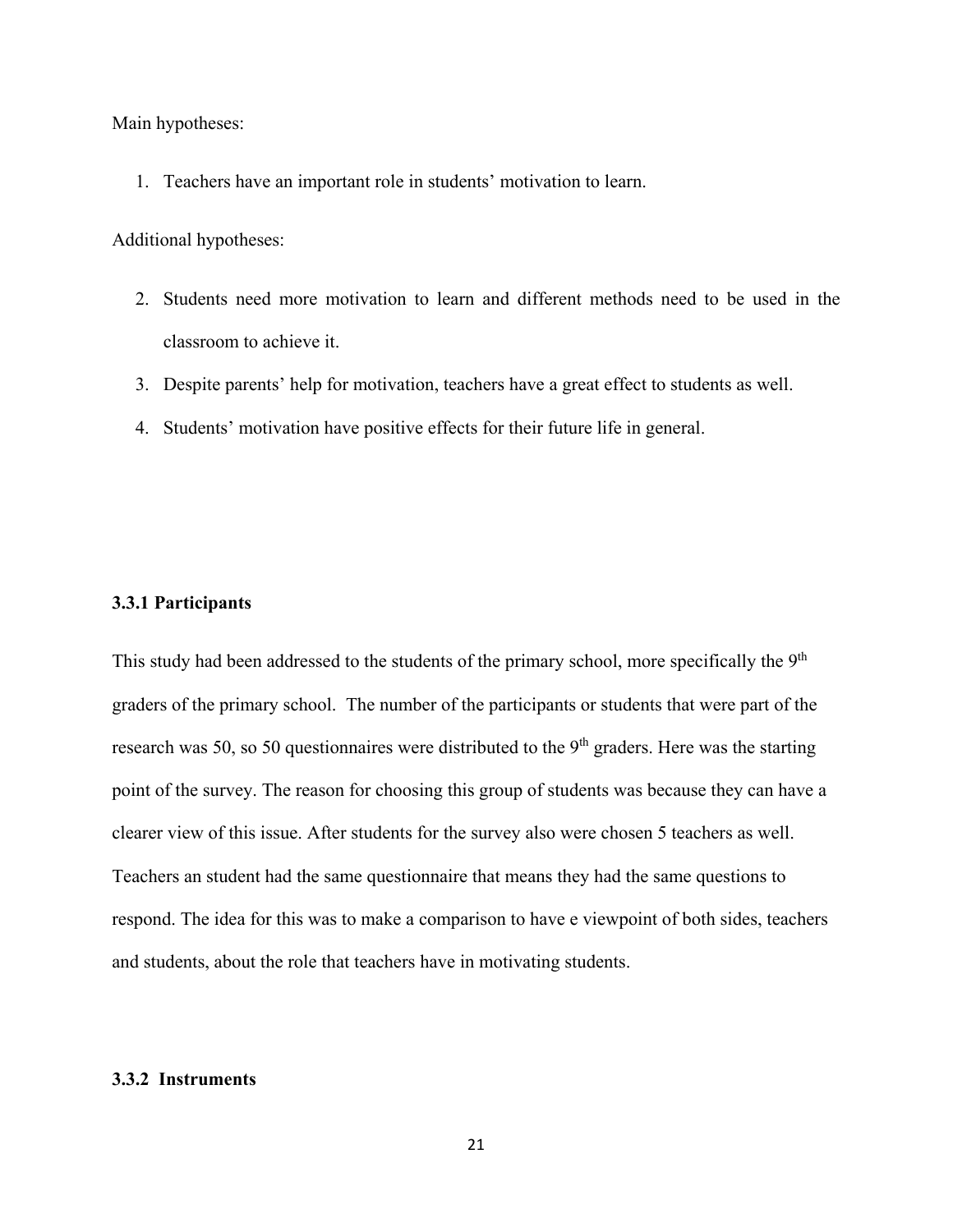In order to approach this research is used the quantitative method , specifically questionnaires. The idea of using questionnaires was to have a larger number of the ideas from the students about this topic, so a larger number of students to be part of it in order to have a clearer view about this issue. At the same time also the teachers to be part of it in order to make a comparison in their answers, to analyze the responses from both viewpoints. According to Borrego, P. Douglas & T. Amelind (2009) "the purpose of quantitative studies is for the researcher to project his or her findings onto the larger population through an objective process". The questionnaire included 10 questions. Most of them were closed questions that means that students and teachers had to circle one option from the list. Cohen, Manion & Marrison (2000) indicated that "one way in which degrees of response, intensity of response, and the move away from dichotomous questions has been managed can be seen in the notion of rating scales". In that way the responses will be in a form of degree. Despite that less questions were opened in order for students and teacher as well to have space to express their ideas in more details.

#### **3.3.3. Procedures**

The location to conduct this research was chosen the primary school "Edmond Hoxha" in Junik. The respondents of the study were students of  $9<sup>th</sup>$  grade that are part of this school. Despite them also the teachers that were chosen to response were those that teach at the same school as well. Since the number of people infected with virus in Kosovo the schools are closed ant in order to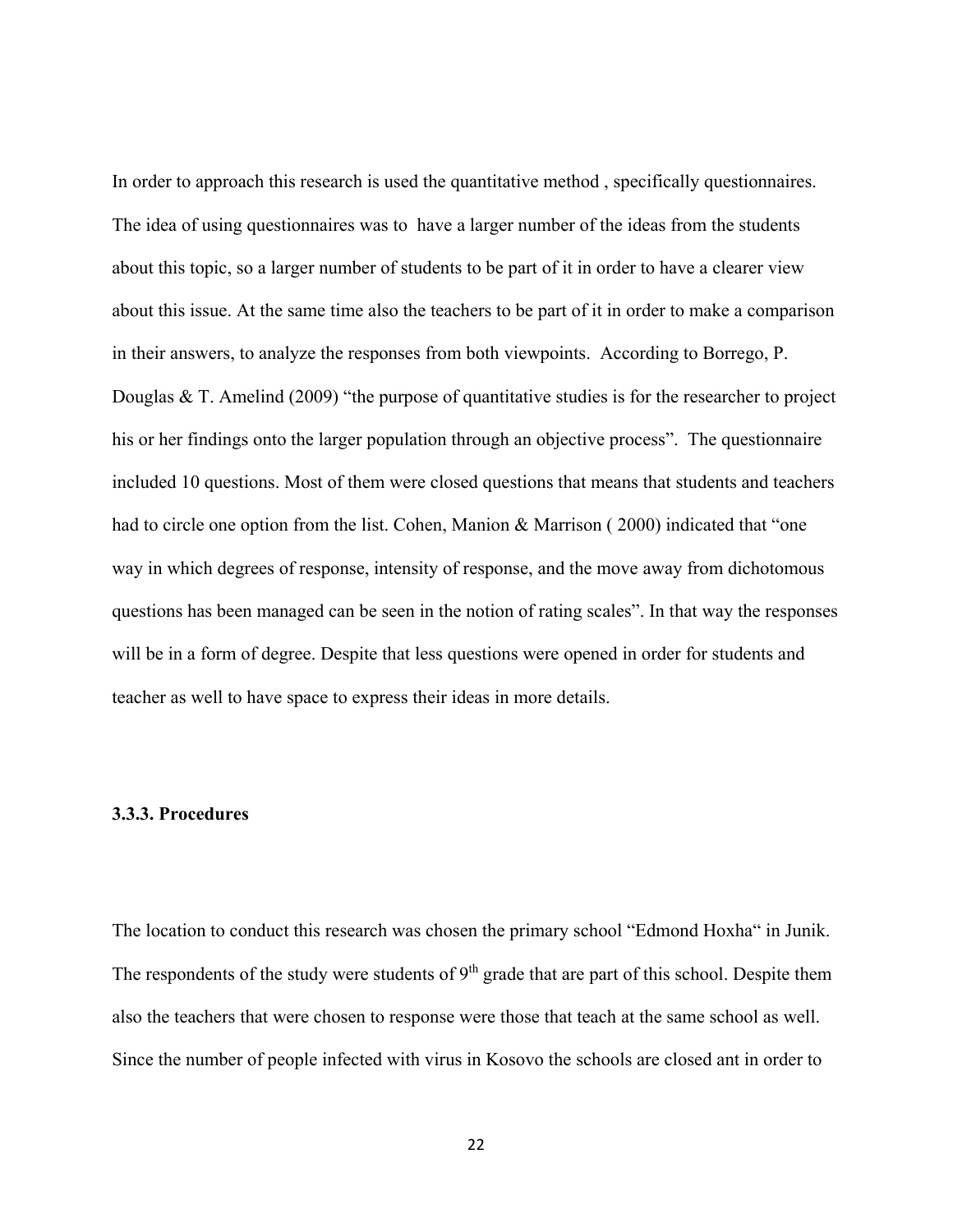distribute them at school I had to send them online to complete. I had all the contacts of those students so I sent it to them to complete online. The reasons that this school was chosen were:

 1. Firstly because of the larger number of the students that it has compared to other schools . More students means more responses at the same time a larger viewpoint about the topic. Since 50 questionnaires were decided to be distributed to the students.

2) As being a bigger school compared to others here, the curiosity was whether the students of this school have motive about learning process in general, what they think about their teachers help in this issue and if they see important it or not.

As I was limited to send it online to the students, after I informed them about the idea of the research they responded to me very fast because is their choice if want to respond or not. Based on the information that they get about the research respondents establish if they want to be part of it or not ( Walliman, 2011).

Firstly, the survey was piloted. In piloting process 6 students were part of it. This number of students were chosen based on the fact that there are three different classes on 9<sup>th</sup> graders, so in that way 2 students from each class became part of it. Despite students in piloting process also one teacher was part. In that way they accepted it very well and did not have anything to change about it. They suggested to have also open questions because in that way a space is left for them to express their ideas in more details.

After collecting the data answers from closed questions were analyzed and calculated to the percentage based on each option. Open questions were analyzed in details based on most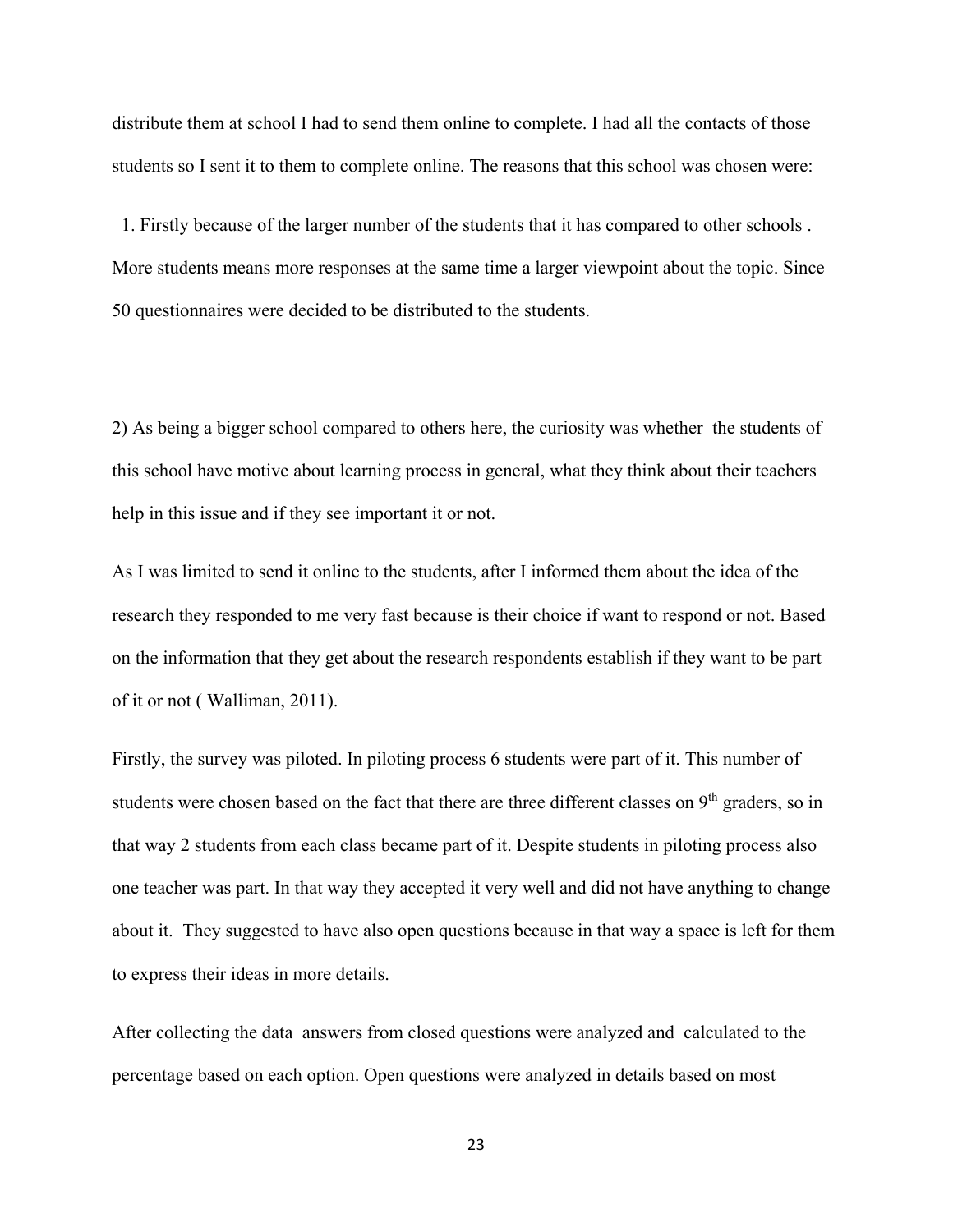common answers and comment that students and teachers gave. The responses in percentages were compared between students and teachers according to each option given. Also open question were compared in the same form to see the differences and ideas about each question given in the questionnaire.

## **4. Data analysis**

#### **4.1 Results from the questionnaires**

 From 50 questionnaires conducted to the students and 5 questionnaires conducted to the teachers, this research about the teachers' role to students' motivation provided these results. Teachers' role in students motivation.

Motivation is the key point in order to learn something in general. Teachers play a significant role to their students in educational system, and also to their motive to learn. According to Benaus, Wilson & C. Gardener (2009) "some studies have indicated that what takes place in the classroom can influence students' attitudes and motivation". In that way it means that the teacher has an influence to their students.

#### **Figure 1. Students' answers- Do you think that education is important?**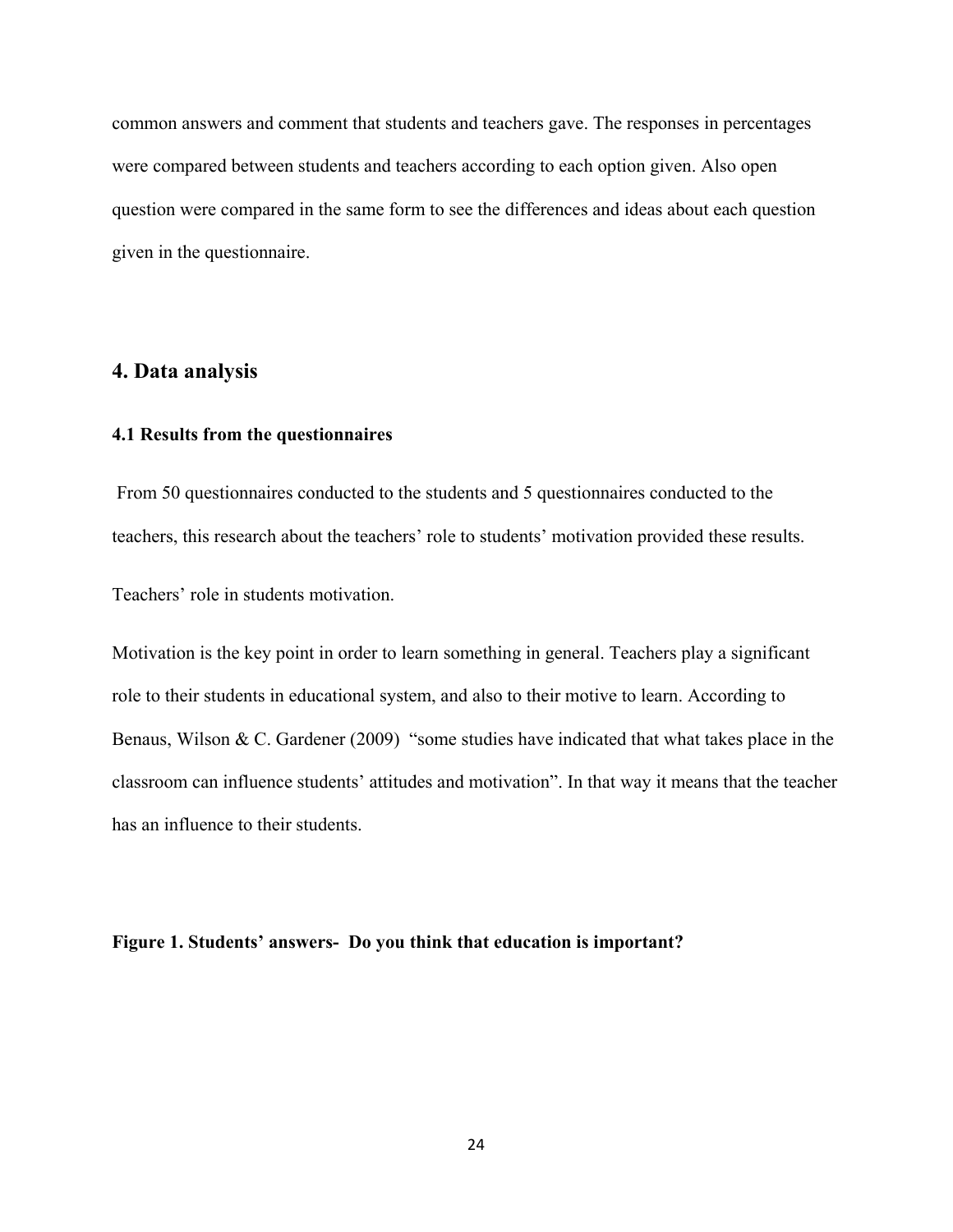

When the students were asked about the importance of the education all the students responded with ' Yes' or 100%. The question was : Do you think that education is important? All of the students answered positively compared to other options that were ' No', ' I don't know' and ,' Maybe' , none of the them circled other options that means that all of them consider it important.

## **Figure 1. Teacher' answers- Do you think that education is important?**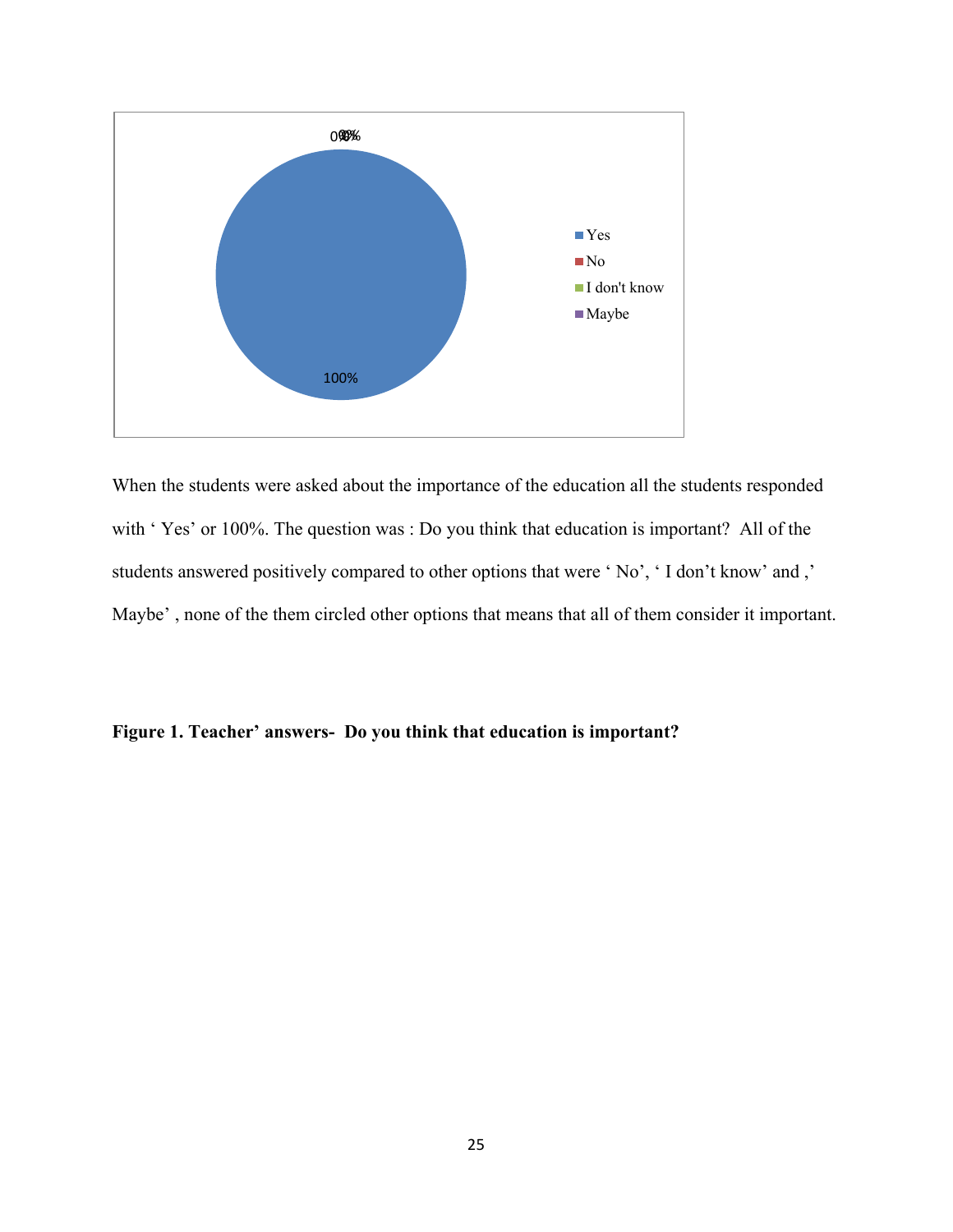

If we look at the teachers answers on this question stated in the questionnaire all of the teachers answered ' Yes', that means that other options were not circled by anyone.

**Figure 2. Students' answers- I am curious about learning new things at school!**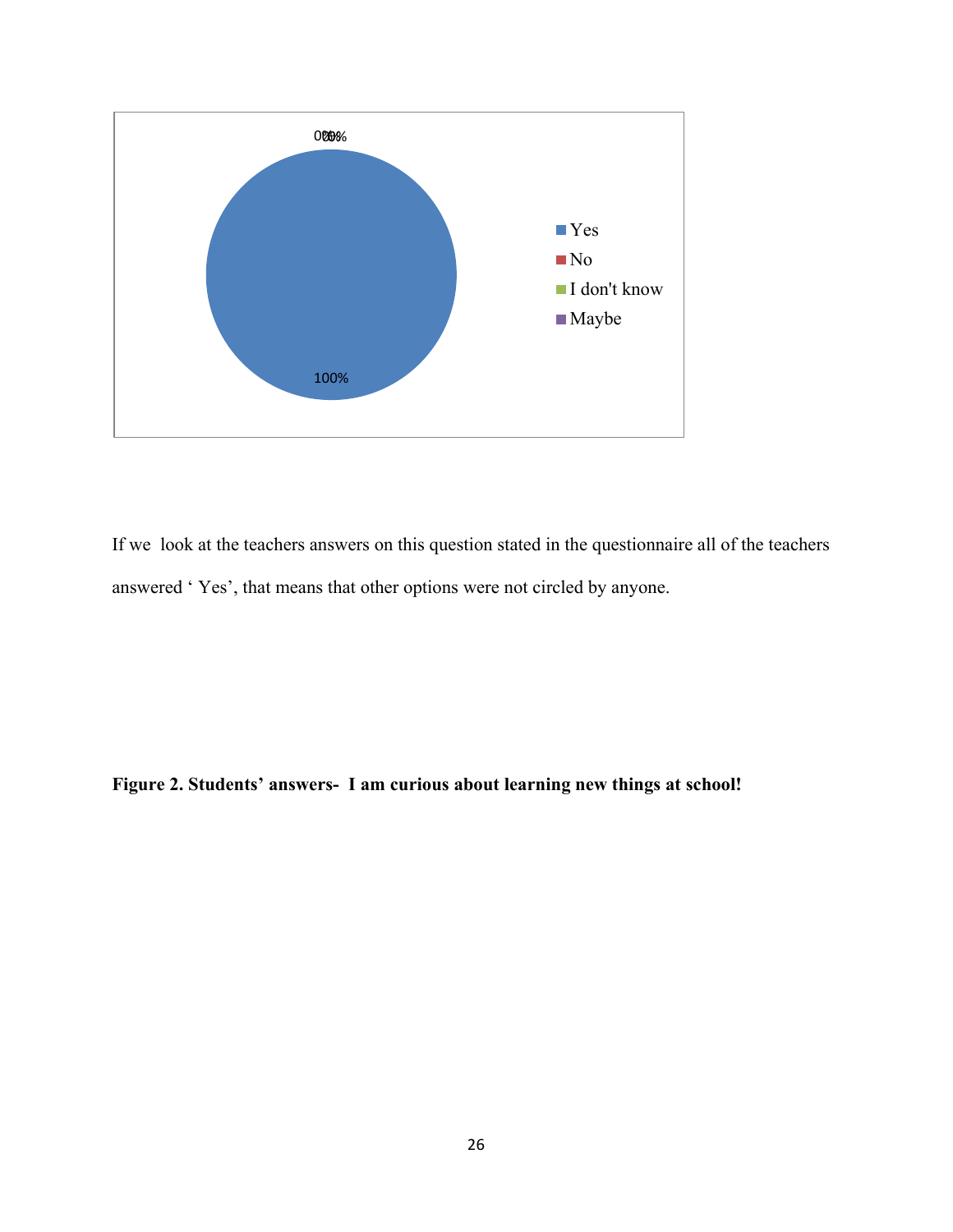

Being curious about new things is an important point for future goals. Based on the statement ' I am curios about learning new things at school' 58% of the students strongly agree with this statement that means that have a strong agreement with it, while 40% of the students agree, 2% of the students are neutral about this statement and none of the students disagree or strongly disagree about it. That means that curiosity is part of them.



**Figure 2. Teacher' answers- I am curious about learning new things at school!**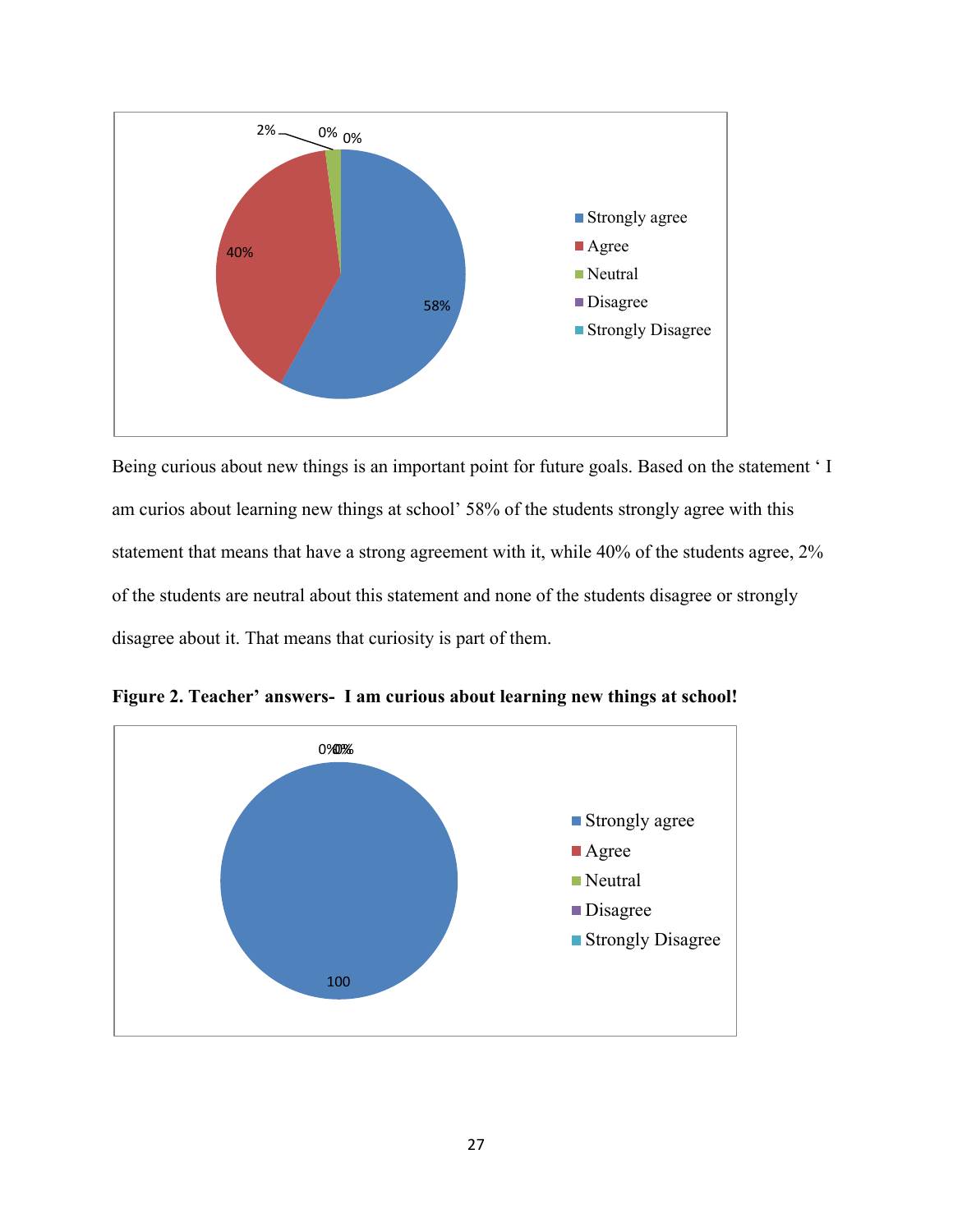Teachers' answers according to these question were ' Strongly agree' 100% , in this way all of the teachers are curious about learning new things at school.

## **Figure.3 Students' answers - Do you think that motivation is important in learning**

**process?** 



Motivation is considered to be very important in the learning process in order for students to learn a particular subject at school and when they are motivated they are more successful. All of the students were aware about the importance of the motivation in learning process. The options for their response were : a) Yes ( Why), b) No ( Why ) and c) Sometimes ( Why ). Based on their responses 100% of them answered ' Yes' to this question where as other options were ' No' and ' Sometimes'. To the options was added an other question why they think that is important or no, in that way they had different opinions to why they consider it important. Some of their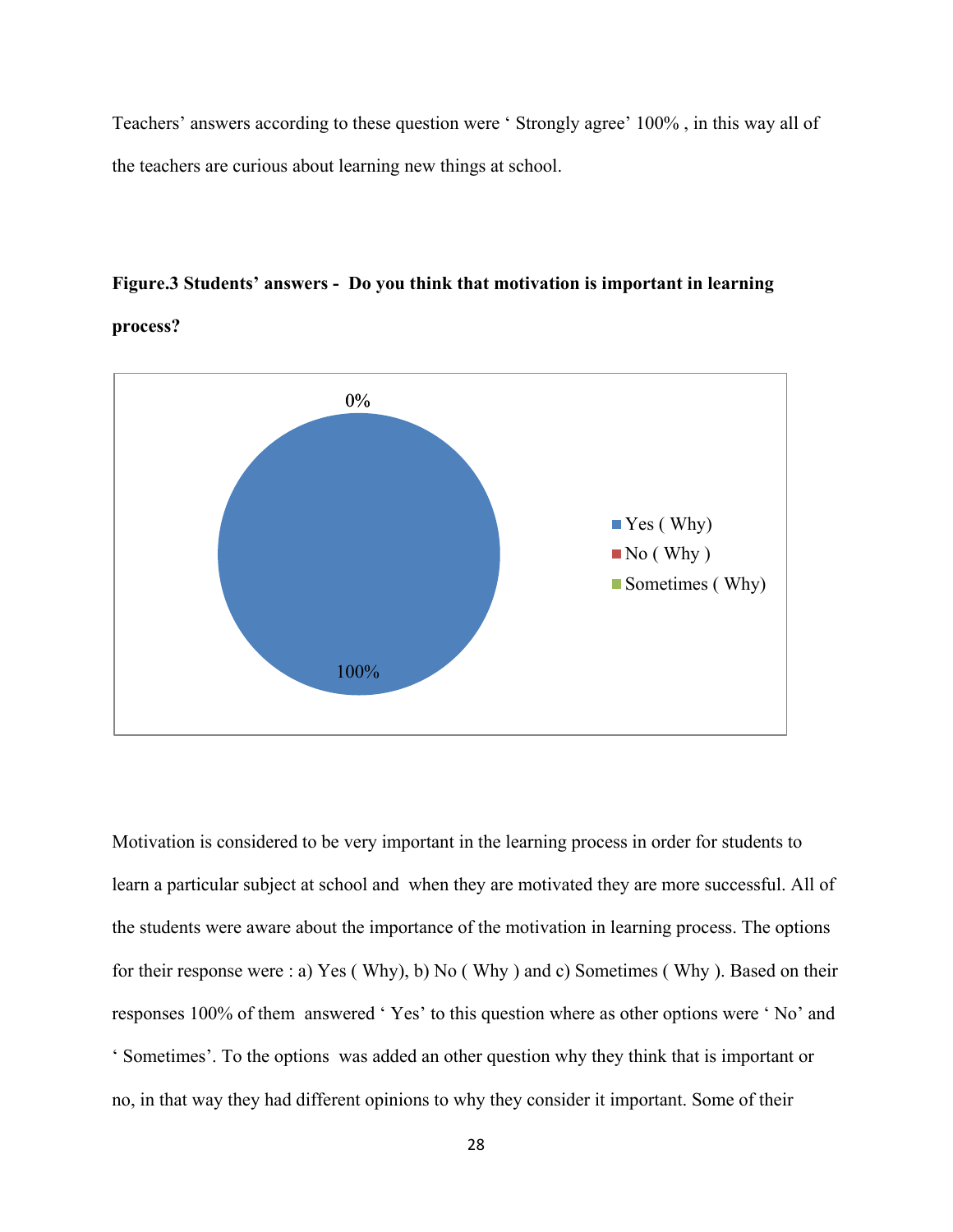reasons to why is important were:" because it helps us to have higher success in future life, because students will have wish to learn things at school and in their life as well, because it has an impact to the students' learning process in general, because is the key point of the learning manner, it gives us force to go ahead in learning process, it helps us to learn new things, because students will devote their time in learning, because if we are unmotivated we will not be interested in learning process, if we are not motivated we will not be successful in the future, without motive no education at all, because is the key point to go ahead in life, etc. These were more common reasons that they mentioned. In this way is seemed that students wee motivation a key point for their achievement.

**Figure.3 Teachers' answers - Do you think that motivation is important in learning process?** 

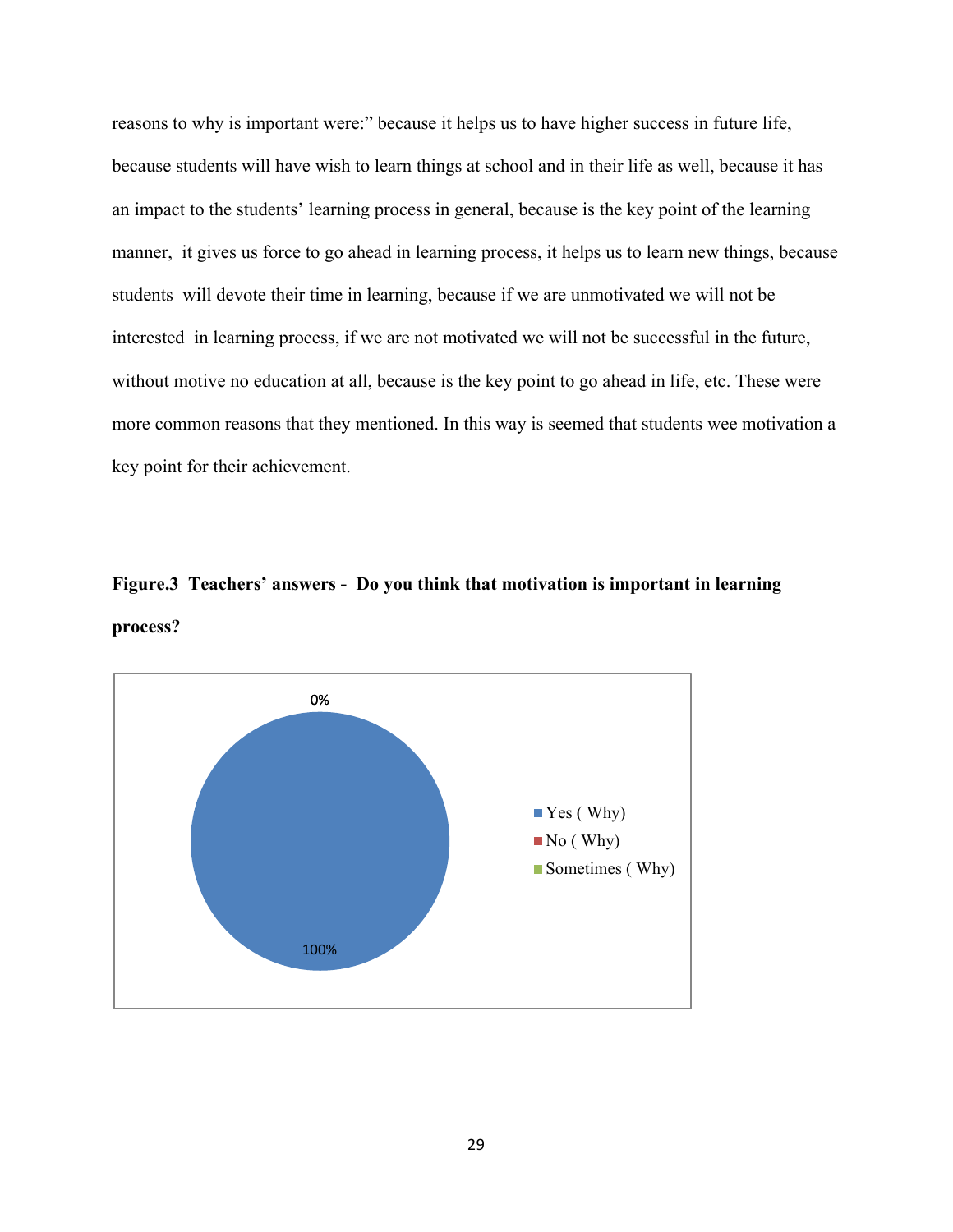Teachers that were part of this research agree that motivation is important in learning process of the students. All of them answered ' Yes' to this question compared to other options that were ' No ' or 'Sometimes. Their reasons or opinions about the importance of motivation were approximately the same for example: if they are motivated they will get better results at school, it will higher up the level of teaching process, without motivation no results at school, because the teaching and learning process as well will be more difficult and les interesting for students and us as teachers as well. In this way both of them, teachers and students , consider the motivation an important element for them.





The next question that was part of the research is ' Teachers have a role in students' motivation', based on the responses given by students most of them think that teachers always have a role in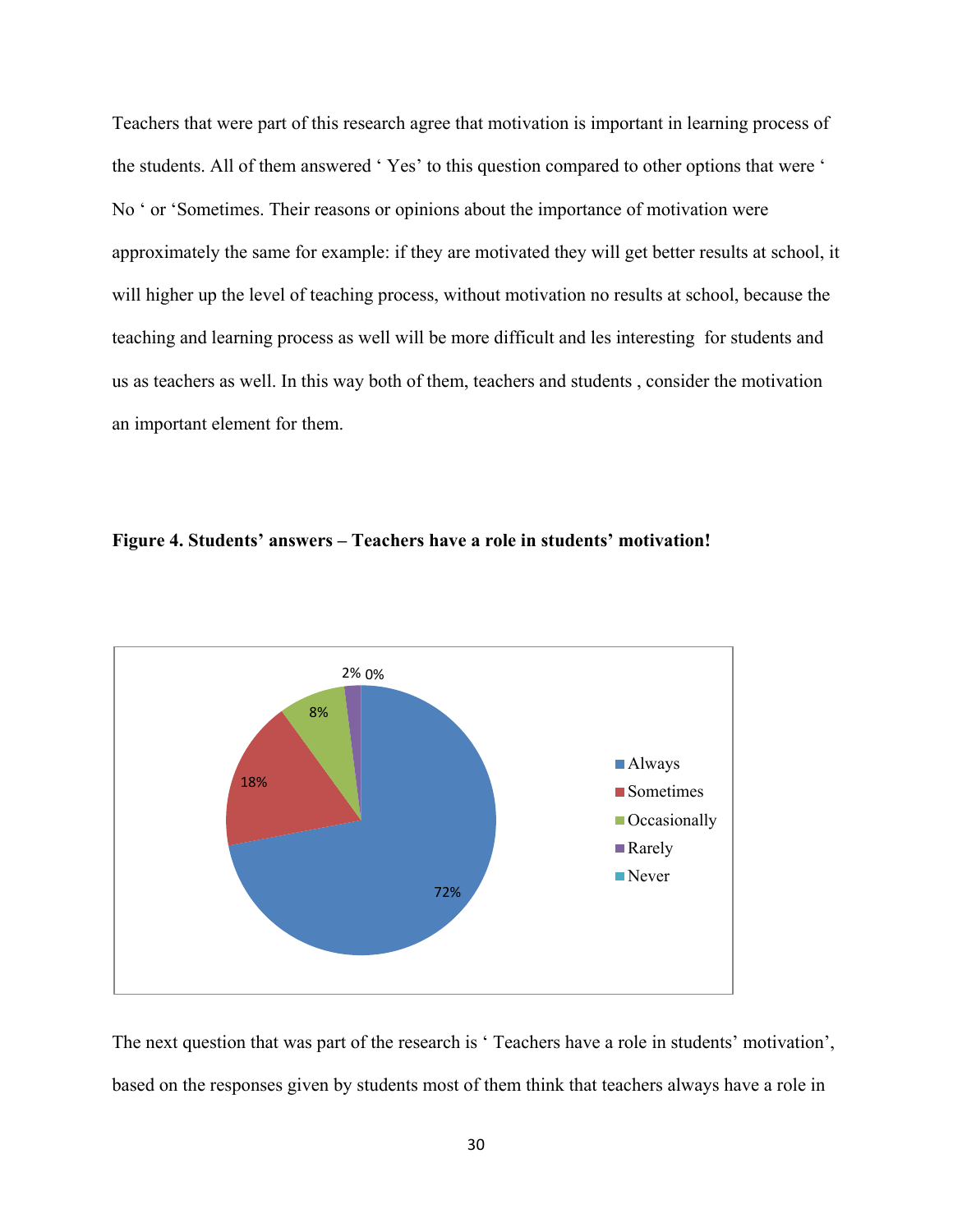students' motivation or in percentage 72% responded ' Always'. Where 18% of the students think that teachers sometimes have e role for their motivation. To the option ' Occasionally ' responded 8% of the students, and the option given ' Rarely' only 2% of the students think that teachers rarely have a role for them. Whereas at the last option that teachers never have a role for their motivation none of the students responded. Based to this is seemed that students get the motivation from their teachers at school. Teachers role is considered to be very important for the students.



**Figure 4. Teachers' answers – Teachers have a role in students' motivation!**

100% of the teachers think that always teachers have a role in students' motivation at school. None of the teachers responded to other option given as ' Sometimes', ' Occasionally' , 'Rarely'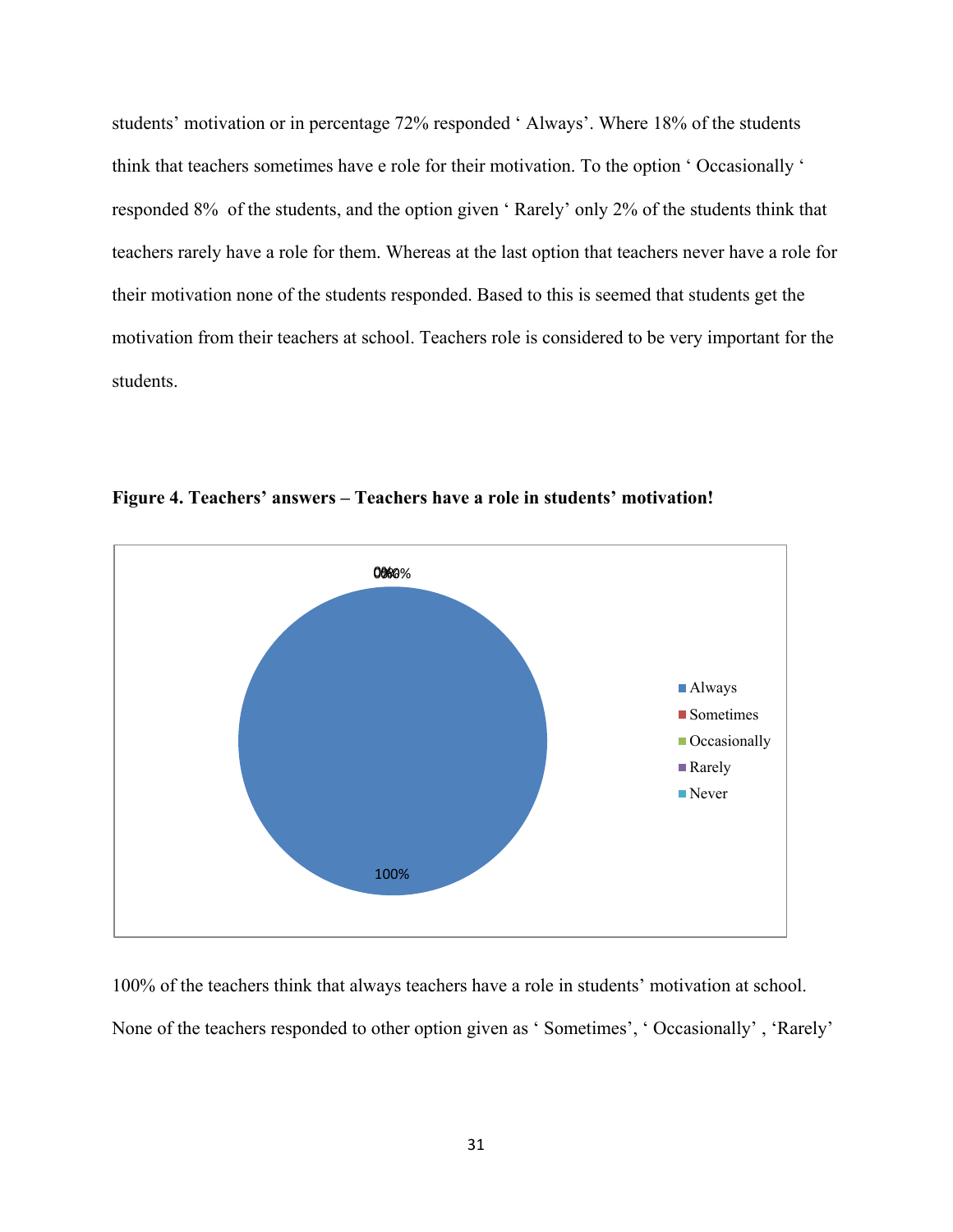or ' Never'. In this way we see that teachers see they role very important for their students in motivation process or in a way they are the key point for students to get motive from.



#### **Figure 5. Students' answers – Teachers motivate students for their future life!**

Moving to the other statement ' Teachers motivate students for their future life', the level of agreement of the students were mixed. The options of responses were : a) Strongly agree, were only 30% of the students responded to it, to the option b) Agree were responded more students compared to total number of them or 56% of them, option c) Neutral , had 12% of the students responses, the option d) Disagree had 0% of the responses and the last option of this question was e) Strongly Disagree and only 2% of the students responded to it. Based on these responses it can be seemed that a teacher in a way is a motivator of students' future life.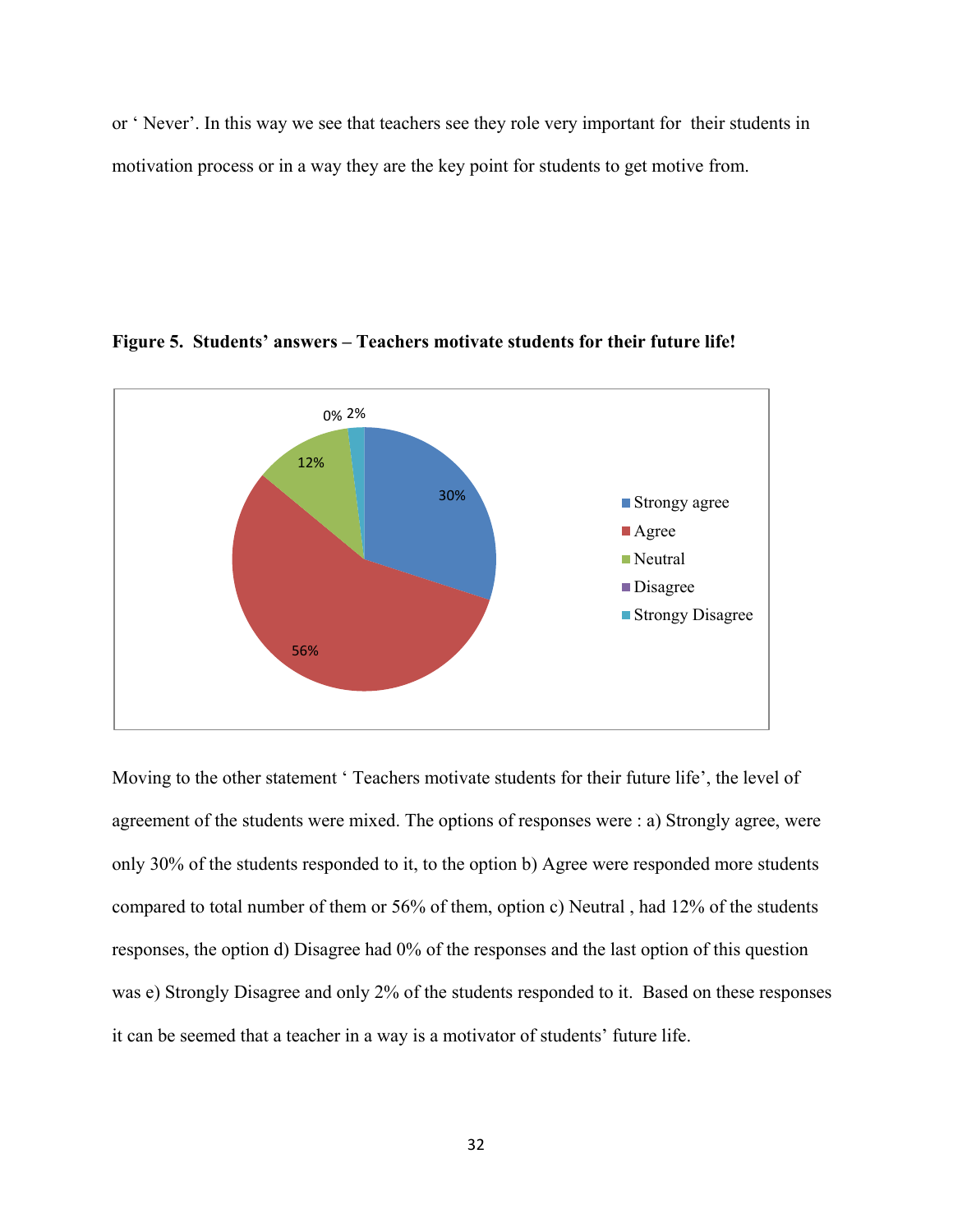

**Figure 5. Students' answers – Teachers motivate students for their future life!**

80% of the teachers strongly agree that teachers motivate students for their future life as well. To the option b or agree responded 20% of the teachers. Whereas to the other options as neutral, disagree and strongly disagree none of the teachers agreed or responded.

**Figure 6. Students' answers- How can teachers motivate students in learning process?**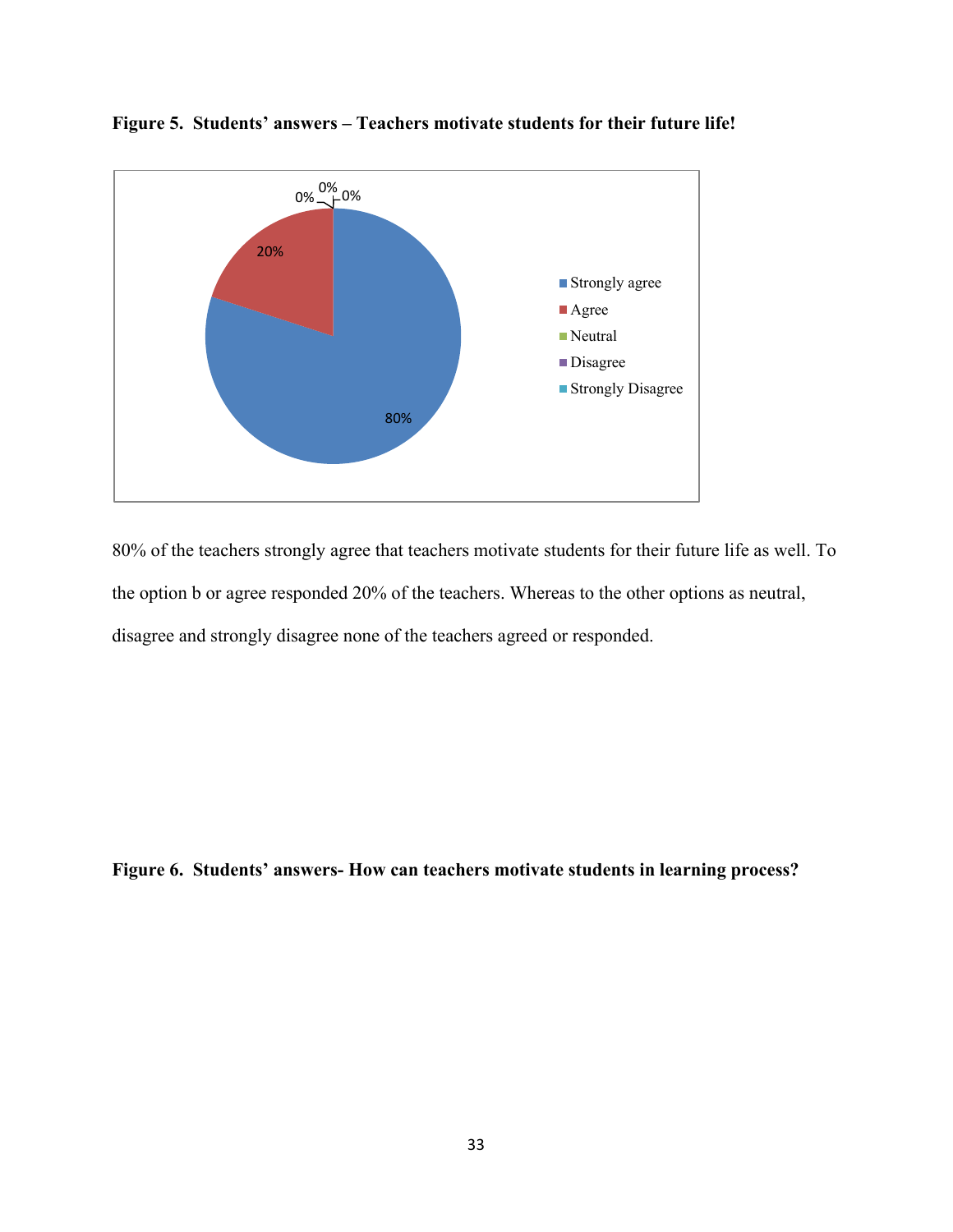

The sixth question of the survey was to get the opinion of the students and teachers about the methods or form how teachers can raise the students' motivation. To this question were added four options. The options were a) Methodology, b) Lecturing, c) Use of technology and d) Exercises and practice. Only 12% of the students answered to the first option. The highest percentage of students' answers or 74% of them, went to the b option that means Lecturing, option c got the lowest percentage or 4% and the last option had 10% of the responses. In this way based on the answers is seemed that student get the motive from the lectures given from their teachers in the classroom.

#### **Figure 6. Teachers' answers- How can teachers motivate students in learning process?**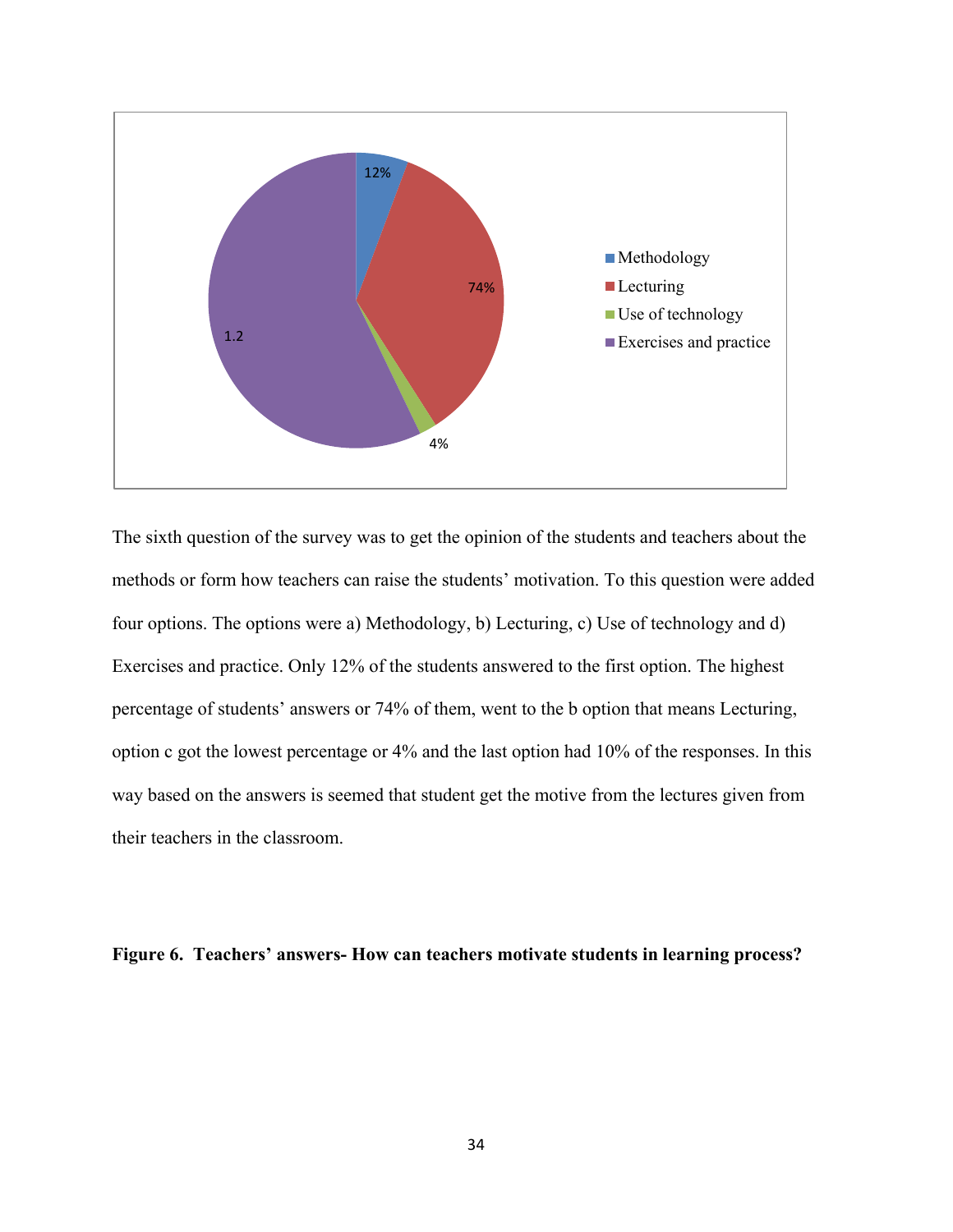

The same question and the same options to respond were given to the teachers as well. But at this point the teachers gave different responses from the students. 40% of the teachers think that teachers can motivate students through their methodology in the classroom. Whereas the option b got 20% of the responses. The same percentage went to the last two options which they grot from 20% of the responses each of them.

**Figure 7. Students' answers - Teachers' role on unmotivated students is:**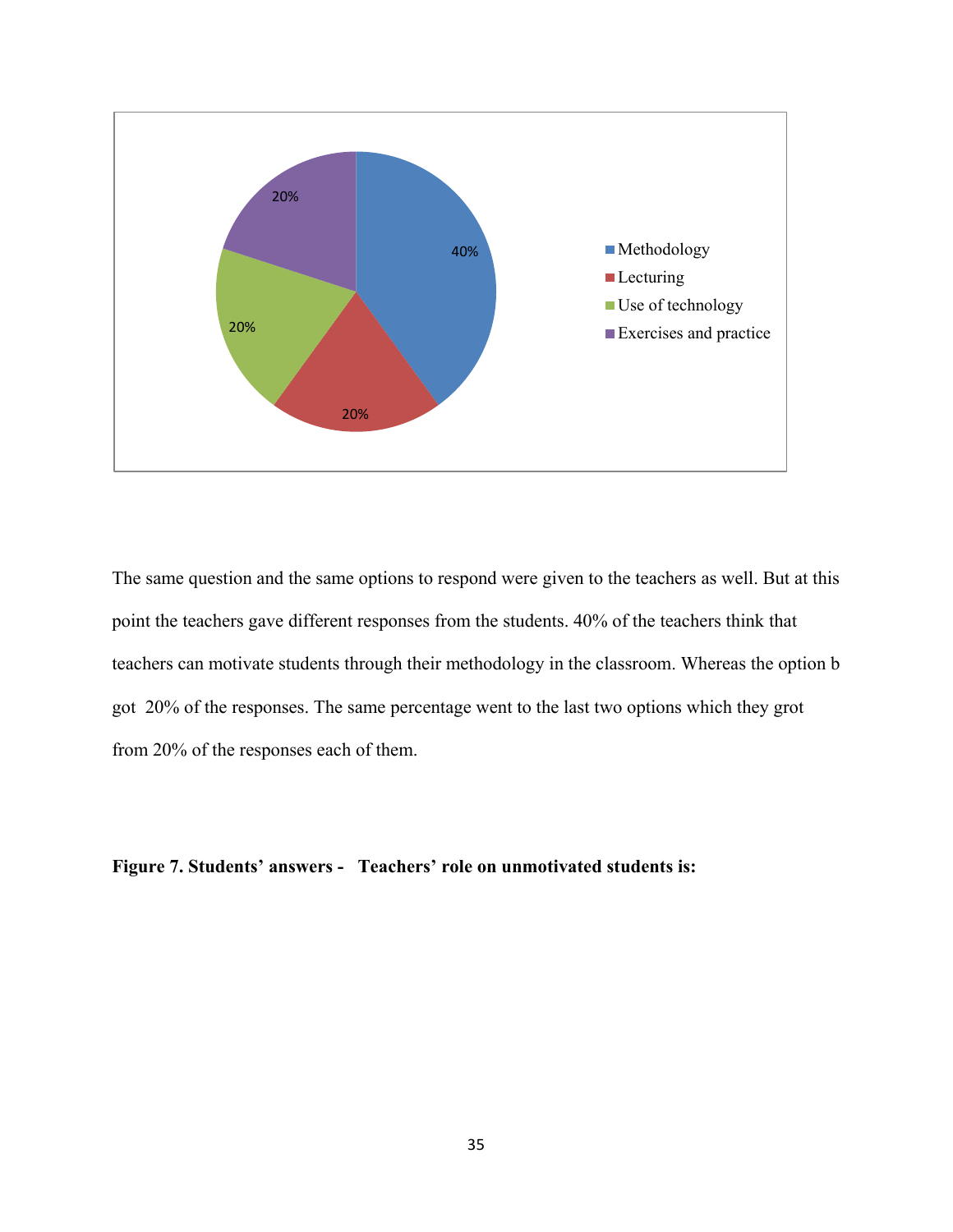

The seventh statement stated in the survey was about the role that teachers may have for unmotivated students. 44% of the students claimed that teachers' role is very important.

305 of the students think that is important teachers' role. To c option or moderately important responded 14% of the students taken part in the survey. Slightly important or d option stated to this question responded 105 of the students. And to the last option responded only 2% of the students. That means that only 2% of them think that teachers role is not important for unmotivated students. Most of students consider teachers' role as very important or important for them.

**Figure 7. Students' answers - Teachers' role on unmotivated students is:**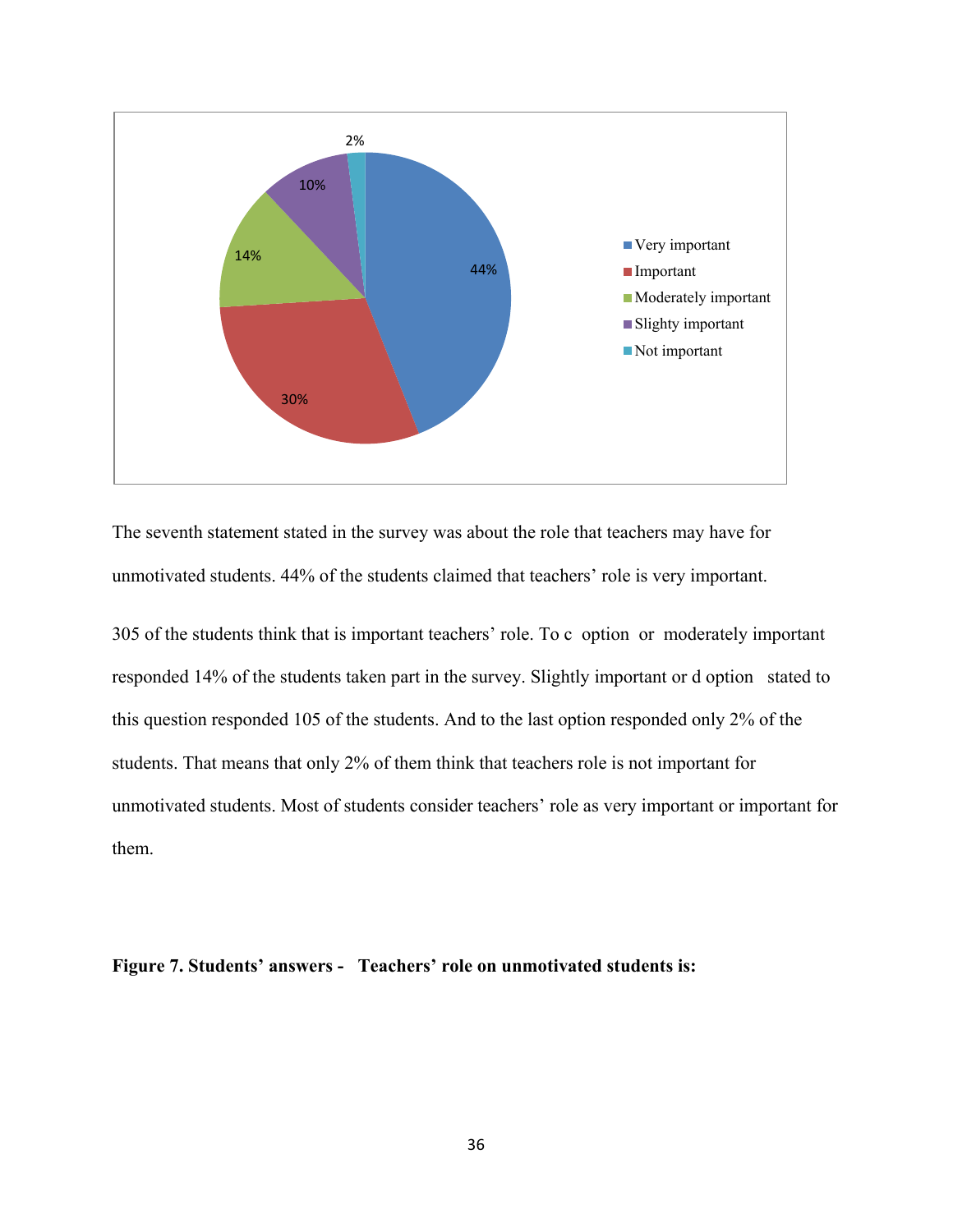

If we compare the answers given by the teachers to those of students it is seemed that teachers consider that their role for unmotivated students is very important. We conclude that based on their answers where 100% of the responded to this option given in that statement. So in this way we can say that in order to help students that are unmotivated teachers think that they have the role to this point.

**Figure 8. Students' answers - Which subjects do you think that are less interesting and students need more motivation in order to study them?**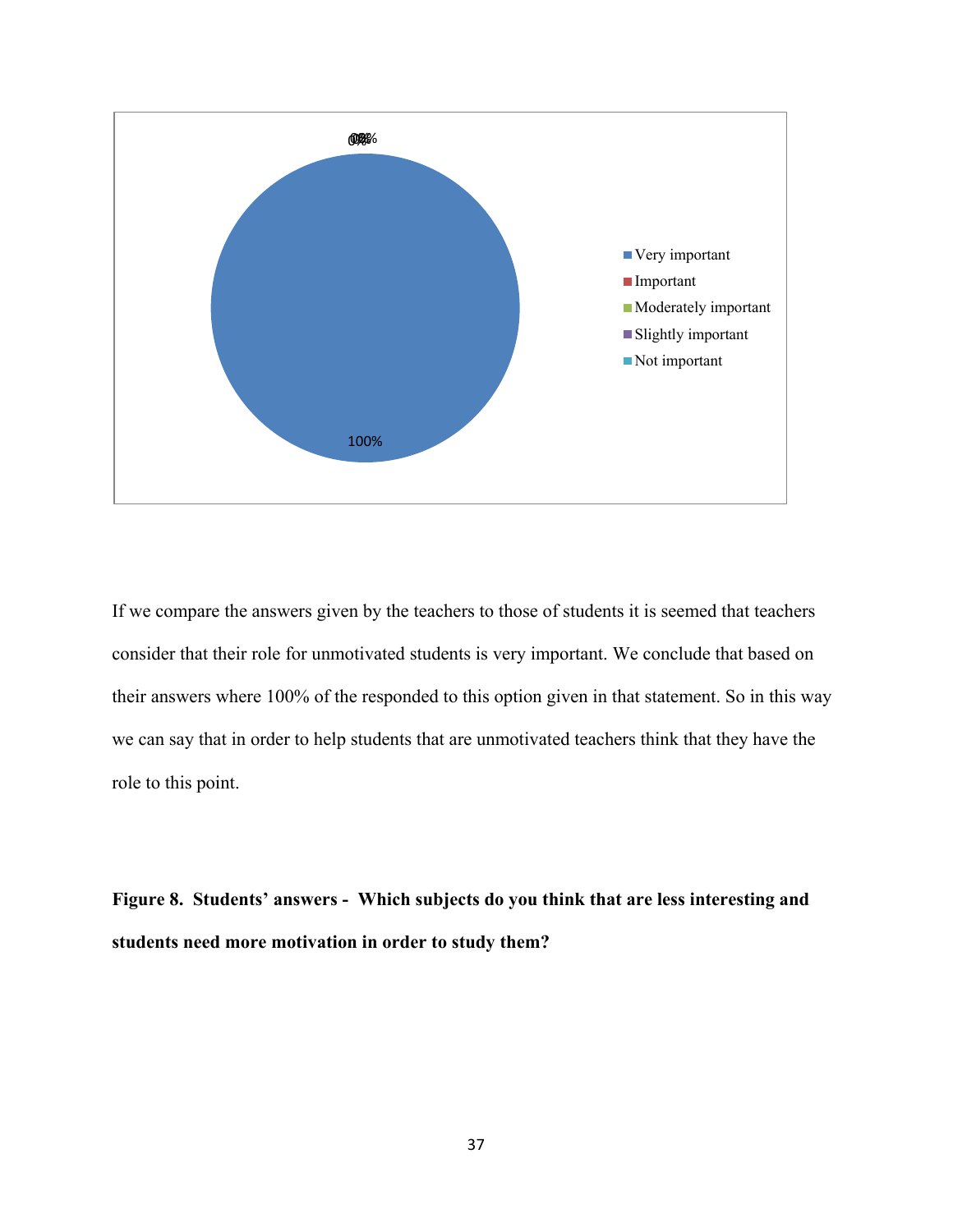

This was an open question where students and teachers were left to express their ideas and they could write more subjects that they think that need more motivation in classroom and not just one, that means that one student could write more than one subject. In the chart is expressed the number that a subject was written by different students. For example physic was written 8 times by 8 different students but these students have written other subjects as well which are calculated to the other subject. Chemistry was written 9 times by the students. 7 times was written Biology, Math was written 4 times, English 3 times, German was written 2 times, History 8 times, Geography 5 times, Art was considered as one of the subjects that needs more motivation since it was written 10 times, Music was written 4 times, PE was written 3 times and Albanian language was written the same, 3 times. Were based on the responses only 4 students consider that all of the subjects are important and interesting for them and that they do not need motivation in order to study them since they are important for them.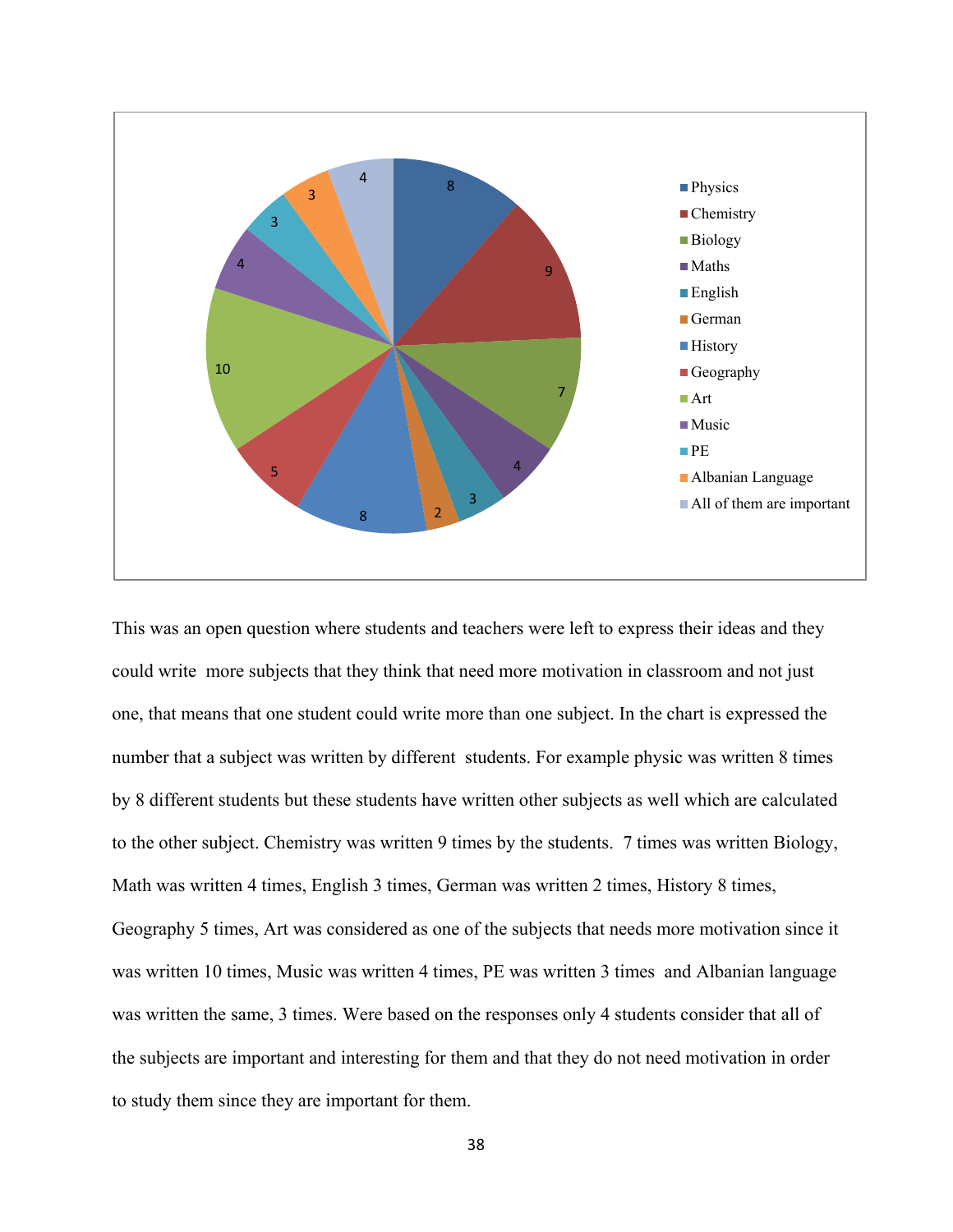**Figure 8. Teachers' answers - Which subjects do you think that are less interesting and students need more motivation in order to study them?**



The same goes with teachers answer' as well. They could write more than one subject and the calculation was based on the number that a subject was mentioned since they could write more than one subject and in total how much a subject is written in their responses. For example, Math was written 3 times by different teachers but the same teachers could have written other subjects as well. Physic was written 2 times, whereas Chemistry was written 3 times. And Geography and History were mentioned just once. Based on their responses teachers consider sciences as subject that need more motivation. Whereas other subjects were not mentioned by the teachers.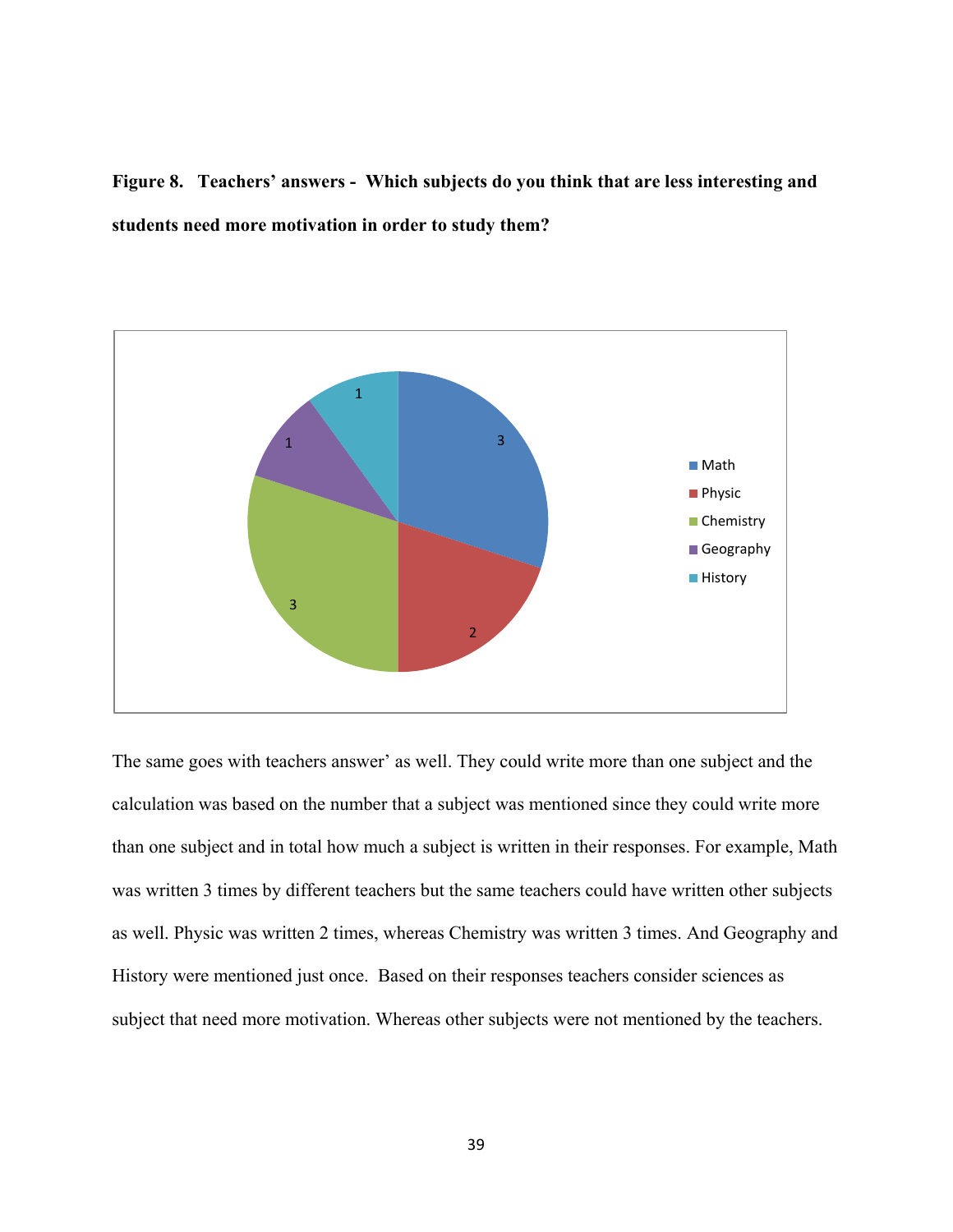**Figure 9. Students' answers - What can teachers do to help students to have more motivation in learning process?** 



This was another open question were students had to express their opinions. Most mentioned things that teachers have to do to motivate students were lectures, friendship and methodology. Some of their answers will be mentioned here: If they lecture and give things in practice as well, to be friends with us because we will have respect and will have more motive fort their subject, to use new methods of teaching process, to give as homework and exercises, if a student is unmotivated they need to work more with him\her, to cooperate with us as students, to give us support and pleasure at the same time this will help us to raise our motive, to give examples of things that motivate students, to use different methods in the teaching process because students will not get bored about that subject, to help students and sometimes to correct them, to give lectures in the nature and to spend time more in the nature, to have additional lessons and projects and at the same time to return lectures into practice, to have good behavior with students, students will get motive if their teachers give them life advices and teach them about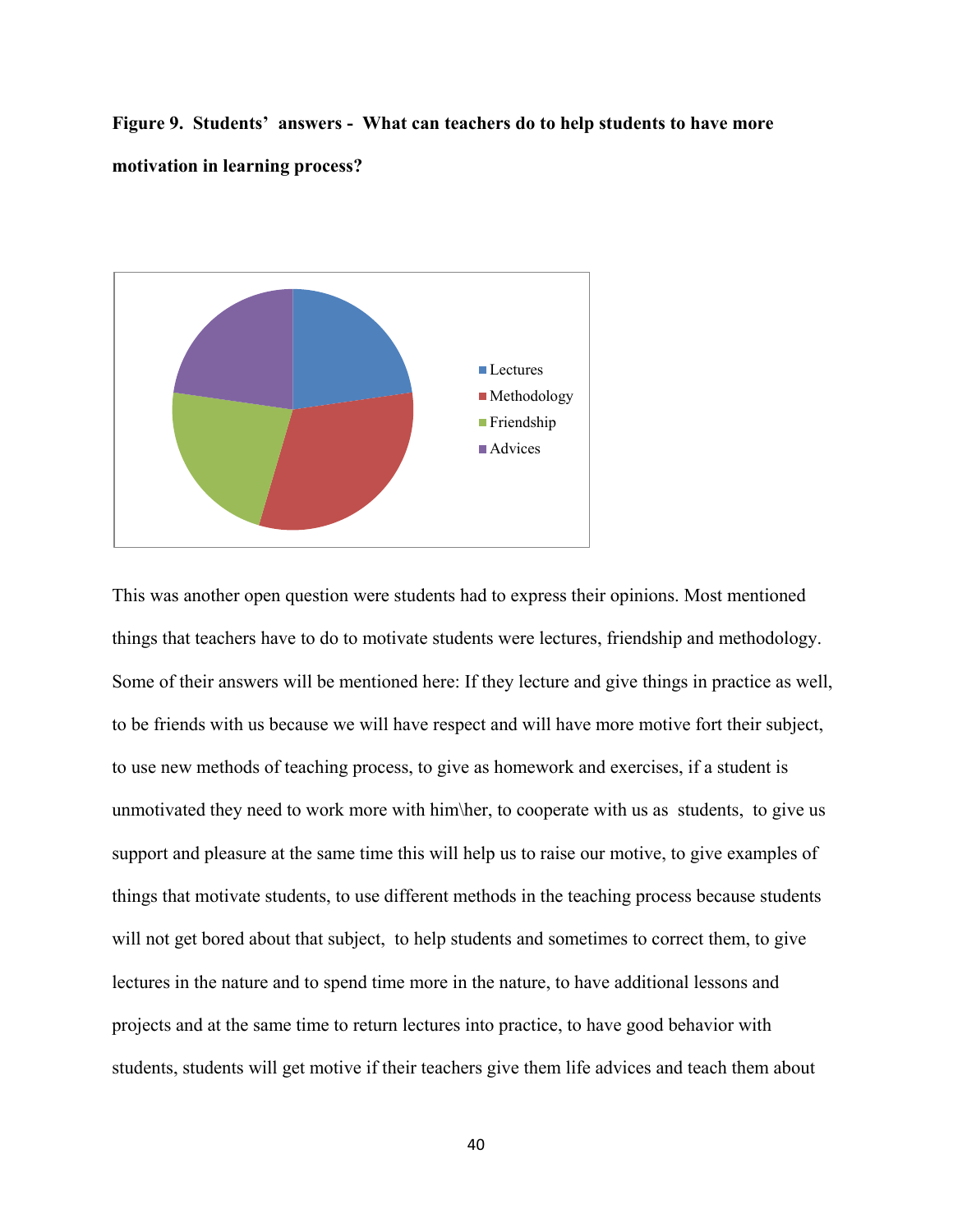life because they feel important for their teachers and learn more at the same time, to try to help students more because students cannot be perfect in all things and can make mistakes as well and to give them more time and possibilities to express themselves. Other responses and recommendations given by the students were that they will get more motive if their teachers give them more exercises and homework in that way they practice and learn more, or if they have more activities in classes. Other responses given by students were that teachers need to understand that it has students that can have problems in their family and the only person that they seem helpful can be their teachers so teachers need to understand the situations and to considers students as their children by giving them advices for life as well. Other responses were that teachers need to talk for life as well and not just book, in that way students will be more motivated in general.

**Figure 9. Teachers' answers - What can teachers do to help students to have more motivation in learning process?**



Teachers' answered were focused to the methodology mostly as a powerful key for motivation of their students. They answers were: teachers need to find appropriate strategy within the classroom and at the same time they need to create an environment that every student to be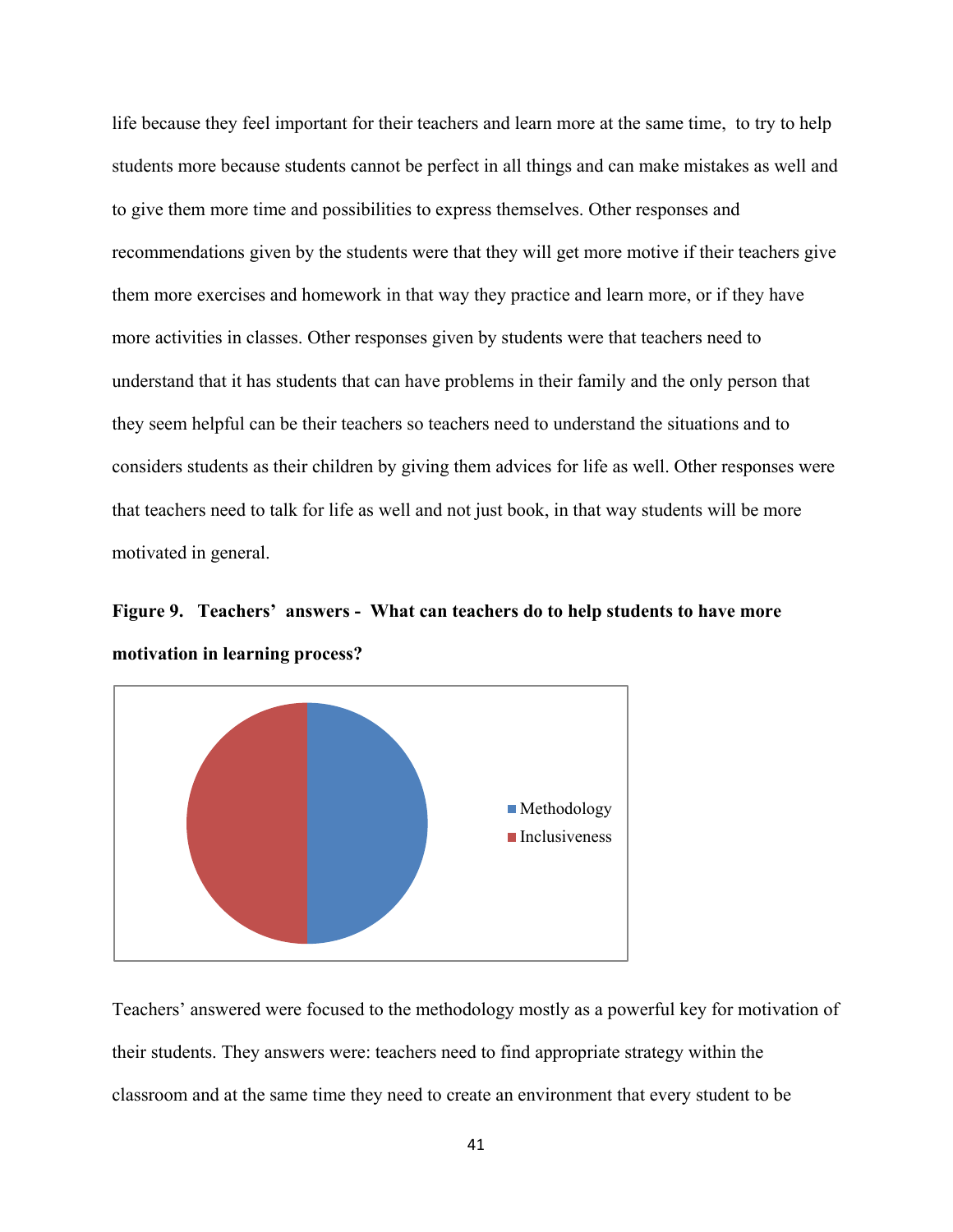included in the teaching process, also teachers need to use new methods of lecturing and at the same time to use technology more and not traditional methods, they can use games in order to get the interest of the students for that particular subject otherwise students may lose the interest for it. At the same time in order to raise motive teachers need to work with all students in the same manner and not just those that show better results in the classroom or that understand the lectures better or perform better in the class because those that have difficulties may feel disappointed and unmotivated.





The last question of the survey was whether punishment have an effect to the students and why. 60% of the students think that it has an effect an 40% of them think that it does not have an effect. Options here Yes or No but this was an open question since they had to express they reason why they think yes or no. Based on the responses to the students that responded Yes these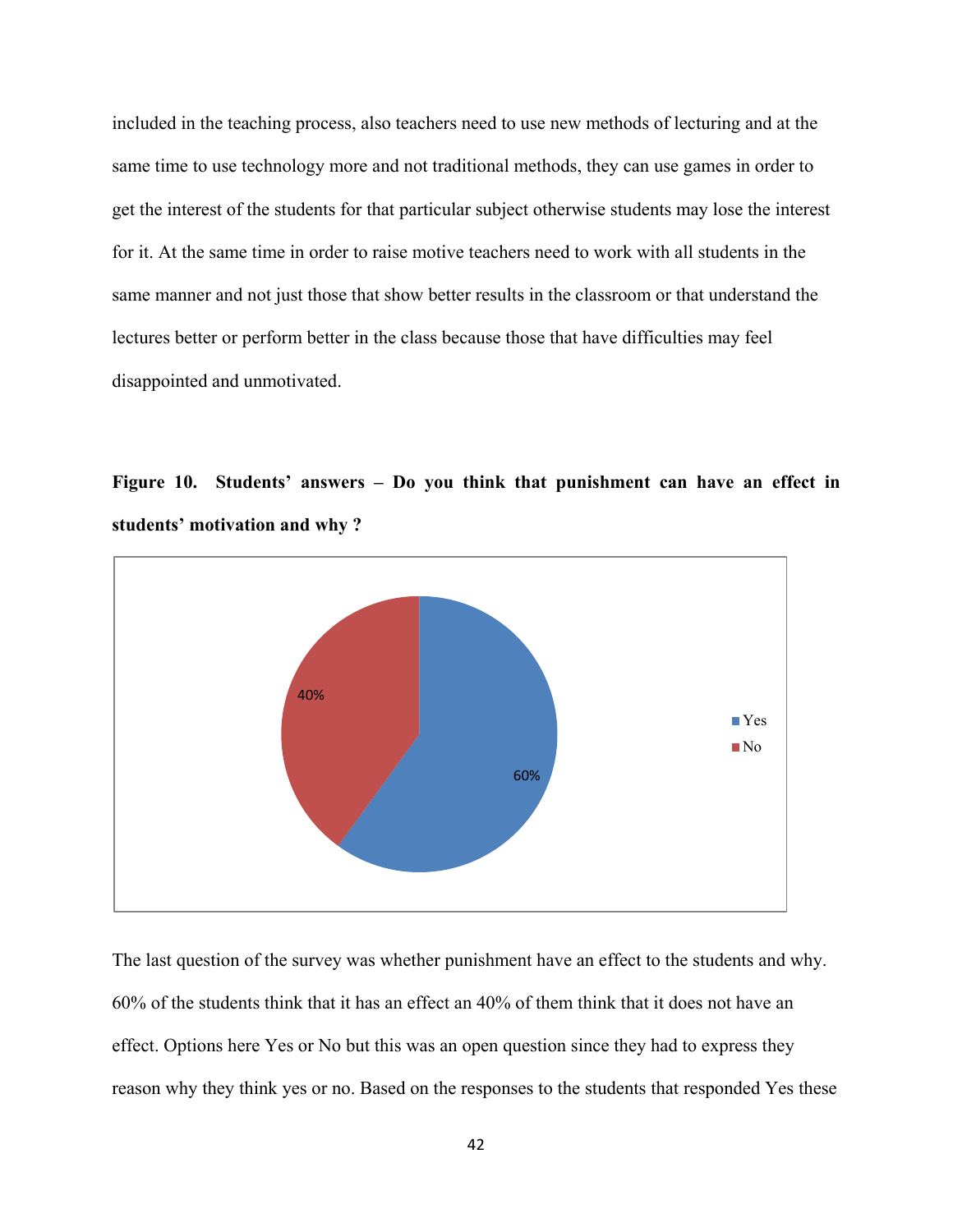were their reasons: " Yes because we learn from the mistakes and when we get punished we keep it in mind and do not repeat it again, it has a bad influence because students nay lose the interest for learning, we will learn from our mistakes, it will be like an advice for them , it makes us to reflect if we are punished, it gives us motive to do not repeat the same mistake, I has a bad effect because it looses the hope for the future, yes because it is a lesson from life that makes us to reflect, the punishment makes us to learn more because we know that if we don't we will be punished again, yes because we will give more time to the lesson". The reasons for the respondents that answered No were : " No because students will show worse behavior because thinks that is something personal to him\her, no because punishment is not a motivation for students, no because they may loose the interest for that subject, no because we need good motives and not bad ones, it may have a bad effect to the students, no because punishment is does not learn anything to the students, students will not like that subject anymore and will become unmotivated more and more". Based on these answers it is seemed that students have different reasons about the issue of punishment for the students.

**Figure 10. Teachers' answers – Do you think that punishment can have an effect in students' motivation and why ?**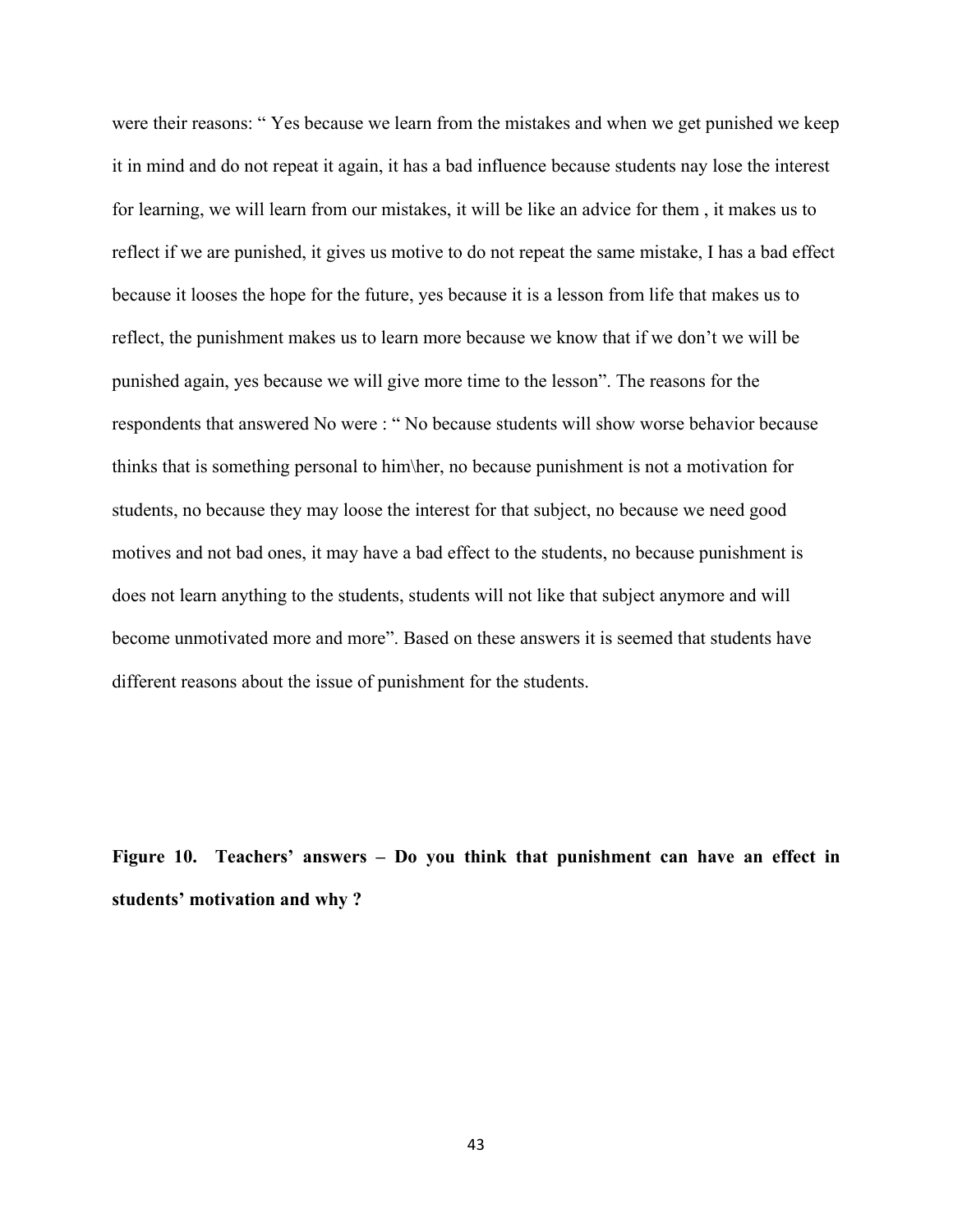

Teachers had to answer to the same question as well. 05 of the teachers gave an answer 'Yes ' to this question that means that none of them think that punishment is needed . All of the teachers or 100% of them that think that students do not need to be punished. They reasons for this were because students may become unmotivated and loose the interest for that particular subject. They think also that the success is not achieved from the punishment of the students despite that they need support in order to be successful in their future.

#### **4.2 Discussion of the findings**

The target of this study was to get the viewpoint of the students and teachers as well about the role of the motivation in the classroom and which is the role of the teachers regarding this issue in the primary school Edmond Hoxha in Junik. Based on the survey the main goal was to find out the teachers' role for their students. According to the findings of the survey it is noticed that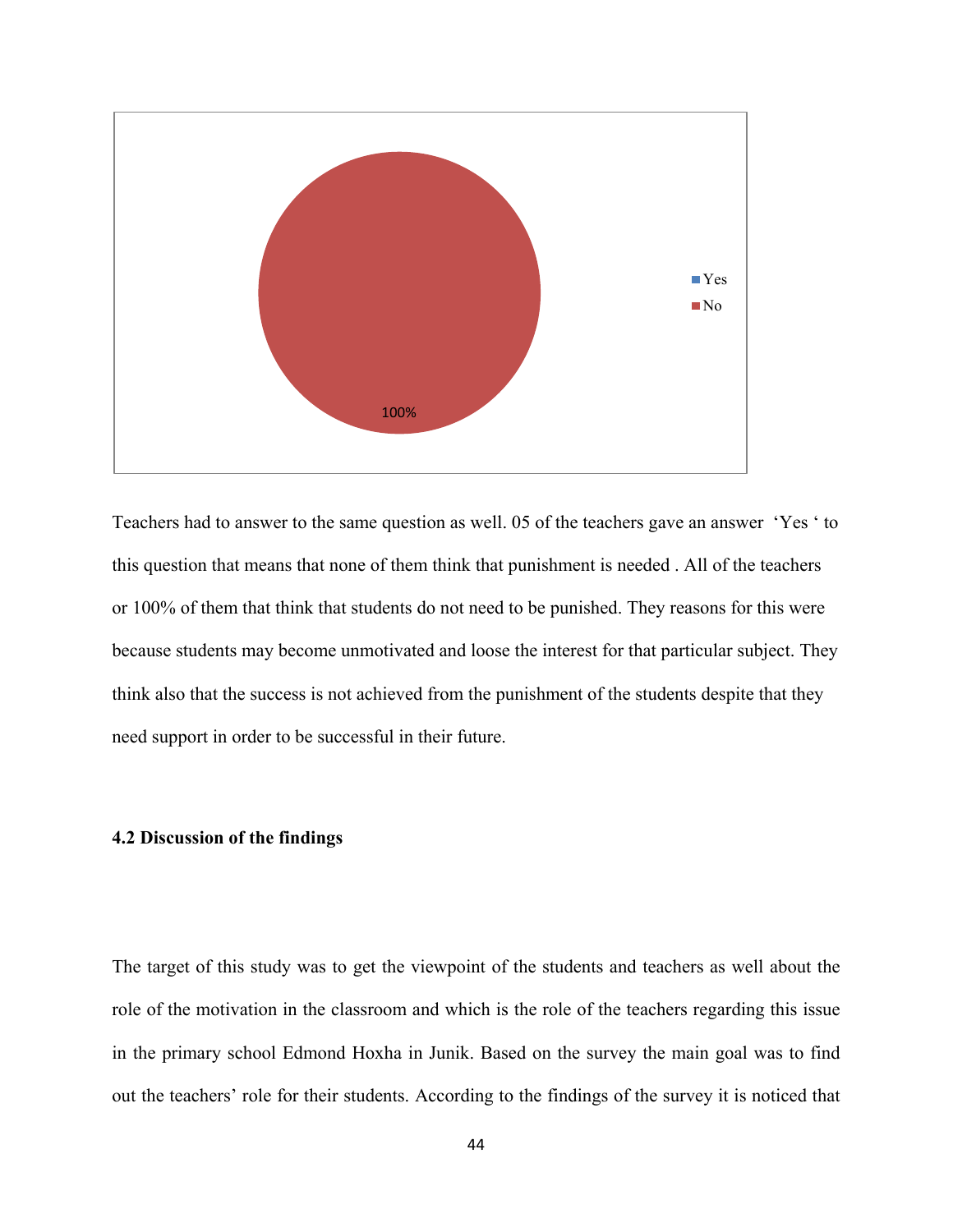education it is seemed as an important point for the students, in this way they evaluate learning process. Curiosity has an important role in learning new things because if you are curious you will learn new things and based on the results students strongly agree or agree to this point that means that they are curious to learn new things at school. If students are curious they will be more active an interested in learning. Motivation is considered to be the key point in the learning process without motivation the success will be lower. Based on the answers given in the survey different reasons are shown according to why is motivation an important point in life. Most common reasons are because without motivation students will not learn at school and will not be successful in their future life, it is considered as a power to achieve their goals and they will be more interested about a particular subject if they have motive in the classroom. If a teacher motivates them, they will learn more that subject that others. In order for the students to be more motivated in the classroom teachers are considered to have the key role in this issue. Looking back to the answers given, most of them consider that teachers always have a great role to motivate students in their learning and interest in the classroom. In this way teachers have the power in this process. Despite the motive in the learning process and in the classroom teachers' role goes into higher level. When students and teachers were asked if they have role to the students' future life in general, the results of the survey shows that approximately all of the students agree or strongly agree in this point that means that they consider their teachers as motivators for their future life as well and not in the learning process in the classroom. In this way it is seemed that students at the primary school "Edmond Hoxha" consider their teachers as motivators for their school and their future as well. Being a motivator is not as easy as it may seemed because it needs to take into consideration the points or forms that can help in this process to motivate students. According to the survey it is seemed that students get motive from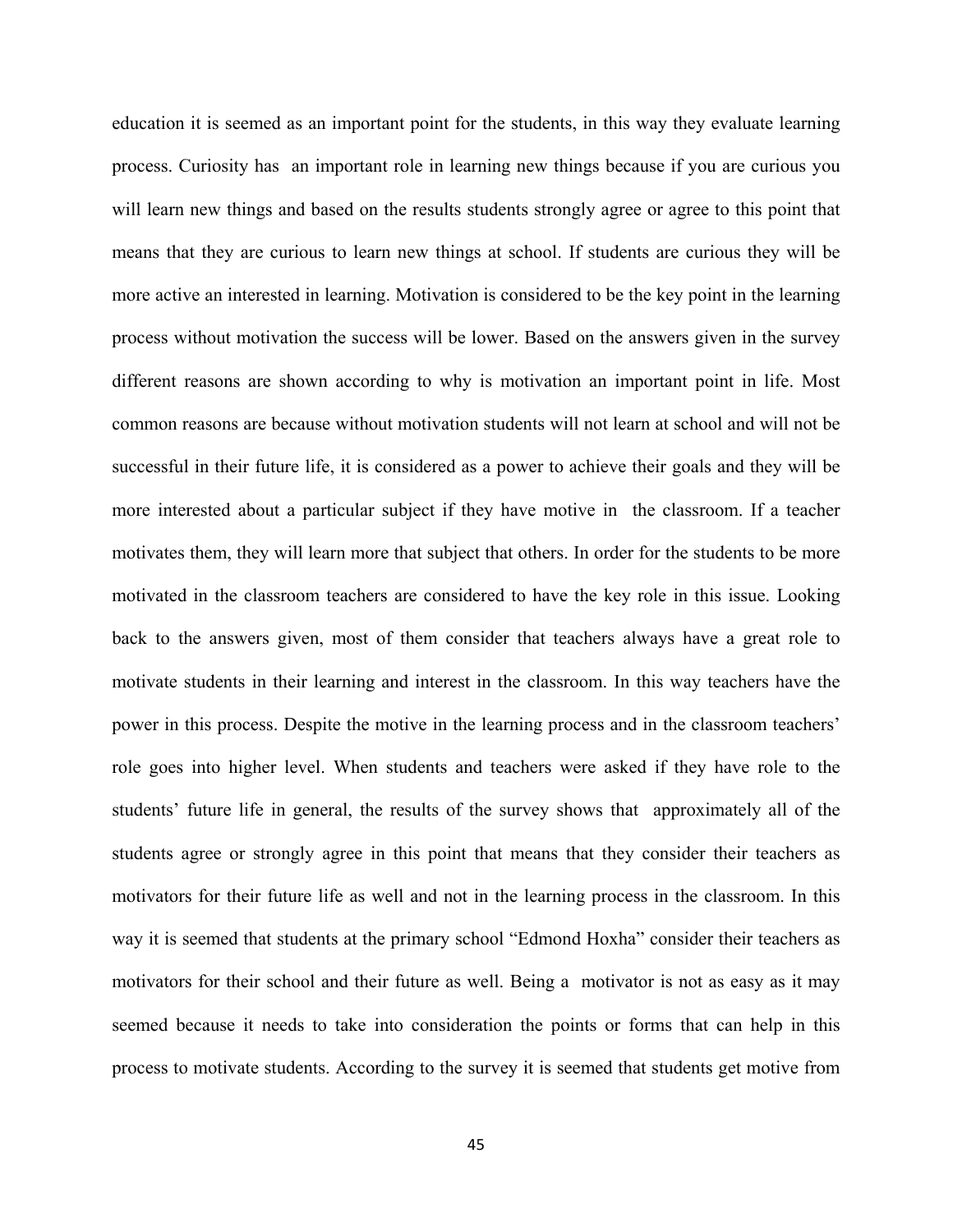their teachers mostly from their lecturing forms used in the classroom. In this way teachers need to analyze the forms of their lectures because their students take the motive from that. Methodology of teaching process also is it considered important. Within a classroom teachers face students that have less motivation or are unmotivated to learn and in this point for these students to get more motive it is considered that teachers have an important or very important role to these students. Since students have different subject to study at school and some of them may be considered more difficult or less interesting to them and also this is based on the personal wish and in order to study them students may need more motive. According to this point the survey shows that students at the primary school "Edmond Hoxha" consider sciences as subjects that they need more motive and help from their teachers despite that art is also considered as a subject that is less interesting for them. In order for the teachers to help students in motivation process they can do different things based on students' answers. Their answers were that teachers need to be friends with them. Friendship is considered as an important point for them. Despite that students get motive if their teachers give them support for their future life, if they give them homework and exercises, to be cooperative and at the same time to know that they are not perfect and that they learn from mistakes and from the help of their teachers. This survey conducted to the students of the  $9<sup>th</sup>$  grade gives an opinion also about the punishment in the school. Punishment sometimes is considered as positive tool to be used but it may have negative effects as well. For example some student when they are punished they learn their mistake and do not repeat it again but it has students that may loose the interest for that particular subject, so this it depend to individual students. Based on the results of the study most of the students think that they need to be punished because they learn from that and try to improve themselves, in this way students will keep in mind the mistake and will not repeat again. Despite that some of the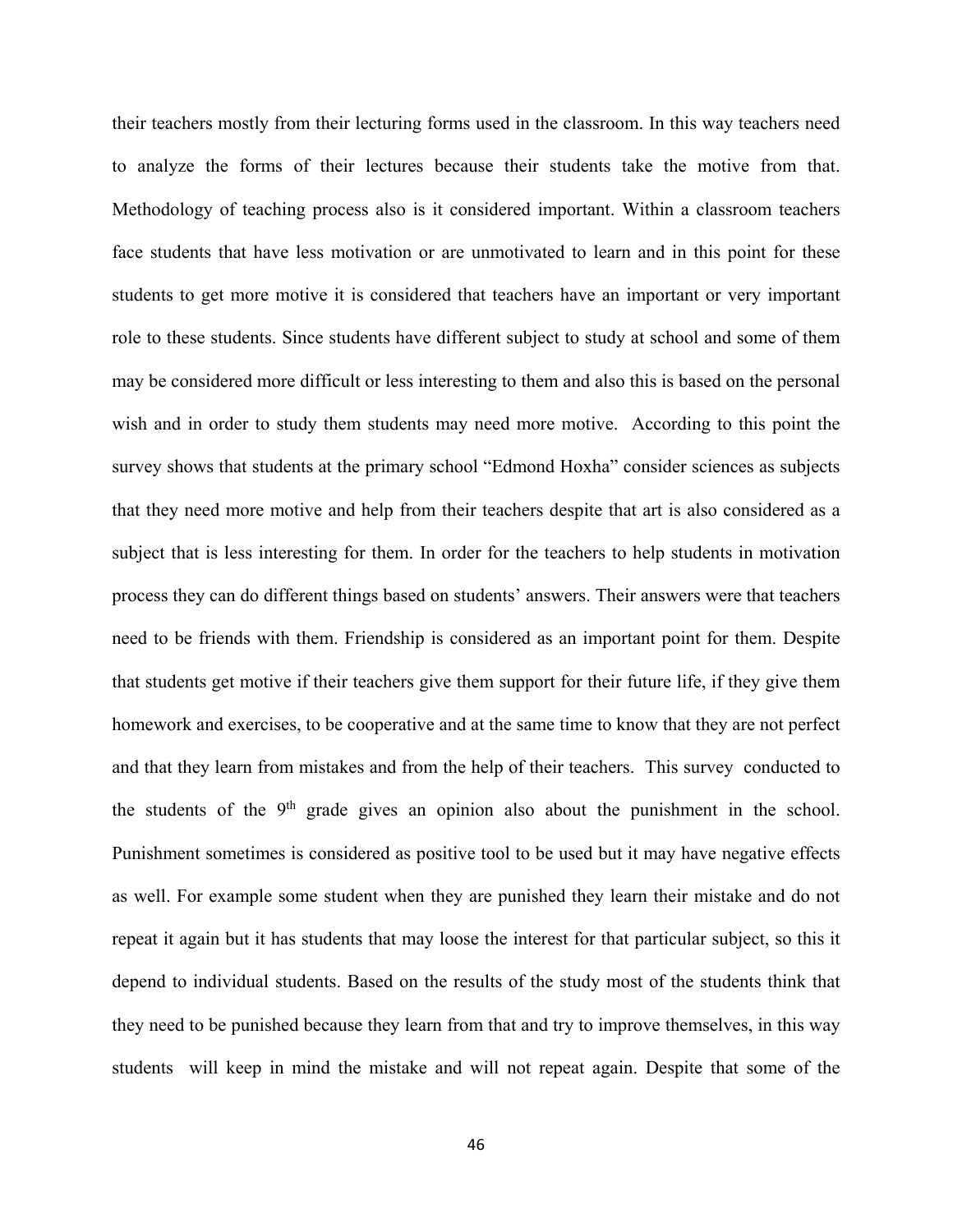students think that punishment is not needed in the classroom because it is not a form that students may learn something from. Students may become even more unmotivated and at the same time this subject will be less interesting for them. Students need motive and not punishment in their classes were some of their answers given in the survey.

#### **4.3 Comparison between teachers and students' answers**

The key point of this survey that was conducted at the primary school in Junik, was to get the opinion of students and teachers as well according to the issue of motivation of the students, how both of them see the teachers' role to this point. When students and teachers were asked about the importance of the education, both of them agreed that education is important. Curiosity is an important point not just at school but in general life, if you are curious you learn more new things. Teachers and students responses show that they strongly agree or agree to this point, that means that they are curious about learning new things at their school. If they are curious it means that they are one step closer to a successful learning. As it is mentioned above motivation is considered the most important point in the classroom. Comparing the answers given to this question students and teachers show their opinion about it. Students had different reasons to why they think that motivation is important to them. Students consider it important because that helps them to achieve higher grades in that particular subject and they have more interest in the classroom. Other reasons mentioned by them were because students that are motivated it helps them to learn new things for their life and consider motivation as the key point for their success. Without motivation no education in general, because they will not be interested to that particular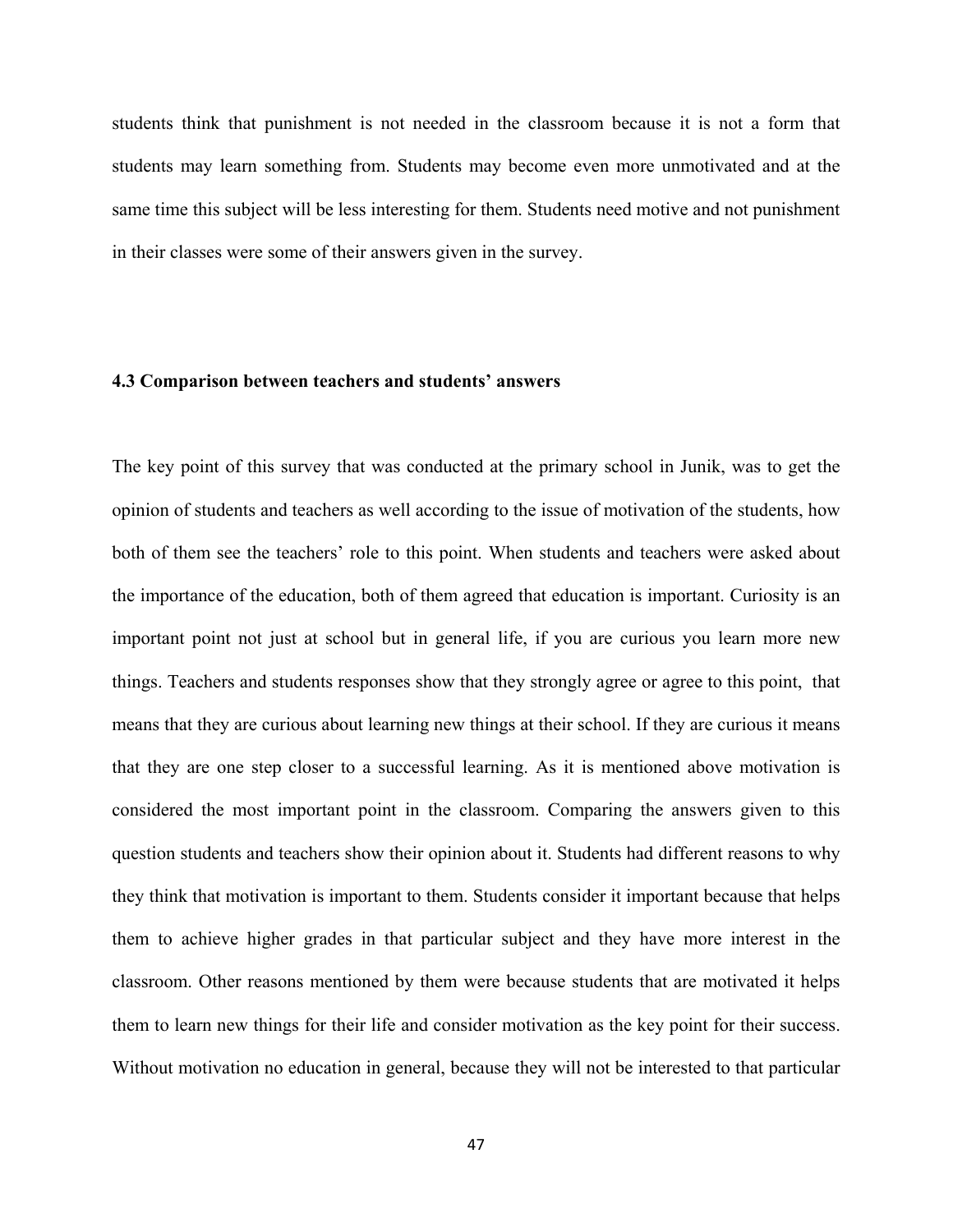subject. Comparing to teachers' answers that they also consider motivation as the most important point in order for their students to be interested about a subject, to learn more and to be more successful to it. Students that are more motivated produce better results at school of course. In order for students to be motivated they were asked if they consider that teachers have a role in that issue and both of them, most of the students and teachers as well agree that teachers always have a role to their students to raise the motivation in the class. Despite the motivation in the classroom teachers strongly agree that they have the role in motivating student for their future life as well. But only half of the students strongly agree to this point, whereas others agree and a low percentage think that teachers occasionally have a role. Based on these data it is seemed that teachers have their impact for future life of their students as well. Teachers can motivate their student in different manners. According to students' answers most of them think that they get the motive from lectures given in the classroom from their teachers and some of them think that from the methodology of teaching that they teachers use in the class, comparing to teachers' answers that they think that students' motive comes from the methodology, lectures, use of the technology and exercises or practice as well. In this way teachers think that all of them can have an impact for their students' motive. Using different methods in the classroom and not the same method always can raise the motive of the students to be interested about a particular subject in the class and as well to be more successful in it. Teaching in a class with a lot of students, teachers can have students that are unmotivated for that subject. Teachers need to find methods to help these students to raise their motive and to learn more. According to the answers given by the teachers to that topic they think that their role is very important for students that are unmotivated in a class. But if we compare the answers given by the students it is seemed that only 44% of the students think that the role of the teachers in this point is very important,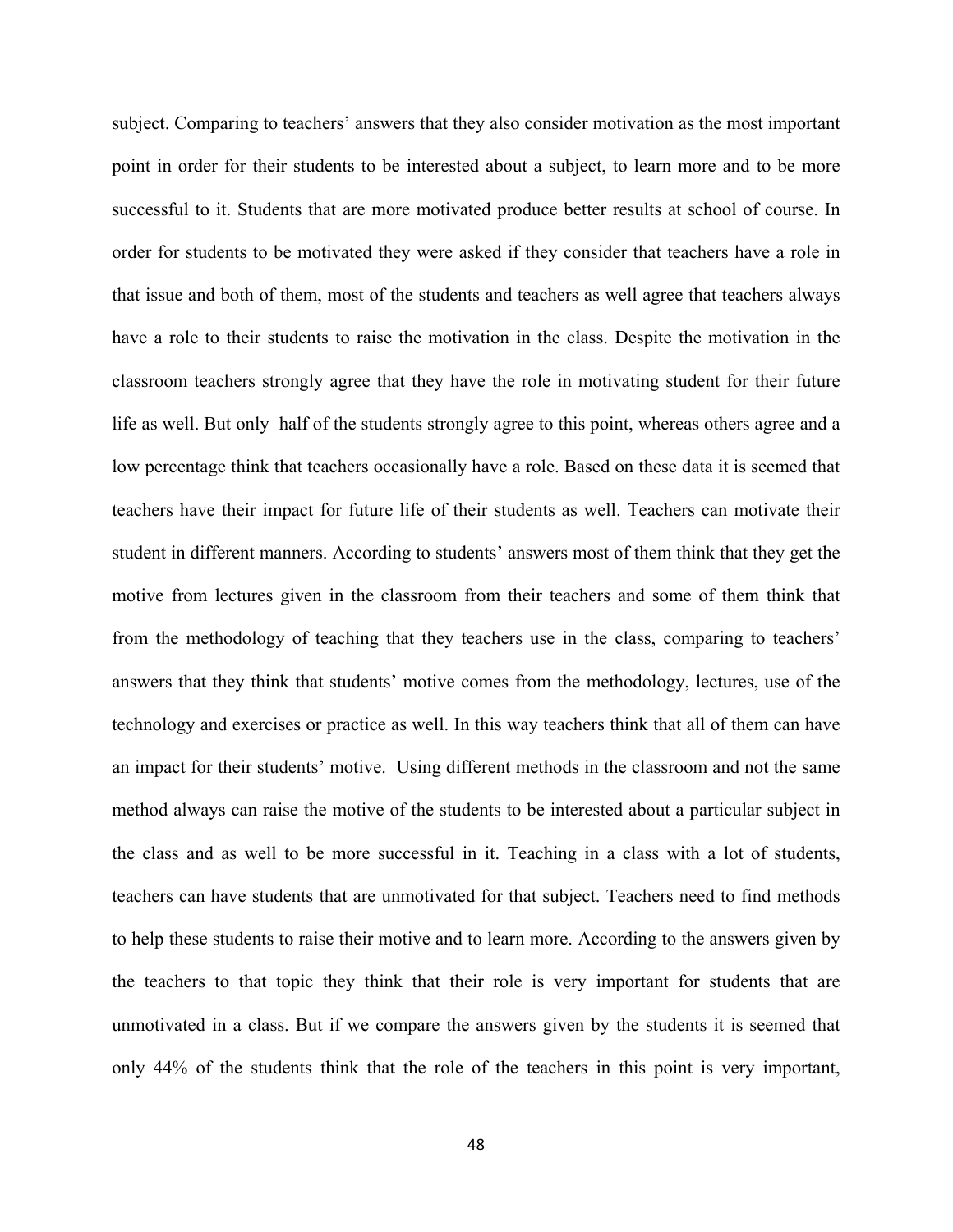whereas 30% of them see the teachers' role as important and other part of students see it as moderately or slightly important or even not important at all. When they were asked about the subjects that they consider less interesting and need more motivation in order to be interested about them, they gave different results. Teachers consider that subject that is less interesting for the students is mostly Math, comparing to students' answers which were mostly for sciences: physic, chemistry and biology, and also a subject that they consider less interesting was also Art. This result to this question shows that they have different subjects that they consider less interesting. Teachers consider that in order to help students to have more motive in learning process they need to use new methods in teaching process, to include all the students in learning and teaching process and to create an environment that everyone to be evaluated. Comparing to the teachers, students gave different ideas to this point. Students think that teachers firstly need to be friends with them and to understand that they are not perfect. Teachers also need to give them advices, to work with students that need more time to spend with them, to practice teaching in the nature, to give them homework. An important method considered by them is that teachers need to give additional classes for students that need and understand that students may have family problems that can affect their learning process. The last question of the survey was about the issue of the punishment for the students. At this point teachers and students have different opinions. Teachers in general think that punishment is not needed in the school because this may affect students' motive, in this way students may loose the interest for that subject at all. They think that success is not achieved from the punishment and this has a negative effect to the students. But students have mixed ideas to them. Most of them think that they need punishment from their teachers. To support this idea they gave different reasons. The most common reason given by them were that because student learn from their mistake and if they are punished once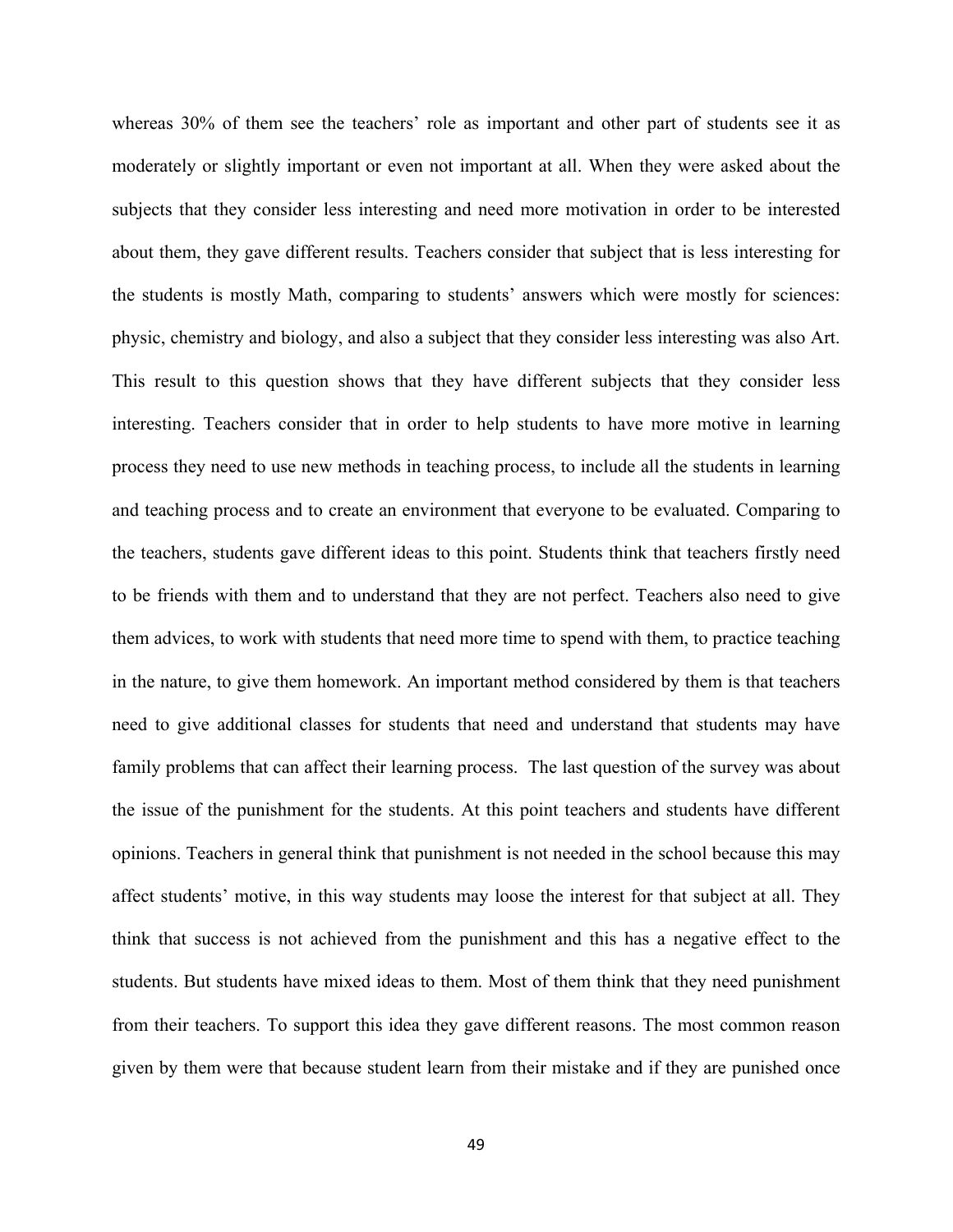they will not repeat the same mistake again and it makes them to reflect towards their mistakes. Students that are punished they will learn more because they are aware about the punishment that comes if they do not learn or do not perform good at school. Despite that some of the student think that punishment does not need to be part of school. To support their answer they gave different reasons to it. Some of the reasons for that were that if students are punished in a particular subject they will lose the interest for that subject in general, they think that punishment does not learn anything in general . Some of the responses were that school is a place for motive and learning and not punishment. Students that get punished once they lose the interest and motive for that subject or even for school in general. So, as It is seemed teachers and student have different ideas in this issue. Teachers think that students do not need punishment whereas most of the students think that they need to be punished in order to learn from the mistake and to do not repeat it again.

### **5. Conclusion**

#### **5.1 Conclusion from the questionnaires**

In order for student to be more successful at school they need motivation from their teachers. S mentioned above motivation is seemed as the key point in learning process for students. The purpose of this study was to find out the teachers' role for students motivation at school, the importance of motivation and how students can become more motivated. The purpose was to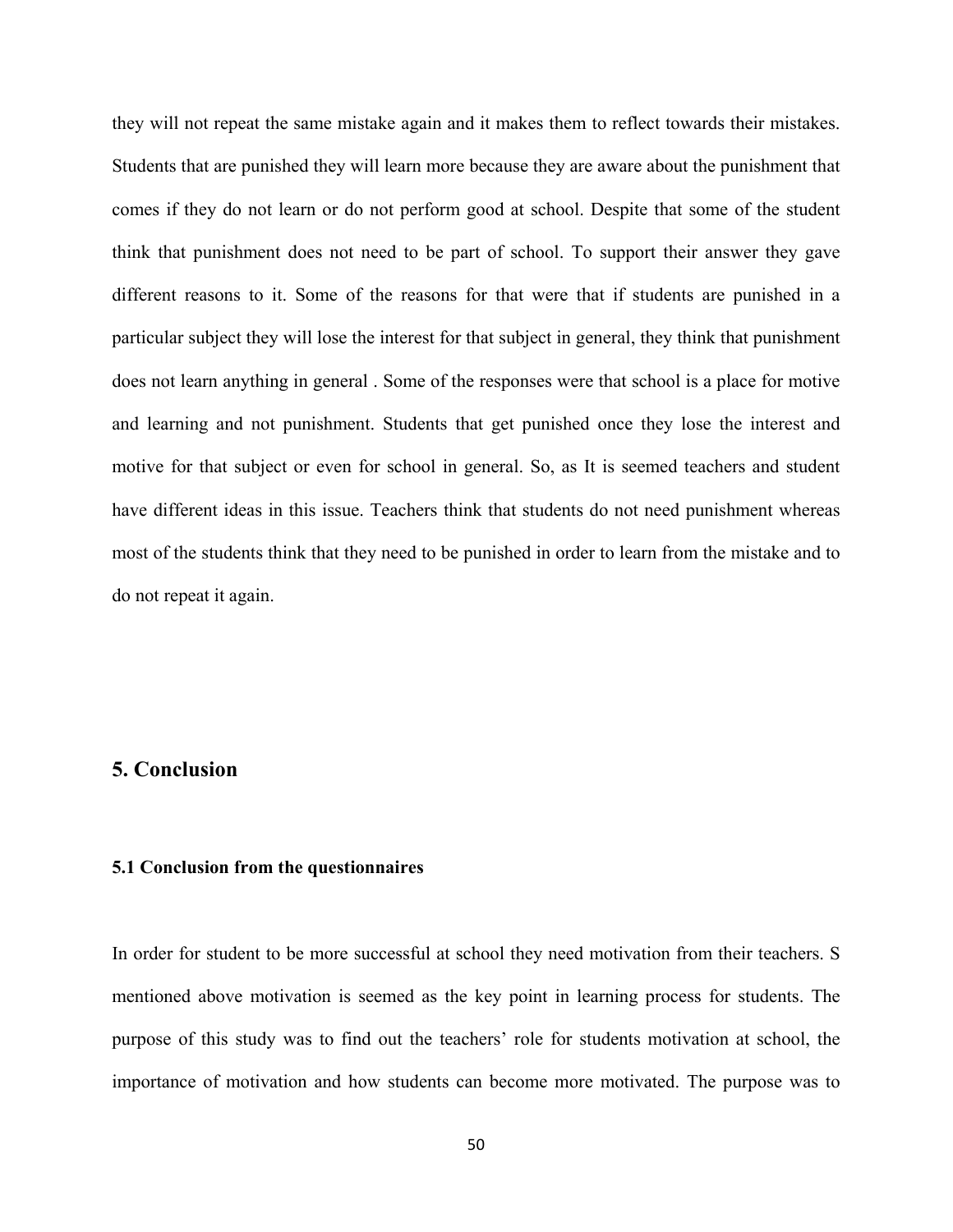find out what the 9<sup>th</sup> graders of the primary school "Edmond Hoxha" think about this issue. The research was conducted in a quantitative form, that means questionnaires were used in order to collect these data. As mentioned above the questionnaires were distributed to 50 students and 5 teachers in order to make a comparison of their answers to this topic. By the results given from the survey it is seemed that students from 'Edmond Hoxha" primary school consider education as an important point for them and also they are curious and interested about learning new things at their school. Based on the results teachers and students as well agree that motivation is the key point in the learning process at school. And in order for the students to be more motivated their teachers are the people that help them to get the motive from, teachers have the opinion as well. Despite that based on the opinions given teachers are considered as a motive for the future life of the students as well. Lectures and use of the methodology in the classroom are considered the most important points in order for the students' motive. The finding of this study show that students of the primary school "Edmond Hoxha" consider the subjects of the sciences as the subjects that are less interesting and need more motivation in order for the students to study them whereas their teachers consider Math as a less interesting subject. According to the research data, teachers help students to be more motivated through their friendship and use of different methods and most of them think that punishment is needed at school in order for them to learn from the mistake and to do not repeat it again. Whereas based on the results, teachers think that they motivate students if they include all the student in the process of learning and they do not need to punish them because they may lose the interest for learning process et all. In general the results from this survey show that teachers have the most important role in the learning process of the students, they are the people that students get motive from and help them to be more successful at school in general.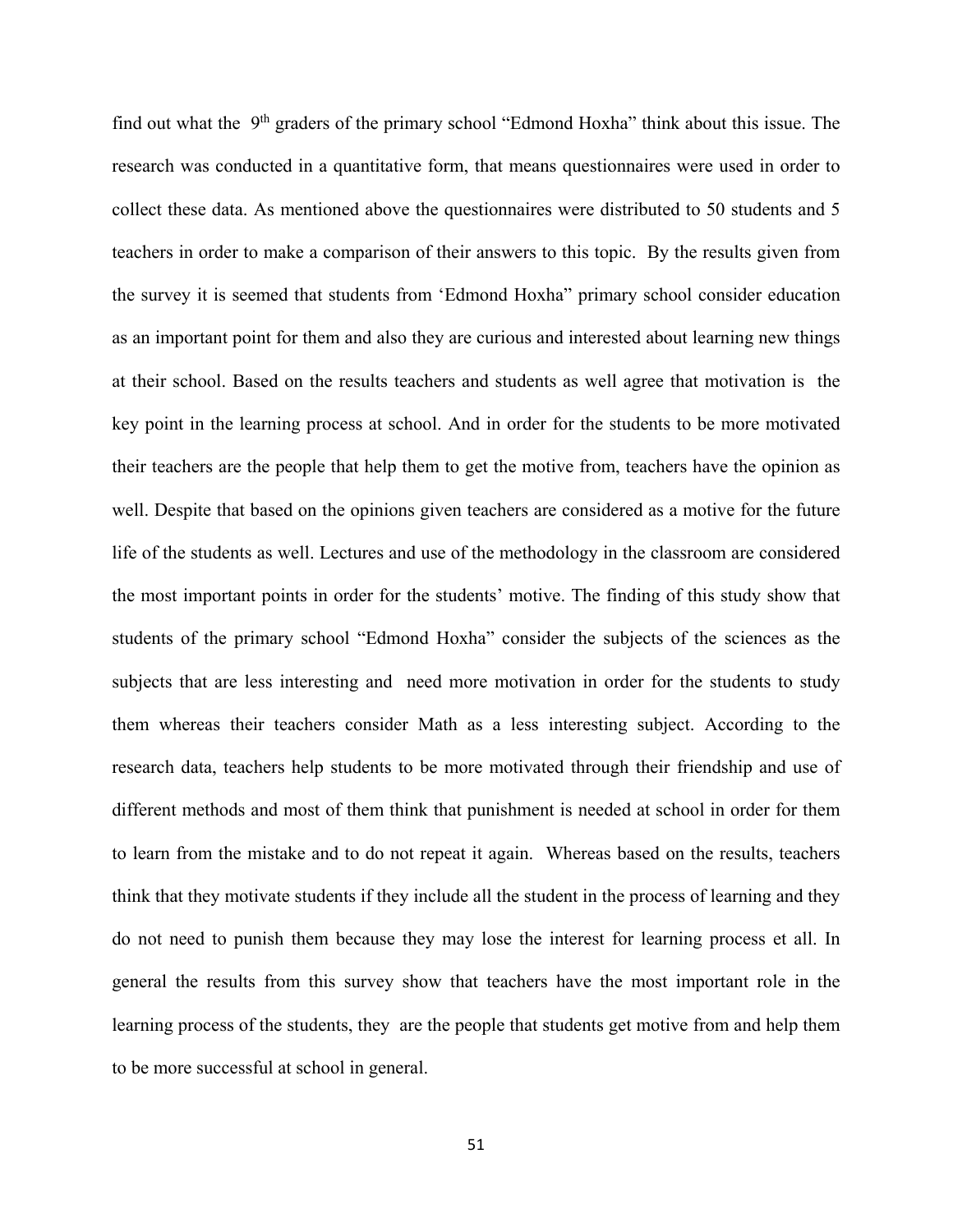#### **5.2 Suggestions for a better course design**

Motivation is considered as the key point in general life and at school as well in order for the students to study or to be interested at a particular subject. Students get the motive from their teachers at school. For a further research it would b good to study the role of the parents towards the issue of better performing at school for the student. In this way the teachers and the parents can have a clearer view about their role for the students and how to cooperate together in this issue.

## **6. Limitations and Recommendations**

#### **6.1 Limitations of the study**

In general the achievement of the study did not encounter difficulties. However, the researcher is aware of some certain things that limited the study. One of them that need to be mentioned is that the questionnaires were planned to be fulfilled by the students and teachers at school, but since the situation from the virus in Kosovo was difficult the schools were closed. In order to conduct the questionnaires the researcher contacted to the students online on the school groups to inform about the study and what they have to do, so to explain about the research online and in this way created a google docs and after informed them and they got the information I sent the link to them and the form how to complete the questionnaire online. It took more time to explain to them online whether than being at school but they understood it. One thing to be mentioned that there is no certainty whether the students have been honest when they have filled the study and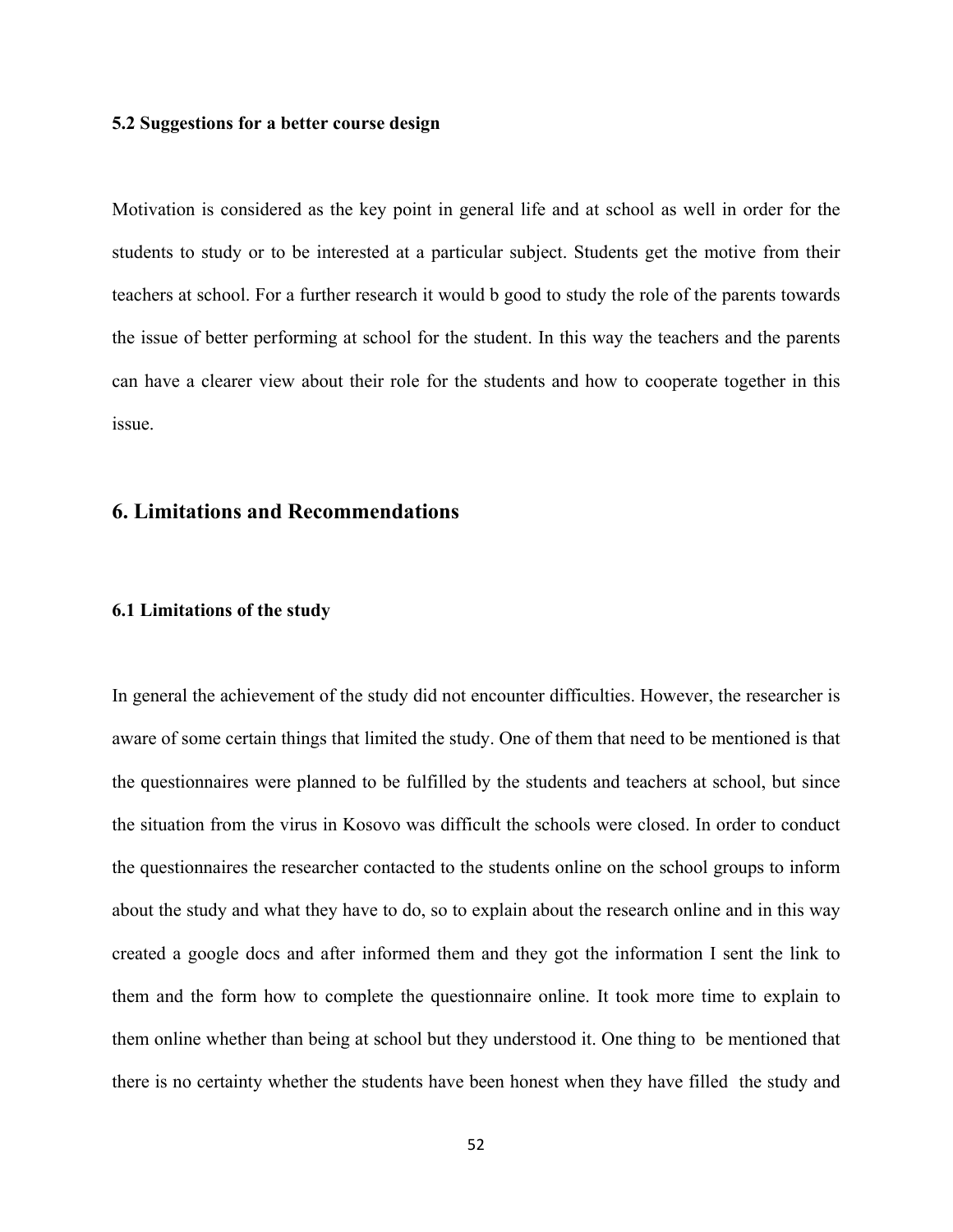only the candidate of the thesis have access to the data, so that they can be sure to freely answer the questions of the survey, even though they were informed that the survey was anonymous and would be used for solely scientific

### **6.2 Recommendations**

In general the research achieved all its plans. I would recommend for further researchers that when they plan a research to keep in mind a plan B if something happens unexpectedly like it happened with the schools that were closed and in order to it I had to create an online form of the questionnaire and to have it in online forms completed. But this did not create any problem just to switch the form of its completion.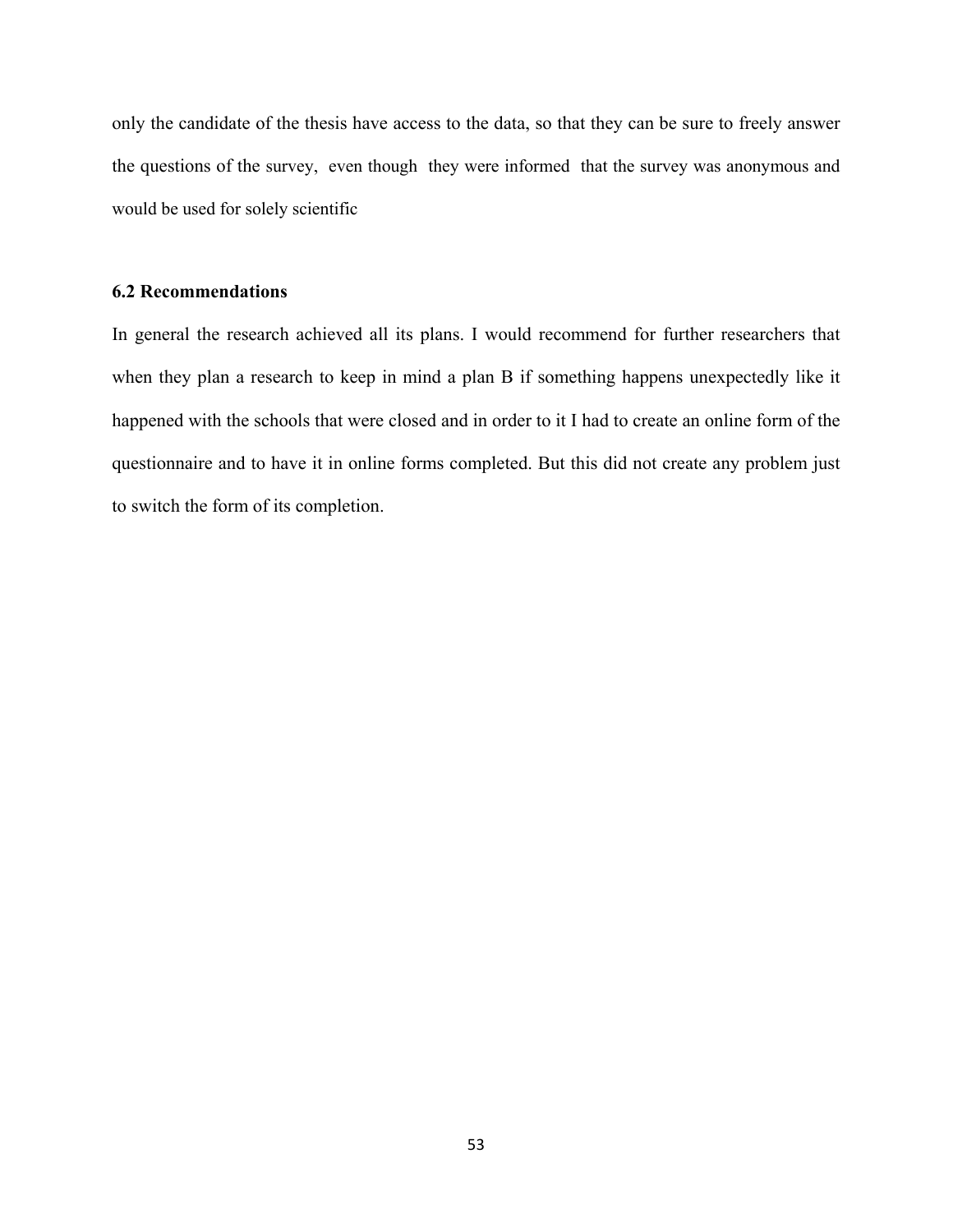### **References :**

- Aldhafri, S. & Alrajhi, S. (2014). " The Predictive Role of Teaching Styles on Omani Students' Mathematics Motivation". *International Education Studies , 7* (6),135-144.
- Bag, H. (2007). The Professional Preperation of Malaysian Teachers in the Implementation of Teaching and Learning of Mathemathics and Science in English. *Eurasia Journal of Mathemathics Science and Technology Education, 3*, (2).
- Bermaus, M., Wilson, A., & Gardner, R. C. (2009). Teachers' motivation, classroom, strategy use, students' motivation and second language achievement. *Porta Linguarum, 12*.
- Borrego, M., P.Douglas, E., & Amelink, C. T. (2009). Quantitative, Qualitative and Mixed Research Methods in Engeering Education . *Journal of Engeering Education, 98*(1).

Brophy, J. (2010). *Motivating students to learn* (3 ed.). New York: Routledge .

Castro, L. (2019). Strengthening English Language Teaching in Rural Schools through the Role-Playing: Teachers' Motivations. *International Journal of Education Methodology , 5*(2).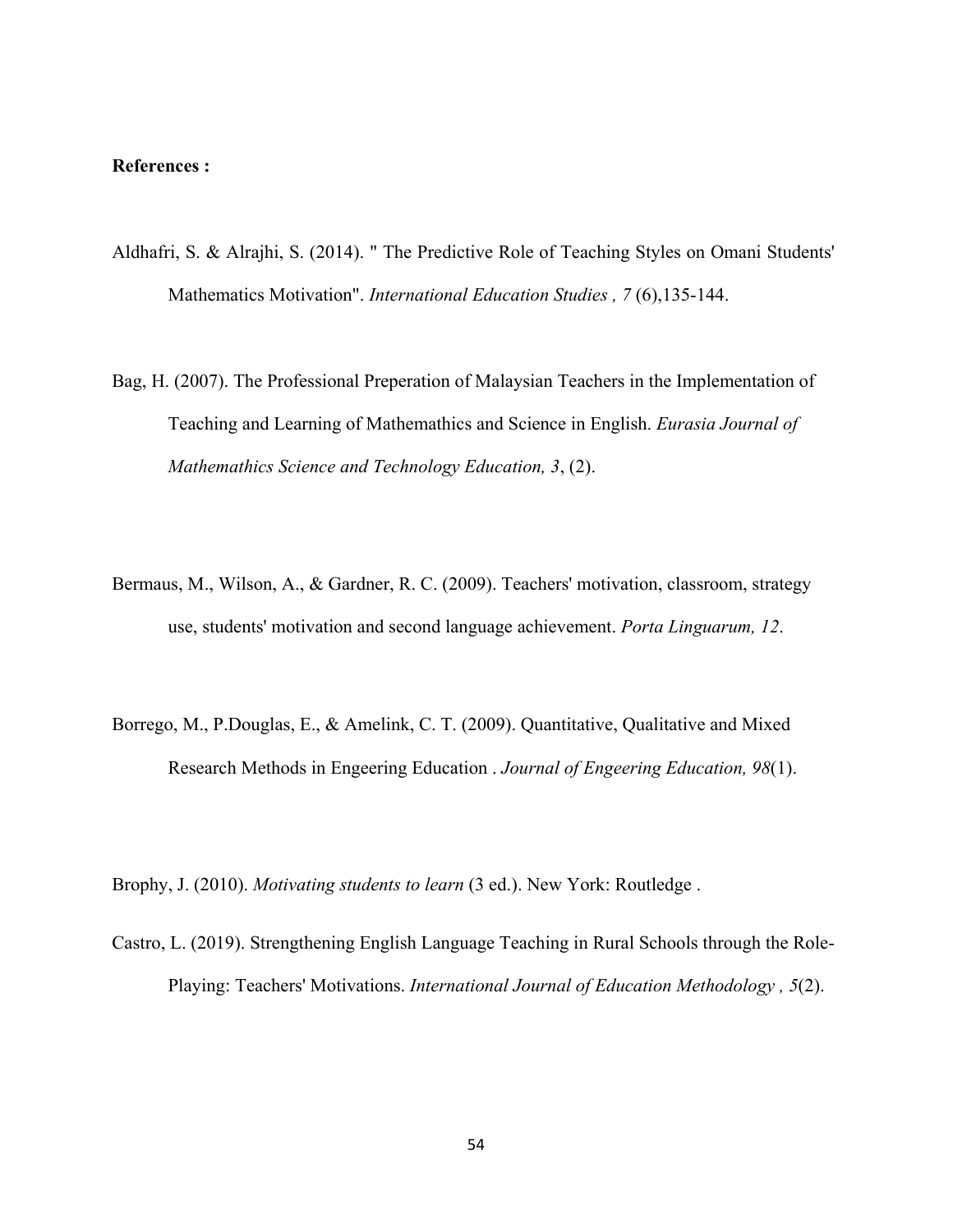- Cohen, L., Manion, L., & Morrison, K. (2000). *Research Methods in Education* (5th ed.). London: Routledge.
- Crede, J., Wirthwein, L., McElvany, N., & Steimayir, R. (2019). Adolescents' academic acahievement and life satisfaction : the role of parents' education. *Frontiers in Psychology. Department of Psychology,Technical University Dortmund, 6*(52).
- Çakir, N. K., & Guven, G. (2019). The Role of Metacognitive Awareness and Motivation of Prospective School Teachers in Predicting Their Academic Achievement in the ' Science and Technology Laboratory Applications ' Course. *International Journal of Progressive Education , 15*(3).
- Daniels, E. (2011). Creating motivating learning anvironments : Teachers matter. *Middle School Journal*.
- Davies, C. M., Stephens, J. M., & Watson, P. (2015). *The Routledge International Handbook of Social Psychology of the Classroom.* London & New York: Routledge .
- Dimitroff, A., Dimitroff, A., & Alhashimi, R. (2018). Student Motivation: A comparison and Investigation of ESL and EFL Environments. *International Journal of Curriculum and Instruction, 10*(2), 1-13.
- Fagbeminiyi, F. F. (2011). The Role of Parents in Early Childhood Education: Acase Study of Ikeja,Lagos State, Nigeria . *Global Journal of Human Social Science , 11*(2).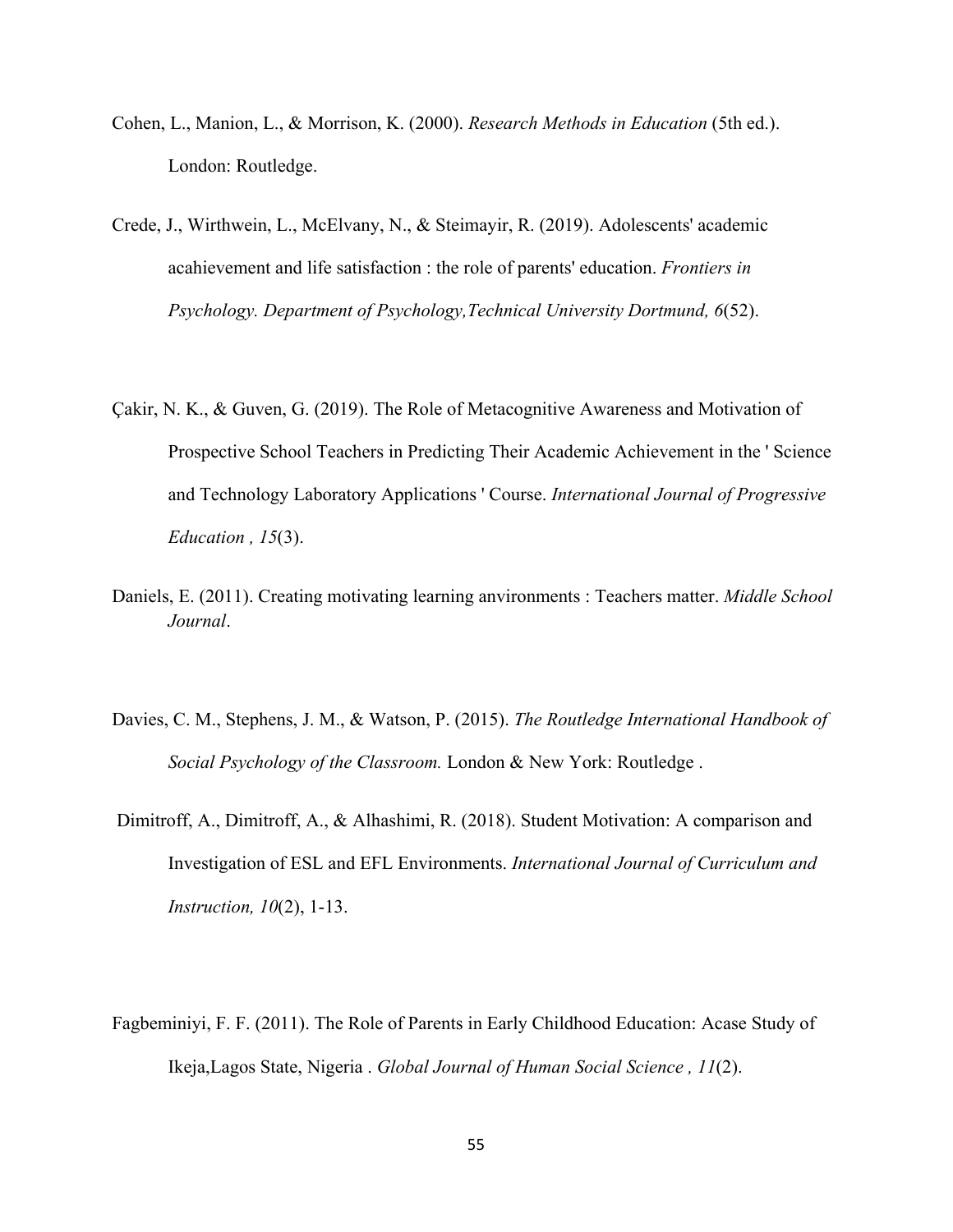- Gardener, R. (2001). Language Learning Motivation: The Student, The Teacher and The Researcher. *Texas Papers in Foreign Language Education, 6*(1), 1-18.
- Harper, C. E., Sax, L. J., & S. Wolf, D. (2012). The Role of Parents in College Students' Sociopolitical Awareness, Academic and Social Development. *Journal of Student Affairs Research and Practise, 49*(2), 137-156.
- Henry, A., & Thorsen, C. (2019). Weaving webs of connection : Empathy, perspective taking and students' motivation. *Studies in Second Language Learning and Teaching, 9*(1).
- Kalogeras, N. (2005). *The Role of Prents and Kin in the Education of Byzantine CHildren* (Vol. 33). (K. Mustakallio, J.Hanska, H.-L. Sainio, & V.Vuolanto, Eds.) Rome: Institutum Romanum Finlandiae.
- Kariuki, M. G. and Mbugua, Z. K. (2018). Influence of Student Motivation by Teachers on Academic Performance in Public Secondary Schools in Nyeri and Kirinyaga Counties, Kenya. *Pedagogical Research*, 3(4), 14.
- Katz, I., Kaplan, A., & Buzukashvity, T. (2011). The role pf parents' motivation in students' autonomous motivation for doing homework. *Learning and Individual Differences, 21*.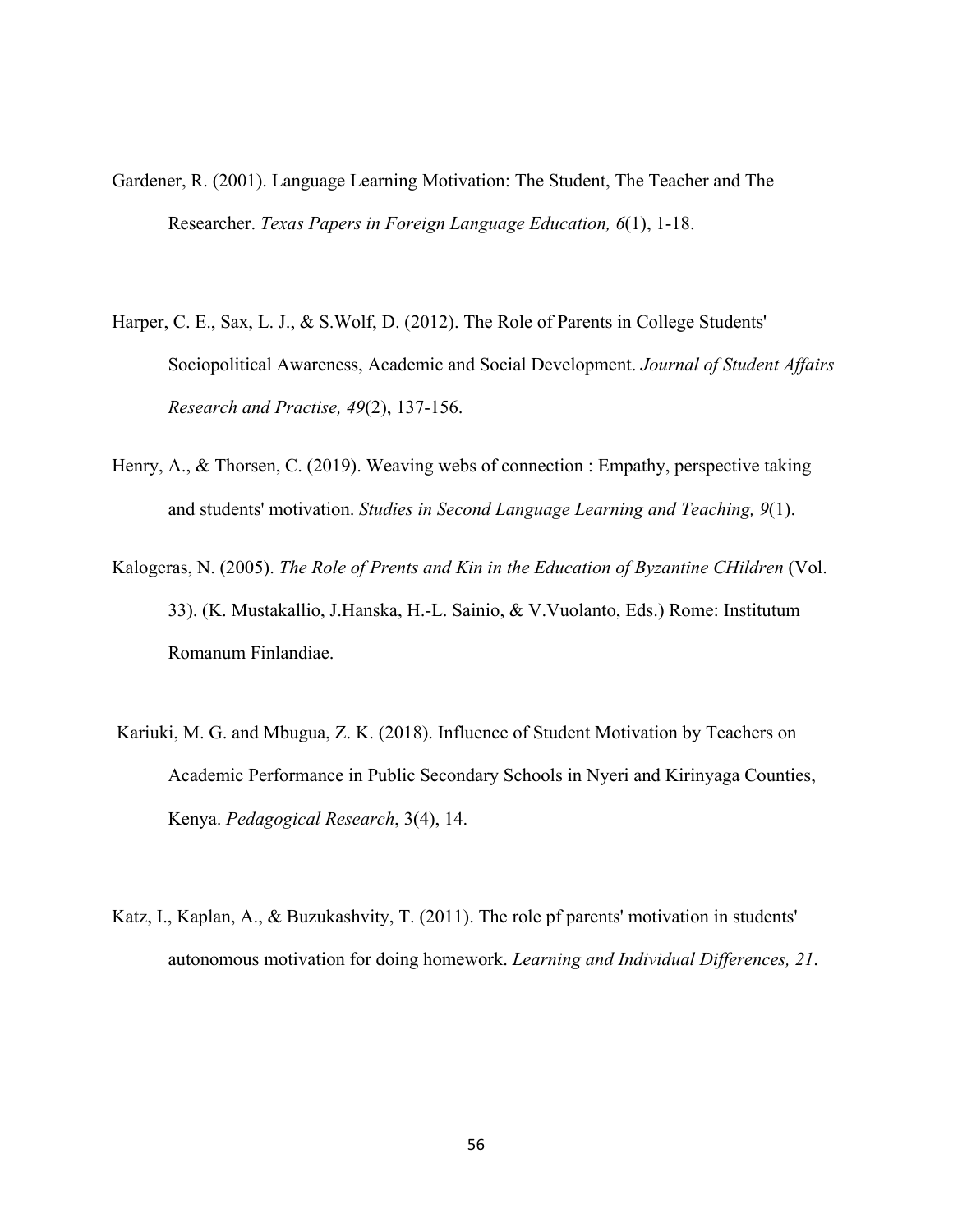- Kiragaç, S., & Öz, H. (2017). The role of academic motivation in predicting preservice EFL teachers' achievement. *Journal of Language and Linguistic Studies, 13*(2), 96-108.
- Lumsden, L. S. (1994). Student motivation to learn . *Clearing house on educational management* , 92.
- Martin, A. J. (2007). The Relationship between Teachers' Perceptions of Student Motivation and Engagement and Teachers' Enjoyment of the Confidence in Teaching. *Asia-Pacific Journal of Teacher Education , 34* (1), 73-93.
- Nayir, F. (2017). The Relationshio between Students Motivation and Class Engagement Research. *Eurasian Journal of Educational Research, 71*, 59-78.
- Nwasaki, C. C., & Cumins, P. A. (2018). Teacher motivation and job satisfaction: a case study of North West Nigeria. *Global Journal of Education Research , 17*(2), 103-112.
- Ofoegbu F.I. (2004). Teacher motivation: a factor for classroom effectiveness and school improvement in Nigeria . *College Student Journal , 38* (1).
- Pavelcesku, L. M. (2019). Motivation and emotion in the EFL learning experience of Romanian adolescent students : Twp contrasting cases. *Studies in Second Language Learning and Teaching, 9*(1).
- Rahimi, M., & Karkani, F. H. (2015). The role of teachers' classroom discipline in their teaching effectiveness of students' language learning motivation and achievement: A path method . *Iranian Journal of Learning Teaching Research , 3*(1), 57-82.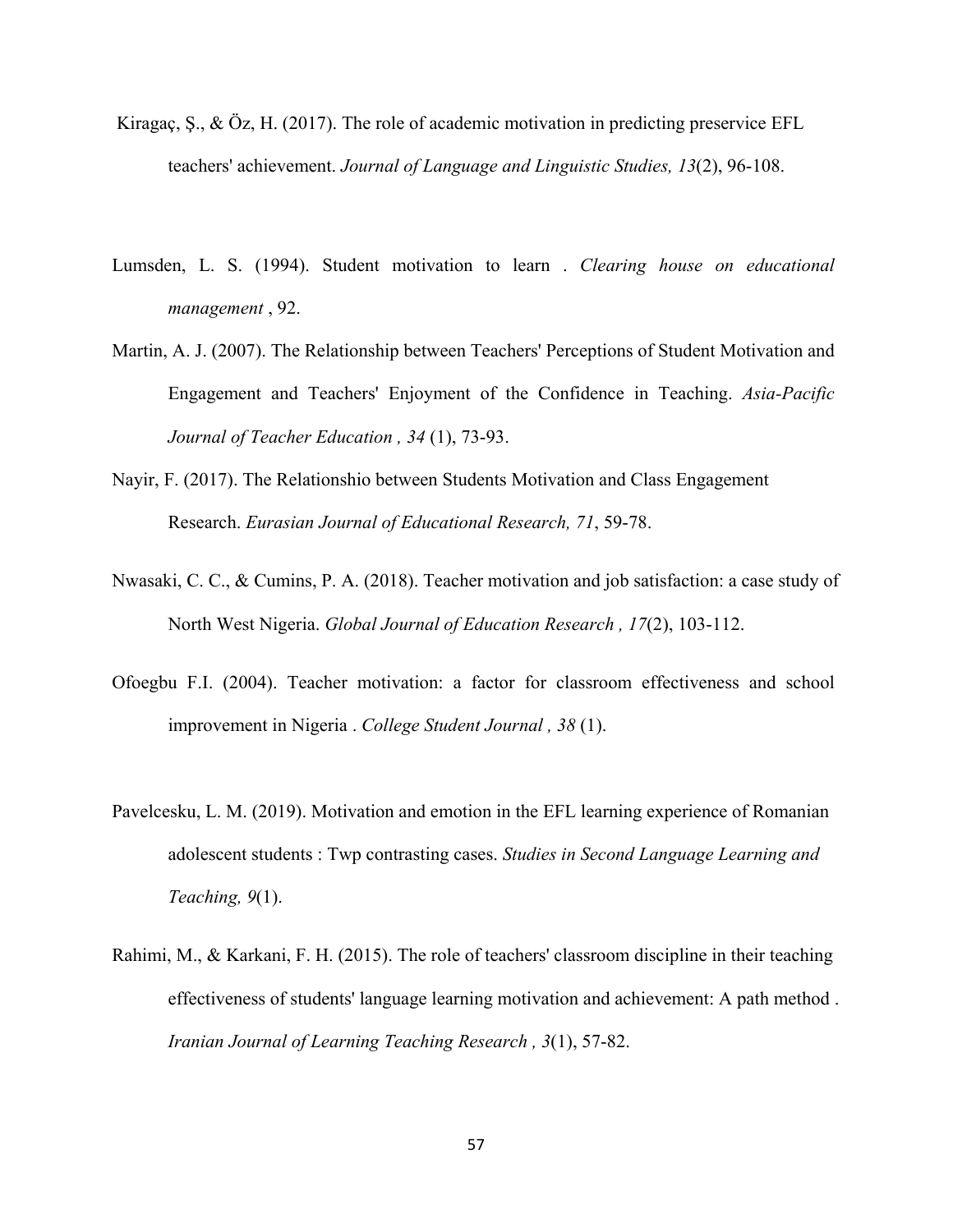- Ranjbar, N. A. (2016). Astudy of Students' Attitude toward Teachers' Affective Factors in EFL Classrooms. *Australian International Academic Centre, Australia , 7*(5).
- Rashid, S., & Rana, R. A. (2019). Relationship between the Levels of Motivation and Learning Strategies of Prospective Teachers at Higher Education Levels . *Bulletin of Education and Research , 41*(1), 57-66.
- Ronnock, A. R. (2018). Motivational Differences Throughout Teachers' Preperation and Career. *New Waves Educational Research & Development, 21*(2), 24-45.
- Rosenzweig, C. (2001). *A Meta- analysis of Prenting and School Success: The Role of Parents in Promoting Students' Academic Performance .* Washington: American Educational Research Association, Conference Seatle .
- Ryan, C. S., Casas, J. F., Vence, L. K., Ryans, B. O., & Nero, C. (2010). Parent Involvement and Views of School Success: The Role of Parents' Latino and White American Cultural Orientations . *Psychology Faculty Publications , 76*.
- Savaskan, V., & Ozdemis, A. (2017). Determining the variables that affect the reading motivation of educational faculty students. *Academic Journal, 12*(13), 660-676.
- Sedova, K., Sedlacek, M., & Svaricek, R. (2016). Teacher professional development as a means of transforming students classroom talk . *Teaching and Teacher Education , 57*.
- Serido, J., Curran, M. J., Wilmarth, M., Ahn, S. Y., Shim, S., & Ballard, J. (2015). The Uniwue Role of Parents and Romantic Partners on College Students' Financial Attitudes and Behaviours . *Family Relations , 64*, 696-710.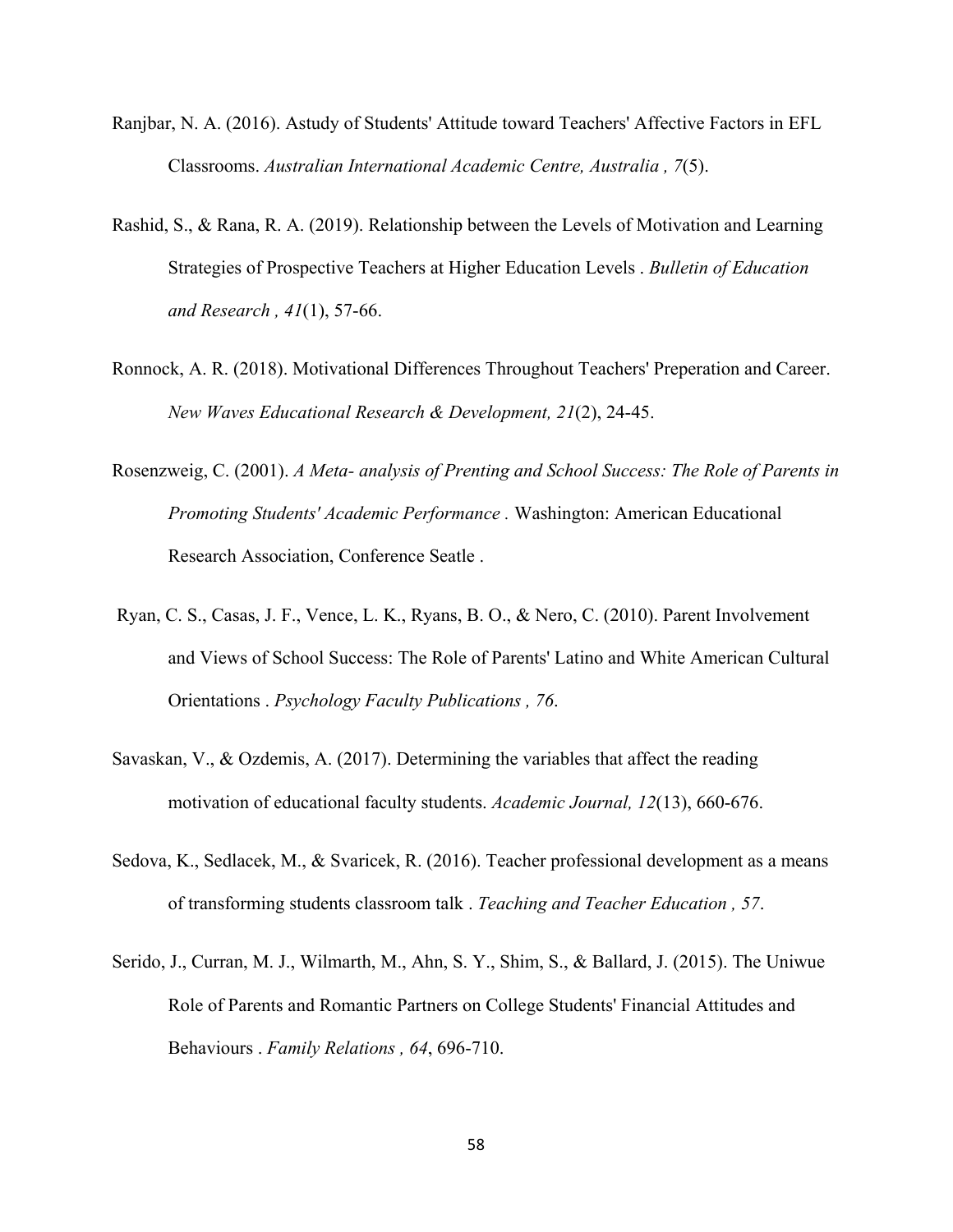- Tambunan, H. (2018). The Dominant Factor of Teacher's Role as a Motivator of Students' Interesnt and Motivation in Mathemathics Achievement. *International Eduactional Studies , 11*(4).
- Taskesem, S. (2019). Investigating the Academic Motivations and Academic Achievements of Pre- Service Visual Arts Teachers . *European Journal of Educational Research , 8*(3), 857-866.
- Tran, V. D. (2019). Does Cooperative Learning Increase Students' Motivation in Learning? *International Journal of Higher Education, 8*(5).
- Tzima, S., Styliaras, G., & Bassaonunas, A. (2019). Augmented Reality Applications in Education : Teachers Point of View. *Eduacation Sciences, 9*(99).
- Wadho, S., & Memon, S. (2016). Motivation to Learn English Language : A Survey on Parents' & Teachers' Influence on L2 learners in Sindh, Pakistan. *Australian International Academic Centre, Australia , 7*(4).
- Walliman, N. (2011). *Research Methods- The basics.* Oxon: Routledge 2 Park Square, Milton Park Abingdon.
- Wentzel, K. R. (1998). Social Relationships and Motivation in Middle School: The Role of Parents, Teachers and Peers. *Journal of Educational Psychology , 90*(2), 202-209.

## **Appendix:**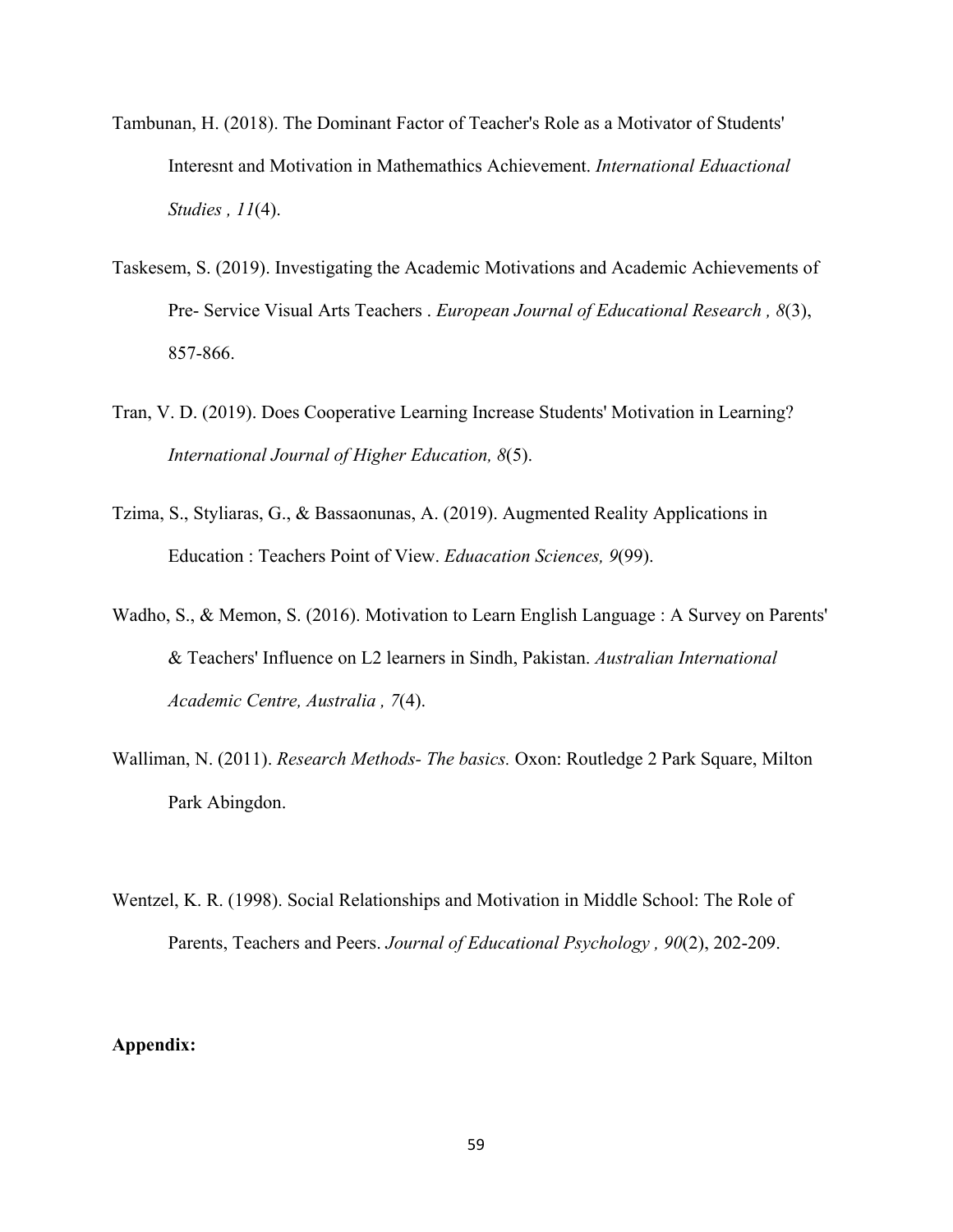

UNIVERSITETI I EVROPËS JUGLINDORE УНИВЕРЗИТЕТ НА ЈУГОИСТОЧНА ЕВРОПА SOUTH EAST EUROPEAN UNIVERSITY

**The aim of this questionnaire is to get the opinion of the teachers and students of the 9th grade about the teachers' role in students' motivation in learning process.. This questionnaire is part of a Master Diploma Paper at English Department at South East European University in North Macedonia . The data of the survey are anonymous and only the candidate of the thesis will have access to it.**

**The questionnaire will take approximately 7-10 minutes to complete.**

Teacher\student ( circle)

1) Do you think that education is important? ( circle)

a) Yes b) No c) I don't know d) Maybe

2) I am curious about learning new things at school!

a)Strongly agree b)Agree c)Neutral d)Disagree e) Strongly disagree

3.Do you think that motivation is important in learning process? ( circle or write )

a)  $Yes (Why)$ 

b)  $No$  ( Why )

c) Sometimes (Why )  $\overline{\qquad \qquad }$ 

4) Teachers have e role in students' motivation!

a) Always b) Sometimes c) Occasionally d)Rarely e)Never